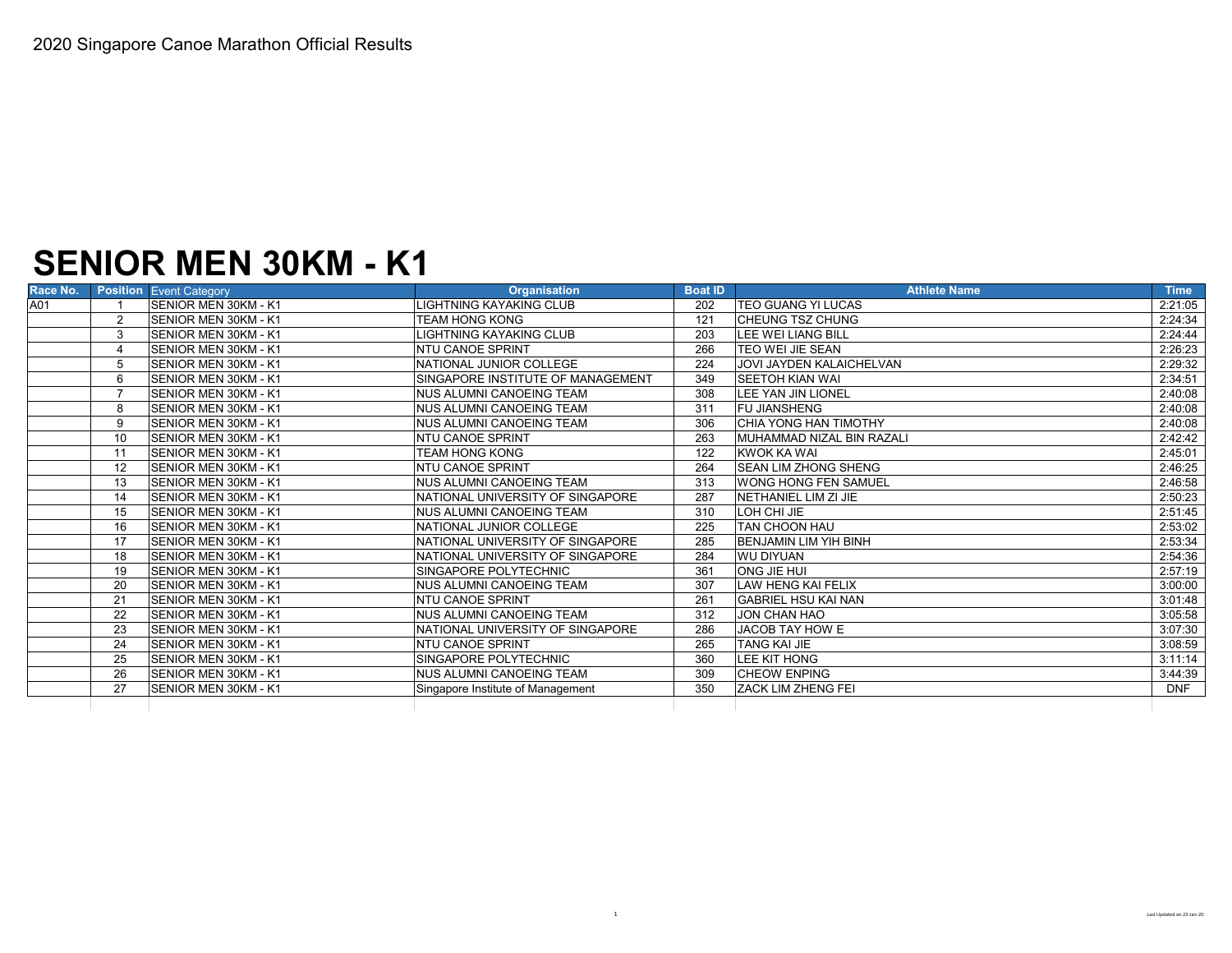## **SENIOR MEN 30KM - K2**

| Race No. | <b>Position Event Category</b> | <b>Organisation</b>               | <b>Boat ID</b> | <b>Athlete Name</b>                                 | <b>Time</b> |
|----------|--------------------------------|-----------------------------------|----------------|-----------------------------------------------------|-------------|
| A02      | <b>ISENIOR MEN 30KM - K2</b>   | <b>ISIT CANOEING</b>              | 711            | <b>IBENJAMIN LEE WEN QIAN # NICHOLAS HO JUN WEN</b> | 2:26:31     |
|          | <b>SENIOR MEN 30KM - K2</b>    | LIGHTNING KAYAKING CLUB           | 637            | <b>ISEOW WEIJUN JULIAN # JACK BENJAMIN SMITH</b>    | 2:31:24     |
|          | <b>SENIOR MEN 30KM - K2</b>    | <b>ISINGAPORE PADDLE CLUB</b>     | 715            | IMERVYN HONG # CHATHURA VISHWANATH JAYARATNE        | 2:32:20     |
|          | <b>ISENIOR MEN 30KM - K2</b>   | <b>INTU CANOE SPRINT</b>          | 664            | BENJAMIN NEO JUN HAO # GENG BOWEN                   | 2:34:53     |
|          | <b>SENIOR MEN 30KM - K2</b>    | <b>INTU CANOE SPRINT</b>          | 665            | <b>ITAY YI LIANG ABRIEL # LIM YUNG HWA</b>          | 2:37:46     |
|          | <b>SENIOR MEN 30KM - K2</b>    | INATIONAL UNIVERSITY OF SINGAPORE | 669            | <b>IMARCUS KOH WAI LEONG # JAN MARK JIA HAO</b>     | 2:39:30     |
|          |                                |                                   |                |                                                     |             |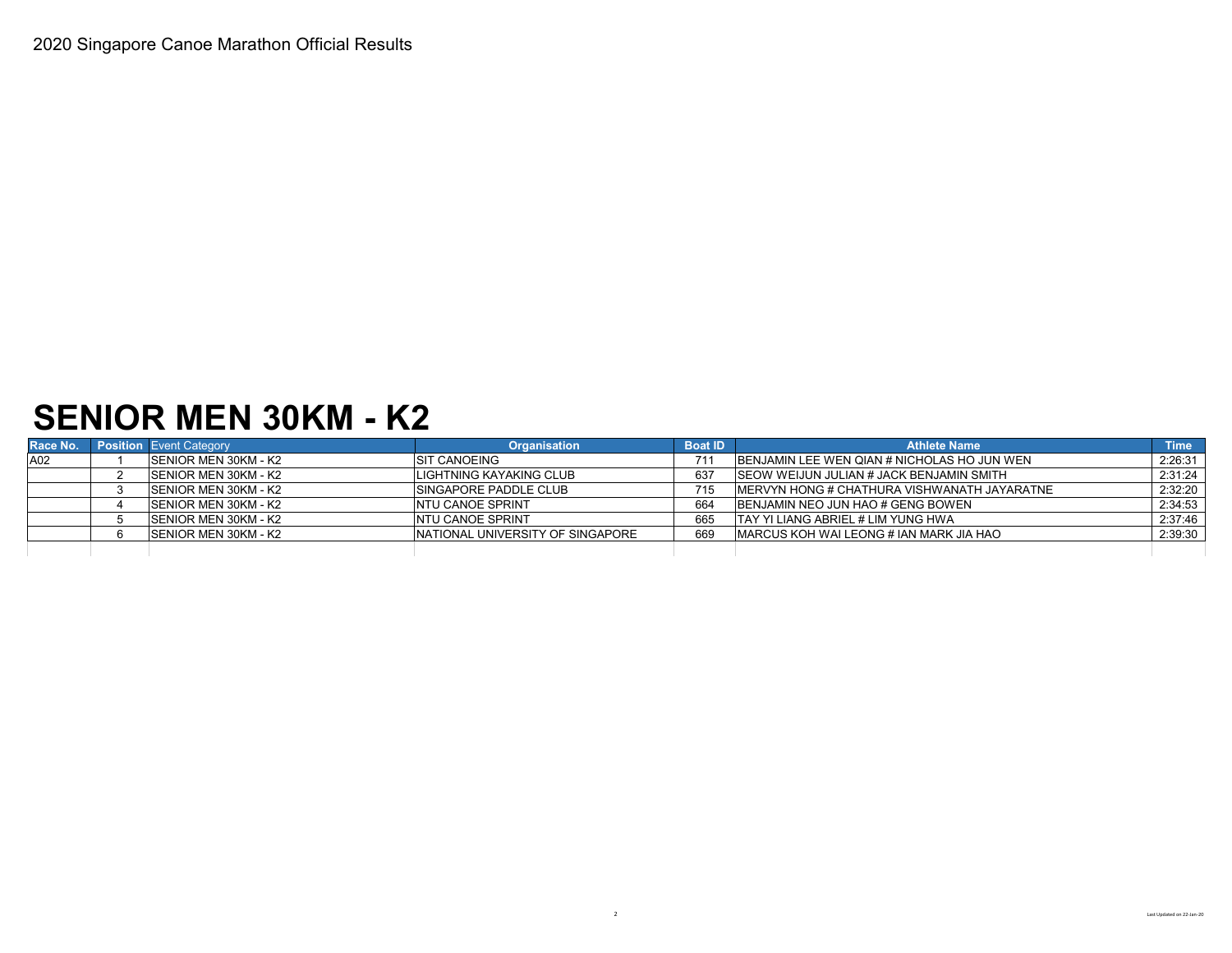### **SENIOR WOMEN 24KM - K1**

| Race No. |    | <b>Position Event Category</b> | <b>Organisation</b>                       | <b>Boat ID</b> | <b>Athlete Name</b>            | <b>Time</b> |
|----------|----|--------------------------------|-------------------------------------------|----------------|--------------------------------|-------------|
| A03      |    | <b>SENIOR WOMEN 24KM - K1</b>  | LIGHTNING KAYAKING CLUB                   | 204            | <b>ANGELICA SEE RUI XIAO</b>   | 2:09:43     |
|          |    | <b>SENIOR WOMEN 24KM - K1</b>  | <b>ISINGAPORE INSTITUTE OF MANAGEMENT</b> | 351            | <b>ILEOW JING YI</b>           | 2:11:20     |
|          |    | <b>SENIOR WOMEN 24KM - K1</b>  | NATIONAL UNIVERSITY OF SINGAPORE          | 288            | <b>ANGELIA TAN LIAN KEE</b>    | 2:12:54     |
|          |    | <b>SENIOR WOMEN 24KM - K1</b>  | <b>INVICTUS CANOE KAYAK SPRINT TEAM</b>   | 150            | <b>TAY SIHUI CHERYL</b>        | 2:19:31     |
|          |    | <b>ISENIOR WOMEN 24KM - K1</b> | <b>INTU CANOE SPRINT</b>                  | 271            | IKELLY TEO KAI LI              | 2:23:03     |
|          |    | <b>ISENIOR WOMEN 24KM - K1</b> | <b>INTU CANOE SPRINT</b>                  | 272            | <b>TAY PENG MIANG</b>          | 2:27:58     |
|          |    | <b>ISENIOR WOMEN 24KM - K1</b> | <b>INTU CANOE SPRINT</b>                  | 270            | <b>GWENETH ANG WERN LYN</b>    | 2:28:54     |
|          |    | <b>ISENIOR WOMEN 24KM - K1</b> | <b>INTU CANOE SPRINT</b>                  | 269            | <b>GRAINNE ANG WERN SYN</b>    | 2:30:45     |
|          |    | <b>ISENIOR WOMEN 24KM - K1</b> | <b>INVICTUS CANOE KAYAK SPRINT TEAM</b>   | 151            | <b>ARIKA GIN ONG</b>           | 2:45:38     |
|          | 10 | SENIOR WOMEN 24KM - K1         | <b>INTU CANOE SPRINT</b>                  | 268            | <b>CHONG YUN LING DOROTHEA</b> | 2:49:41     |
|          |    | <b>ISENIOR WOMEN 24KM - K1</b> | <b>INTU CANOE SPRINT</b>                  | 267            | <b>ANG YING TING</b>           | 3:00:14     |
|          |    |                                |                                           |                |                                |             |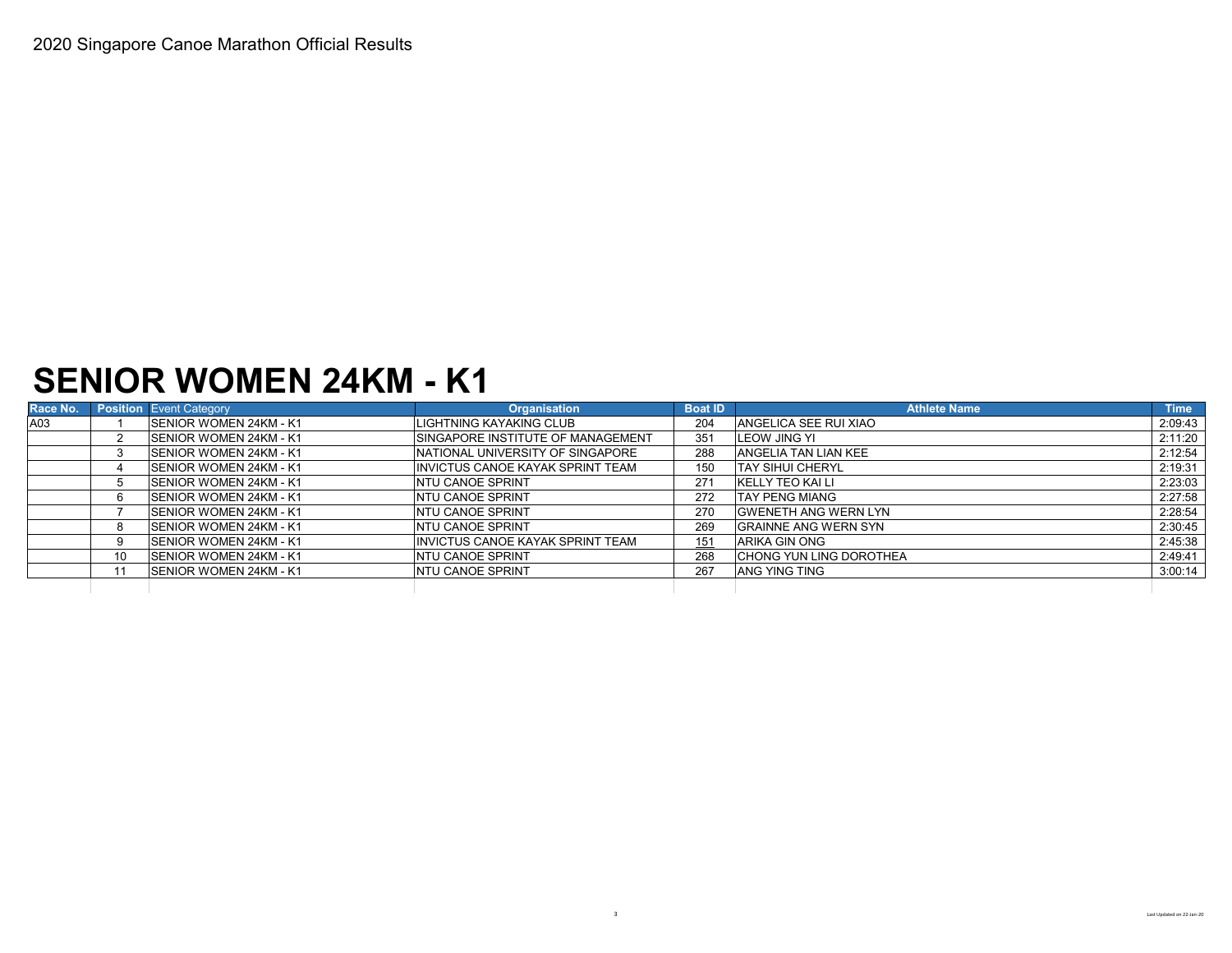## **SENIOR WOMEN 24KM - K2**

| Race No. | <b>Position Event Category</b> | <b>Organisation</b>                   | <b>Boat ID</b> | <b>Athlete Name</b>                                 | <b>Time</b> |
|----------|--------------------------------|---------------------------------------|----------------|-----------------------------------------------------|-------------|
| A04      | ISENIOR WOMEN 24KM - K2        | INUS ALUMNI CANOEING TEAM             | 678            | ITAN XIAO WEI # HO QIAN WEN                         | 2:10:22     |
|          | ISENIOR WOMEN 24KM - K2        | INATIONAL UNIVERSITY OF SINGAPORE     | 672            | IXENIA ONG WAN QI # JANICE LAM QIAN PING            | 2:11:41     |
|          | ISENIOR WOMEN 24KM - K2        | INATIONAL UNIVERSITY OF SINGAPORE     | 671            | YOONG HUI LING DENISE # SIEW LI EN DANA             | 2:19:32     |
|          | ISENIOR WOMEN 24KM - K2        | Temasek Polytechnic Kayak Racing Team | 720            | <b>IPANG HUI WEN CARRIE # EMILY JOANN FONG MACY</b> | <b>DNF</b>  |
|          |                                |                                       |                |                                                     |             |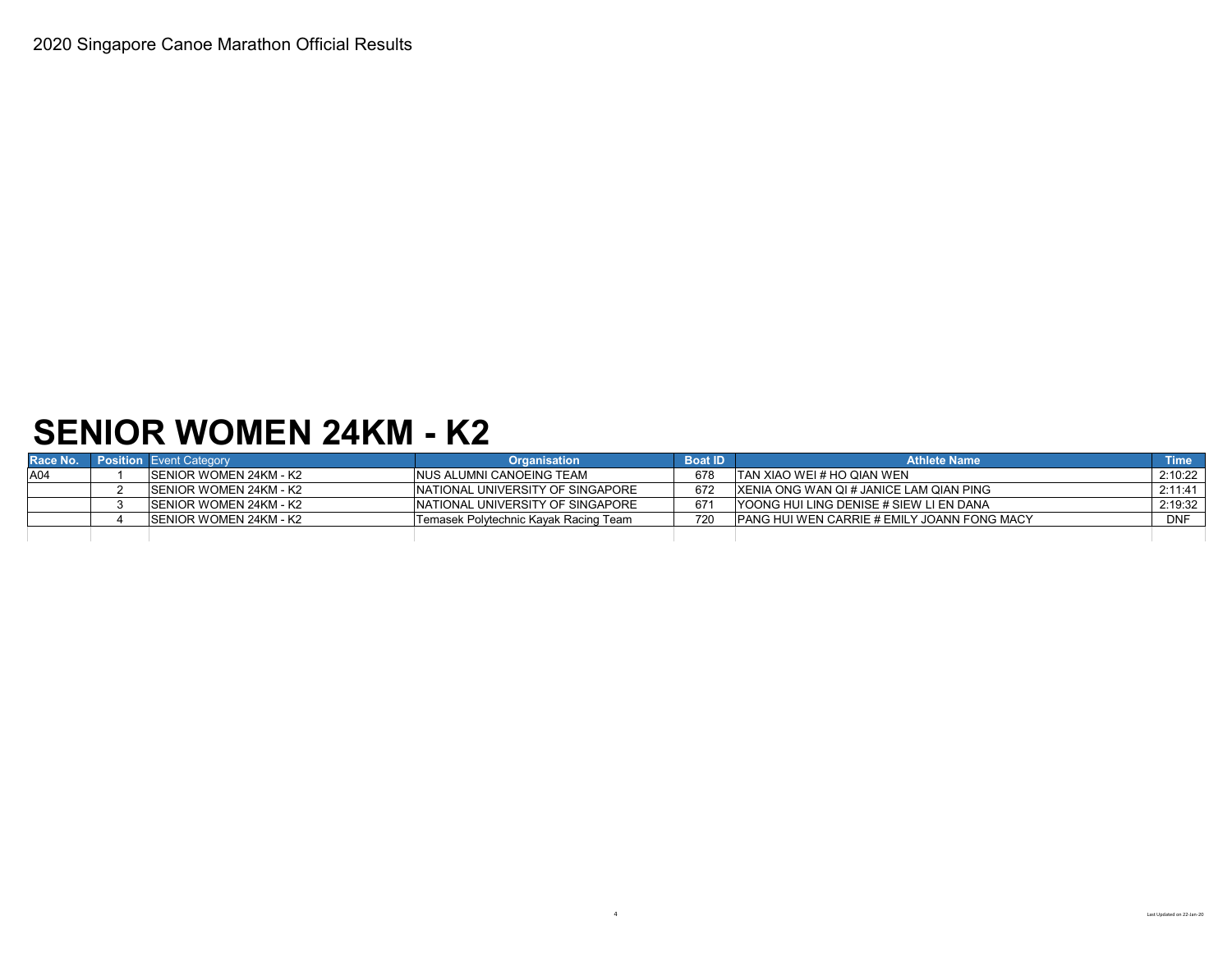## **MASTER MEN 35-39 24KM - K1**

| Race No. | -osition | Categorv<br>en u               | anisation<br>.            | Boat ID | <b>Athlete Name</b> | Time    |
|----------|----------|--------------------------------|---------------------------|---------|---------------------|---------|
| A05      |          | MEN 35-39 24KM - K<br>4ASIER M | <b>TAMPINES NORTH CSC</b> | 392     | KWOK SHI HAO        | 2:19:24 |
|          |          | MASTER MEN 35-39 24KM - K      | <b>ITEAM HONG KONG</b>    | $\sim$  | <b>WU MAN KIT</b>   | 2:41:12 |

## **MASTER MEN 40-44 24KM - K1**

| Race No.        | osition. | Event Category                     | <b>Organisation</b>    | <b>Boat ID</b> | <b>Athlete Name</b>          | <b>Time</b> |
|-----------------|----------|------------------------------------|------------------------|----------------|------------------------------|-------------|
| A <sub>06</sub> |          | <b>IMASTER MEN 40-44 24KM - K1</b> | DAVID CALVO PANIAGUA   | 147            | <b>IDAVID CALVO PANIAGUA</b> | 2:02:13     |
|                 |          | MASTER MEN 40-44 24KM - K1         | <b>ITEAM HONG KONG</b> | 126            | <b>CHIU KA-CHUNG</b>         | 2:13:51     |
|                 |          |                                    |                        |                |                              |             |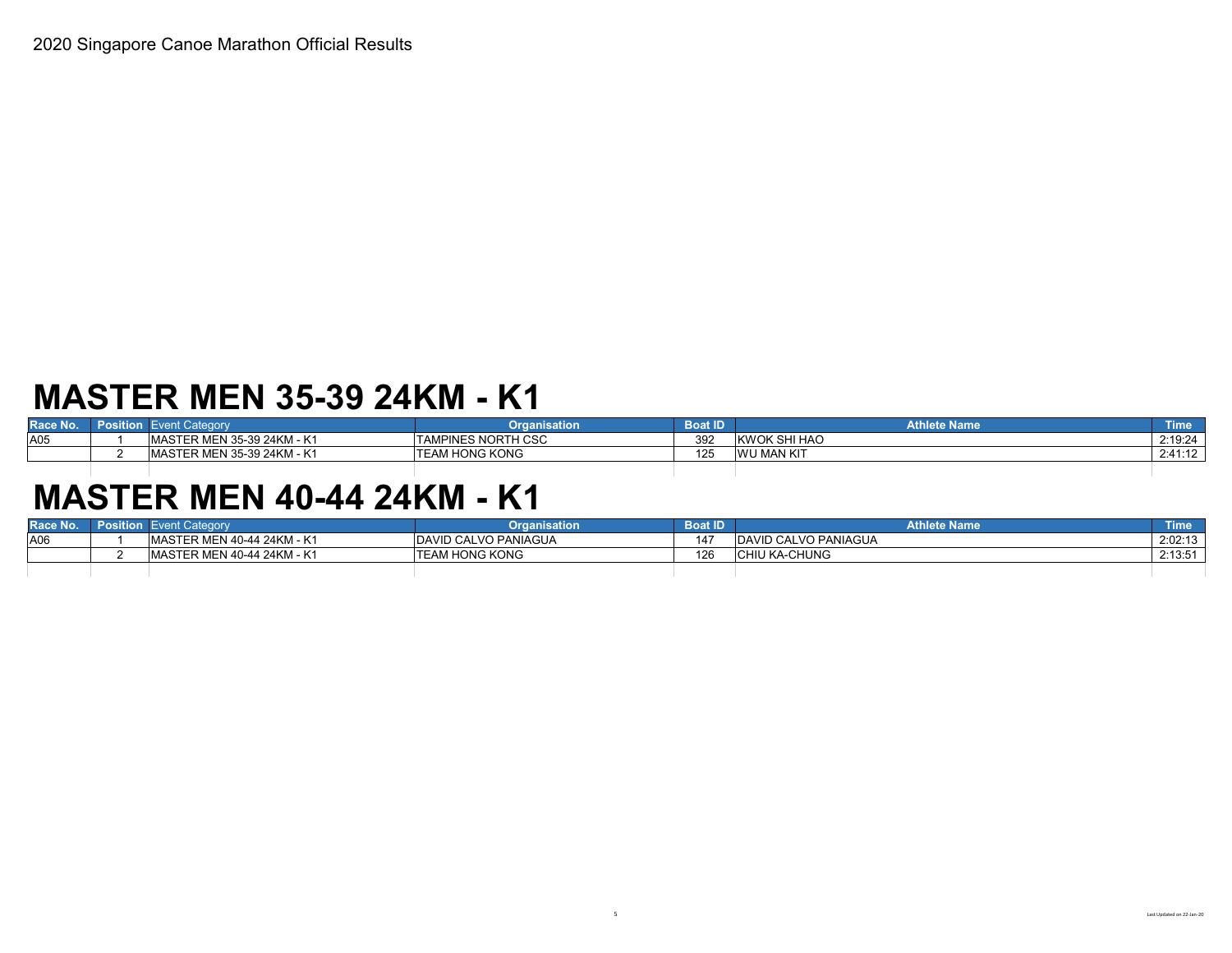## **MASTER MEN 45-49 18KM - K1**

| <b>Contract</b> | .       | Category                                       | --                                                                              | Roat   | <b>MARCH</b>         | ı ıme   |
|-----------------|---------|------------------------------------------------|---------------------------------------------------------------------------------|--------|----------------------|---------|
| Race No.        | osition | .                                              | ınısatıon                                                                       | JUGL I | <b>Athlete Name</b>  |         |
| A07             |         | 18KM - K1<br>MASTE.<br>. .<br>45-49<br>≺ MEN · | TTTAY<br>$\lambda$ $\lambda$ $\Omega$<br><b>MACAU</b><br>.<br>I EAM<br>L CANOE. | 219    | <b>ISAM SIU HENG</b> | 1:35:46 |

# **MASTER MEN ABOVE 50 18KM - K1**

| Race No. | <b>Position</b> Event Category | Organisation             | <b>Boat ID</b> | <b>Athlete Name</b> | \Time <sup>\</sup> |
|----------|--------------------------------|--------------------------|----------------|---------------------|--------------------|
| A08      | IMASTER MEN ABOVE 50 18KM - K1 | <b>ITEAM HONG KONG</b>   | $127 -$        | LAI SIU KAU         | 1:40:45            |
|          | IMASTER MEN ABOVE 50 18KM - K1 | <b>IMACAU CANOE TEAM</b> | 220            | VIZEU PEDRO AMADO   | 1:47:46            |
|          | IMASTER MEN ABOVE 50 18KM - K1 | <b>ITEAM HONG KONG</b>   | 129            | ITAM KIN HO         | 1:53:33            |
|          |                                |                          |                |                     |                    |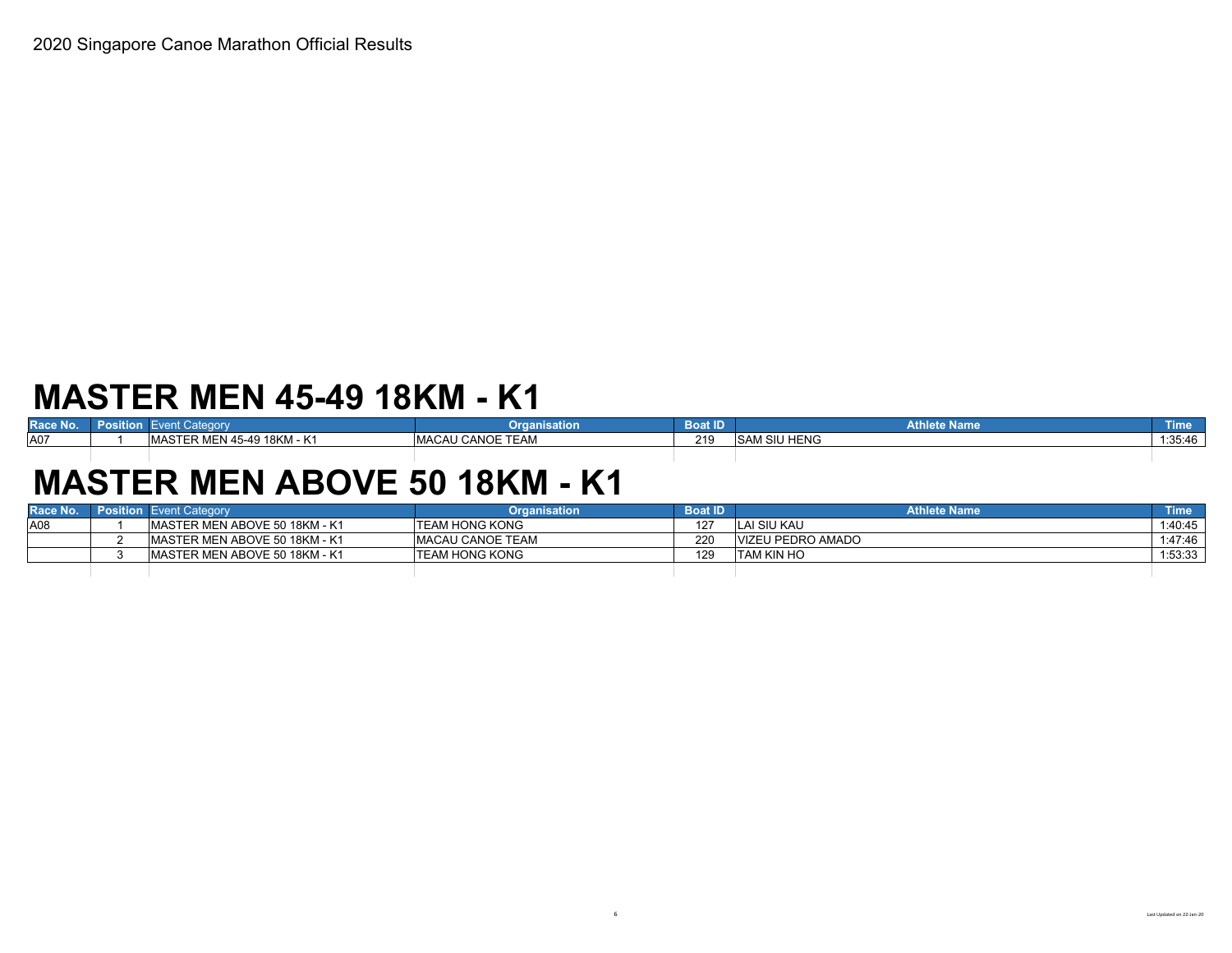### **OPEN MEN 12KM - SUP OPEN CLASS**

| Race No. |    | <b>Position</b> Event Category         | <b>Organisation</b>           | <b>Boat ID</b> | <b>Athlete Name</b>      | <b>Time</b> |
|----------|----|----------------------------------------|-------------------------------|----------------|--------------------------|-------------|
| A09      |    | <b>IOPEN MEN 12KM - SUP OPEN CLASS</b> | TEAM ALOHA                    | 21             | KAZUMA TOKUZAWA          | 1:23:02     |
|          |    | <b>IOPEN MEN 12KM - SUP OPEN CLASS</b> | <b>TEAM INFORMA</b>           | 160            | <b>ISEOW YEN KENNETH</b> | 1:23:12     |
|          |    | <b>IOPEN MEN 12KM - SUP OPEN CLASS</b> | <b>TEAM ALOHA</b>             | 24             | <b>GLENN SIMMONDS</b>    | 1:28:24     |
|          |    | <b>IOPEN MEN 12KM - SUP OPEN CLASS</b> | <b>ICONSTANDWIND-SUP TEAM</b> | 63             | <b>ONG KHE WAT</b>       | 1:30:59     |
|          |    | IOPEN MEN 12KM - SUP OPEN CLASS        | <b>GREG KOAY</b>              | 87             | <b>ISIM YI CHENG</b>     | 1:44:04     |
|          |    | <b>IOPEN MEN 12KM - SUP OPEN CLASS</b> | <b>TEAM ALOHA</b>             | 26             | <b>PABLO VENTURA</b>     | 1:52:17     |
|          |    | OPEN MEN 12KM - SUP OPEN CLASS         | <b>TEAM ALOHA</b>             | 23             | JEFF NG                  | 1:52:37     |
|          |    | OPEN MEN 12KM - SUP OPEN CLASS         | TEAM ALOHA                    | 22             | <b>LOH FOCK JIN</b>      | 1:52:57     |
|          |    | <b>IOPEN MEN 12KM - SUP OPEN CLASS</b> | <b>TEAM ALOHA</b>             | 27             | <b>KATO NORI</b>         | 1:54:42     |
|          | 10 | <b>IOPEN MEN 12KM - SUP OPEN CLASS</b> | LOH YU LONG JUSTIN            | 149            | LOH YU LONG JUSTIN       | 2:09:40     |
|          |    | <b>OPEN MEN 12KM - SUP OPEN CLASS</b>  | <b>GREG KOAY</b>              | 88             | KOAY LEAN SEONG          | 2:29:28     |
|          |    |                                        |                               |                |                          |             |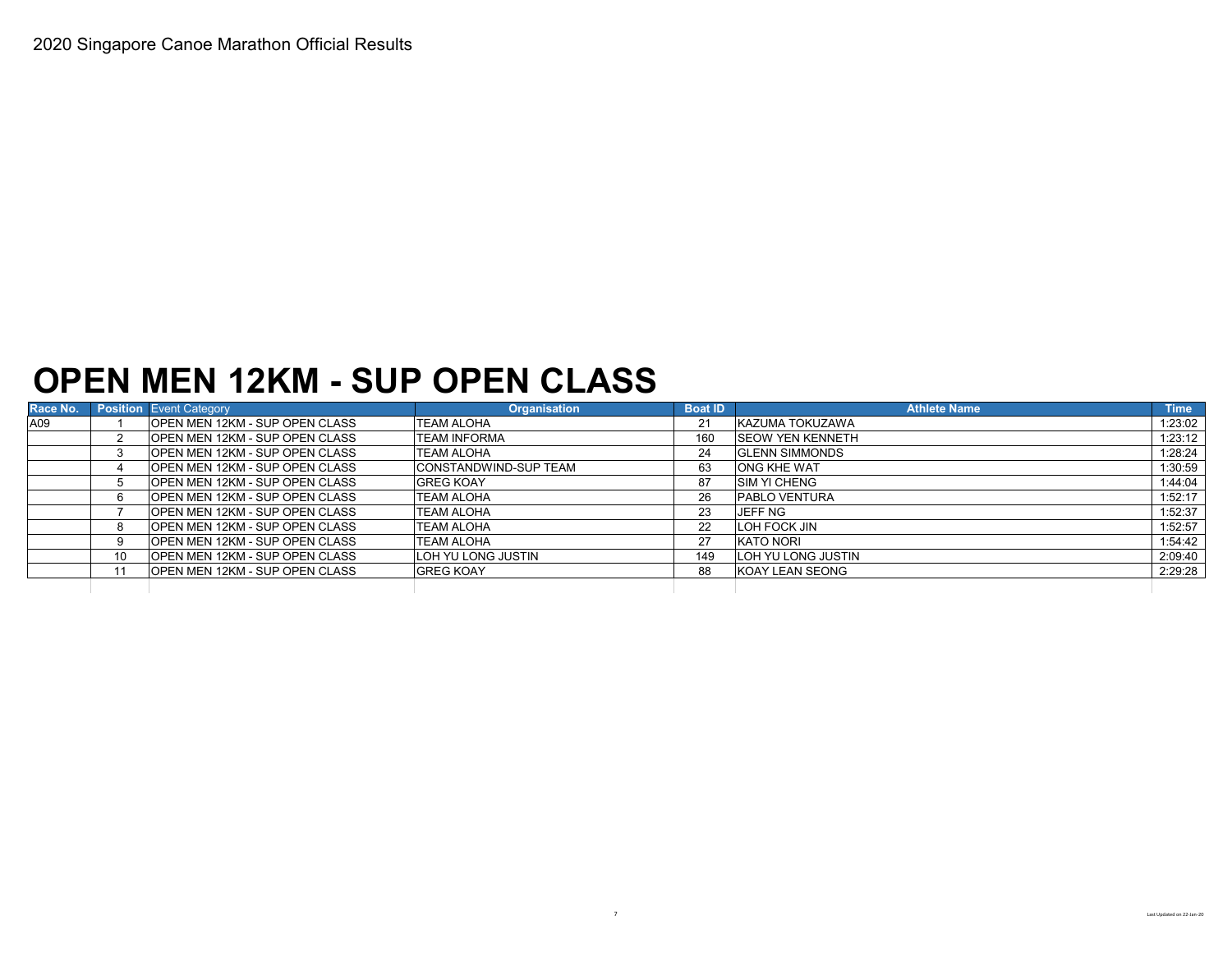# **OPEN WOMEN 12KM - SUP OPEN CLASS**

| Race No. | <b>Position</b> Event Category           | Organisation       | <b>Boat ID</b> | <b>Athlete Name</b>   | <b>Time</b> |
|----------|------------------------------------------|--------------------|----------------|-----------------------|-------------|
| A10      | <b>IOPEN WOMEN 12KM - SUP OPEN CLASS</b> | <b>TEAM ALOHA</b>  | 29             | ICHARLOTTE SPICER     | 1:23:06     |
|          | <b>IOPEN WOMEN 12KM - SUP OPEN CLASS</b> | <b>ITEAM ALOHA</b> | 30             | ICHENG SI JIA         | 1:35:16     |
|          | <b>OPEN WOMEN 12KM - SUP OPEN CLASS</b>  | <b>ITEAM ALOHA</b> | 32             | ICHENG SI MIN         | 1:37:29     |
|          | <b>OPEN WOMEN 12KM - SUP OPEN CLASS</b>  | <b>TEAM ALOHA</b>  |                | <b>CATHERINE CHUA</b> | 2:13:54     |
|          |                                          |                    |                |                       |             |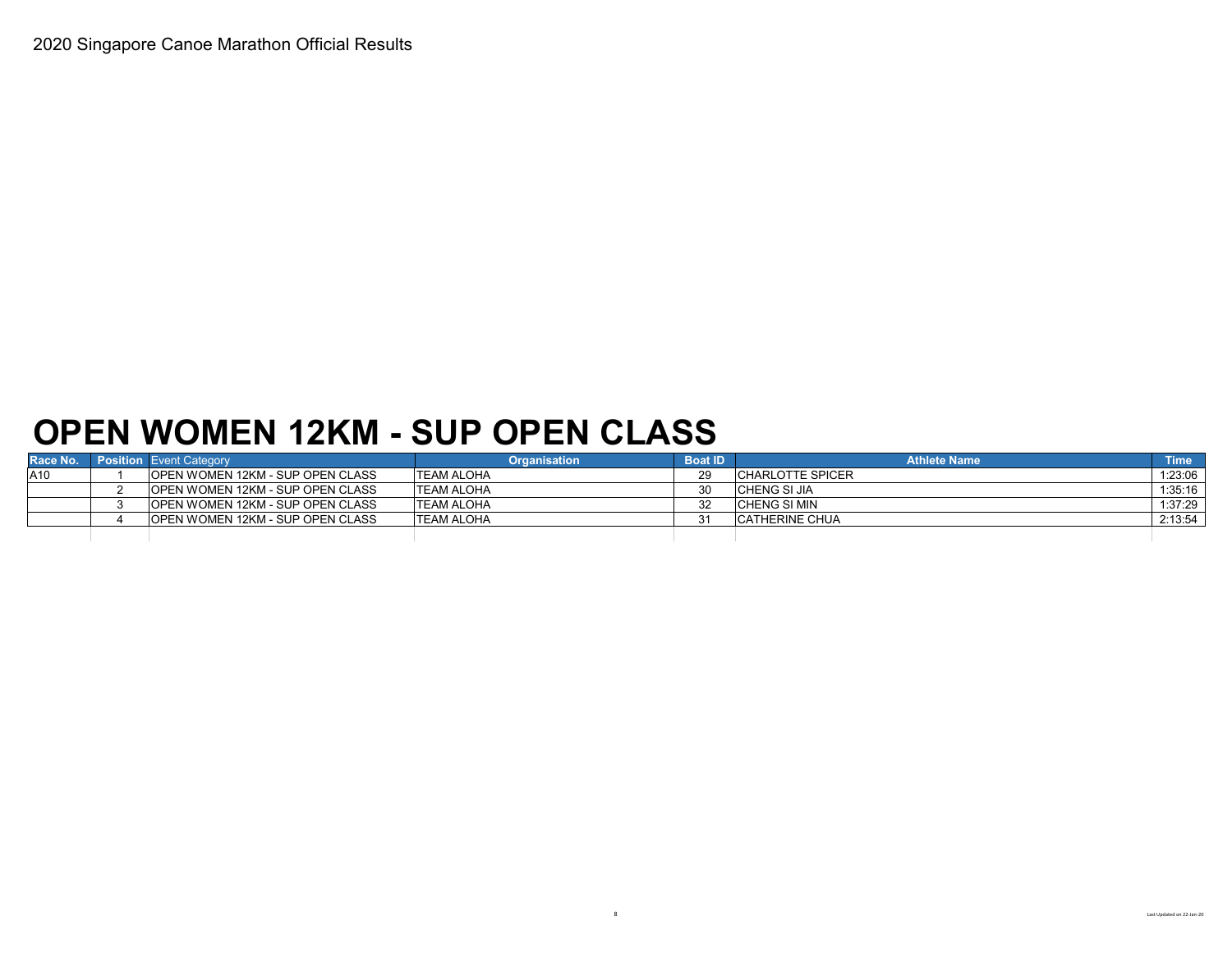## **OPEN MEN 12KM - VA'A V1**

| Race No. | ategory                 | Organisation                 | <b>Boat ID</b> | <b>Athlete Name</b> | <b>Time</b> |
|----------|-------------------------|------------------------------|----------------|---------------------|-------------|
| A11      | OPEN MEN 12KM - VA'A V1 | <b>SINGAPORE PADDLE CLUB</b> | 370            | AURENT EPETAHUI PA  | 1:11:49     |
|          |                         |                              |                |                     |             |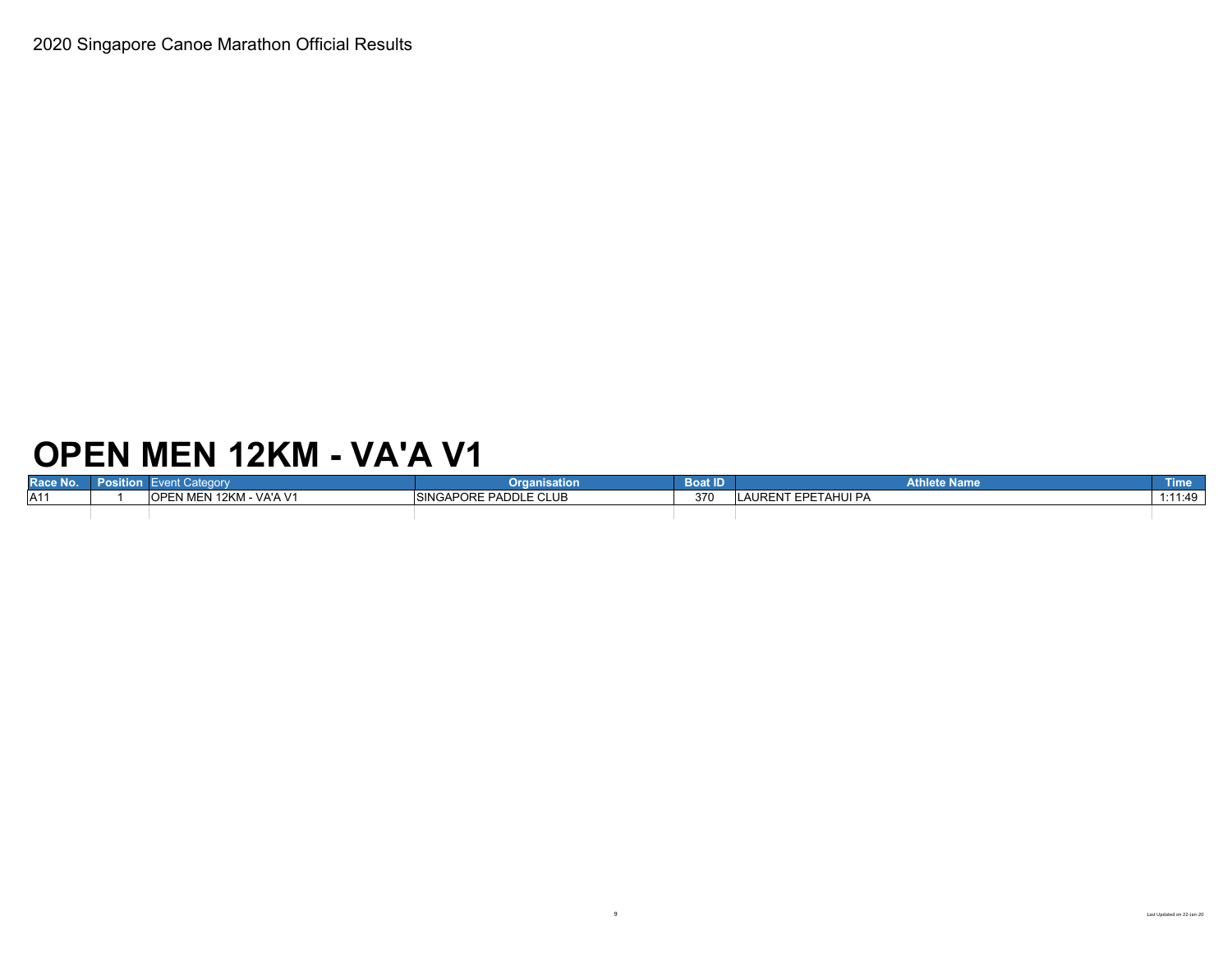### **JUNIOR MEN 24KM - K1**

| Race No. | <b>Position Event Category</b> | <b>Organisation</b>          | <b>Boat ID</b> | <b>Athlete Name</b>          | <b>Time</b> |
|----------|--------------------------------|------------------------------|----------------|------------------------------|-------------|
| A13      | JUNIOR MEN 24KM - K1           | <b>HWA CHONG INSTITUTION</b> | 90             | <b>ITEO ZHAN RONG</b>        | 1:58:39     |
|          | <b>JUNIOR MEN 24KM - K1</b>    | <b>HWA CHONG INSTITUTION</b> | 92             | <b>HENG FU SIN</b>           | 2:00:10     |
|          | <b>JUNIOR MEN 24KM - K1</b>    | <b>HWA CHONG INSTITUTION</b> | 91             | <b>HAN SONG JING</b>         | 2:01:30     |
|          | <b>JUNIOR MEN 24KM - K1</b>    | HWA CHONG INSTITUTION        | 89             | <b>CHEW SHAWN WEI</b>        | 2:01:44     |
|          | <b>JUNIOR MEN 24KM - K1</b>    | <b>TEAM HONG KONG</b>        | 130            | IYU SHING CHI                | 2:06:53     |
|          | <b>JUNIOR MEN 24KM - K1</b>    | <b>HWA CHONG INSTITUTION</b> | 94             | <b>IYEO JUN SENG ERASMUS</b> | 2:14:58     |
|          | <b>JUNIOR MEN 24KM - K1</b>    | <b>HWA CHONG INSTITUTION</b> | 93             | <b>KEE JIA SHENG</b>         | 2:27:58     |
|          |                                |                              |                |                              |             |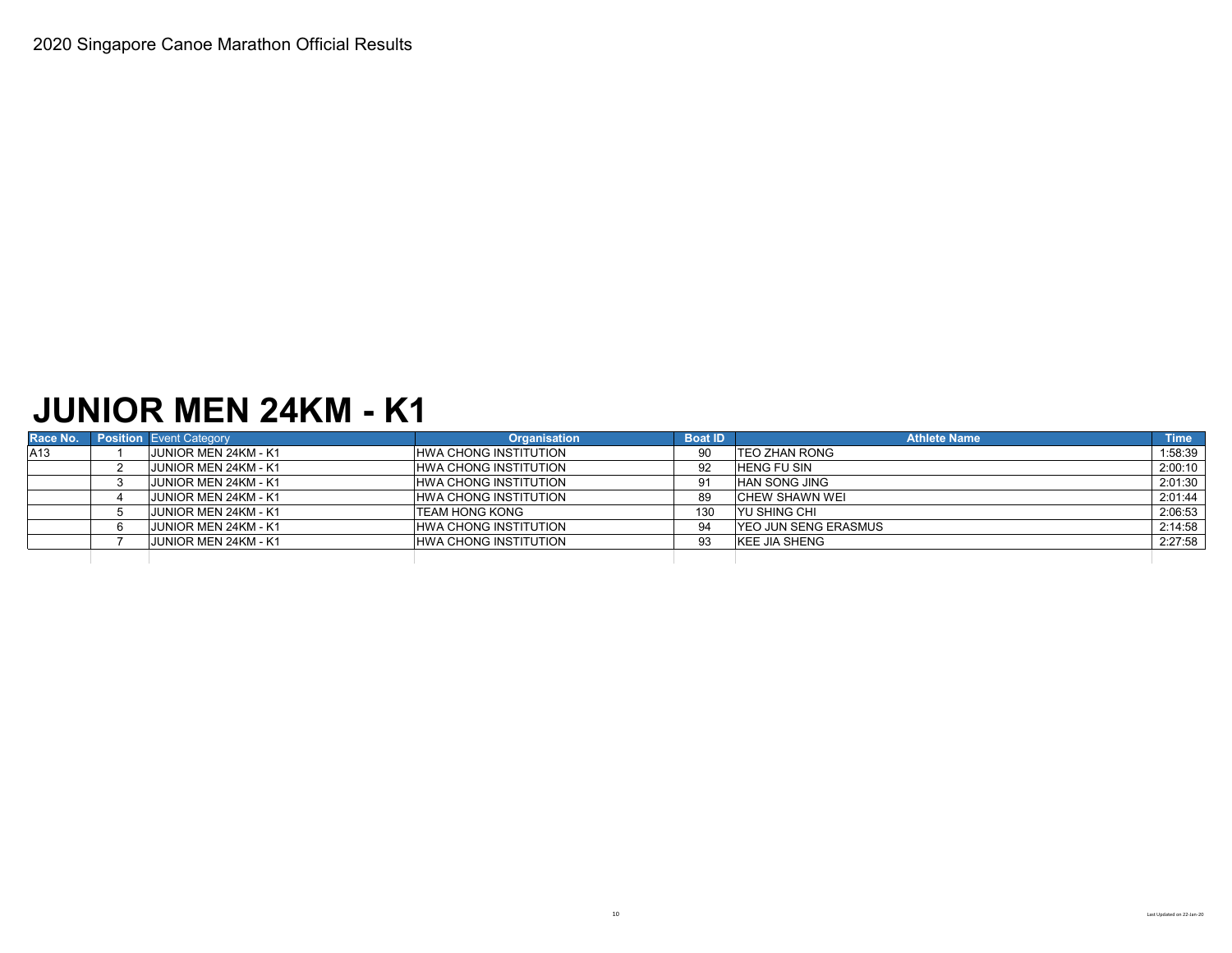#### **JUNIOR MEN 24KM - K2**

| Race No. |     | <b>Position Event Category</b> | <b>Organisation</b>                | <b>Boat ID</b> | <b>Athlete Name</b>                                   | <b>Time</b> |
|----------|-----|--------------------------------|------------------------------------|----------------|-------------------------------------------------------|-------------|
| A14      |     | JUNIOR MEN 24KM - K2           | LIGHTNING KAYAKING CLUB            | 639            | <b>IWEE FANG HAO # ALDEN LER</b>                      | 1:53:41     |
|          |     | <b>JUNIOR MEN 24KM - K2</b>    | <b>HWA CHONG INSTITUTION</b>       | 593            | LOO GUAN HIN # KIERAN JUDE HENG CHOON HAN             | 1:53:43     |
|          |     | <b>JUNIOR MEN 24KM - K2</b>    | LIGHTNING KAYAKING CLUB            | 638            | LIM ZHI QUAN EMMANUEL # RYAN ANG ZHONG JUN            | 1:58:02     |
|          |     | <b>JUNIOR MEN 24KM - K2</b>    | <b>HWA CHONG INSTITUTION</b>       | 592            | <b>ONG YI JIE # TNG TZE YANG</b>                      | 1:59:22     |
|          |     | JUNIOR MEN 24KM - K2           | <b>HWA CHONG INSTITUTION</b>       | 591            | ING REI SHUEN # TEO JER WEI REUBEN                    | 1:59:45     |
|          |     | JUNIOR MEN 24KM - K2           | <b>ISINGAPORE POLYTECHNIC</b>      | 714            | ANG ZHEN JANSEN # MUHAMMAD RAKIN NASRULHAQ BIN SIRHAN | 2:17:22     |
|          |     | JUNIOR MEN 24KM - K2           | IST ANDREW S JUNIOR COLLEGE        | 689            | <b>PITT YI ZHE # ANG EN XUE MICHAEL</b>               | 2:22:51     |
|          |     | JUNIOR MEN 24KM - K2           | <b>IST ANDREW S JUNIOR COLLEGE</b> | 688            | <b>SHI LISHENG # YANG CHENG SIANG</b>                 | 2:33:55     |
|          |     | JUNIOR MEN 24KM - K2           | <b>IST ANDREW S JUNIOR COLLEGE</b> | 690            | IRYAN LIM JUN LE # VALMONT LIM XUAN CAI               | 2:52:29     |
|          | 10. | JUNIOR MEN 24KM - K2           | <b>IST ANDREW S JUNIOR COLLEGE</b> | 691            | <b>IWES LEE KAIZE # KUA ZE EE</b>                     | 3:02:24     |
|          |     |                                |                                    |                |                                                       |             |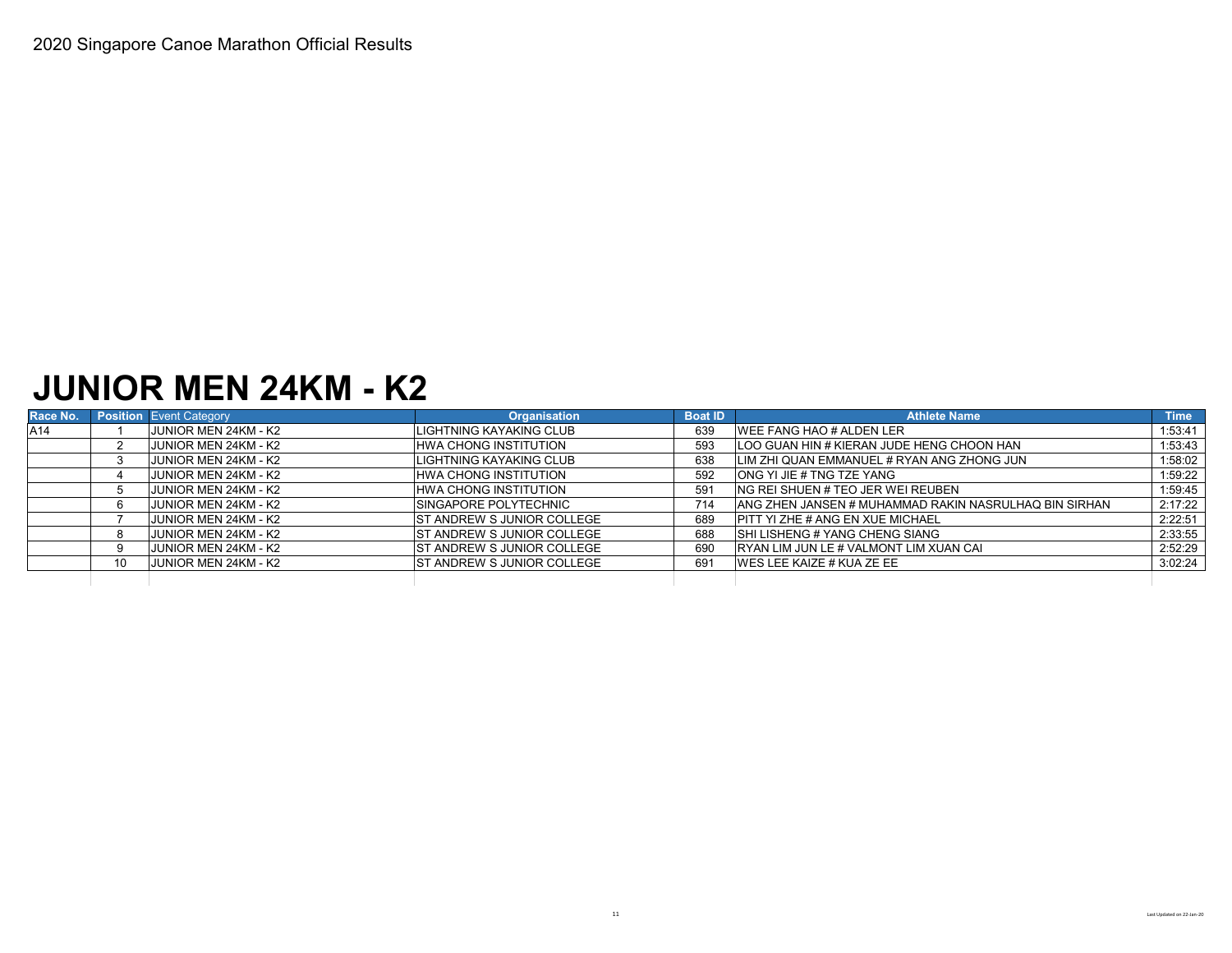## **U14 MEN 12KM - K1**

| Race No. | <b>Position</b> Event Category | <b>Organisation</b>              | <b>Boat ID</b> | <b>Athlete Name</b>           | <b>Time</b> |
|----------|--------------------------------|----------------------------------|----------------|-------------------------------|-------------|
| A31      | U14 MEN 12KM - K1              | <b>HWA CHONG INSTITUTION</b>     | 105            | LEE EE HONG RYAN              | 1:00:22     |
|          | U14 MEN 12KM - K1              | <b>HWA CHONG INSTITUTION</b>     | 106            | <b>CHEN JIAXUAN</b>           | 1:01:05     |
|          | U14 MEN 12KM - K1              | LIGHTNING KAYAKING CLUB          | 205            | NIGEL SEAH XIE ZHE RUI        | 1:05:18     |
|          | U14 MEN 12KM - K1              | <b>KIAK</b>                      | 178            | <b>INATHAN ONG TIAN EN</b>    | 1:07:56     |
|          | U14 MEN 12KM - K1              | <b>TEAM HONG KONG</b>            | 133            | <b>ZHANG YAU MING</b>         | 1:12:35     |
|          | U14 MEN 12KM - K1              | <b>TEAM HONG KONG</b>            | 132            | <b>IYEUNG SHING HEI ANGUS</b> | 1:12:41     |
|          | U14 MEN 12KM - K1              | <b>THAILAND DEVELOPMENT TEAM</b> | 384            | <b>SUTEE SETA</b>             | 1:14:04     |
|          |                                |                                  |                |                               |             |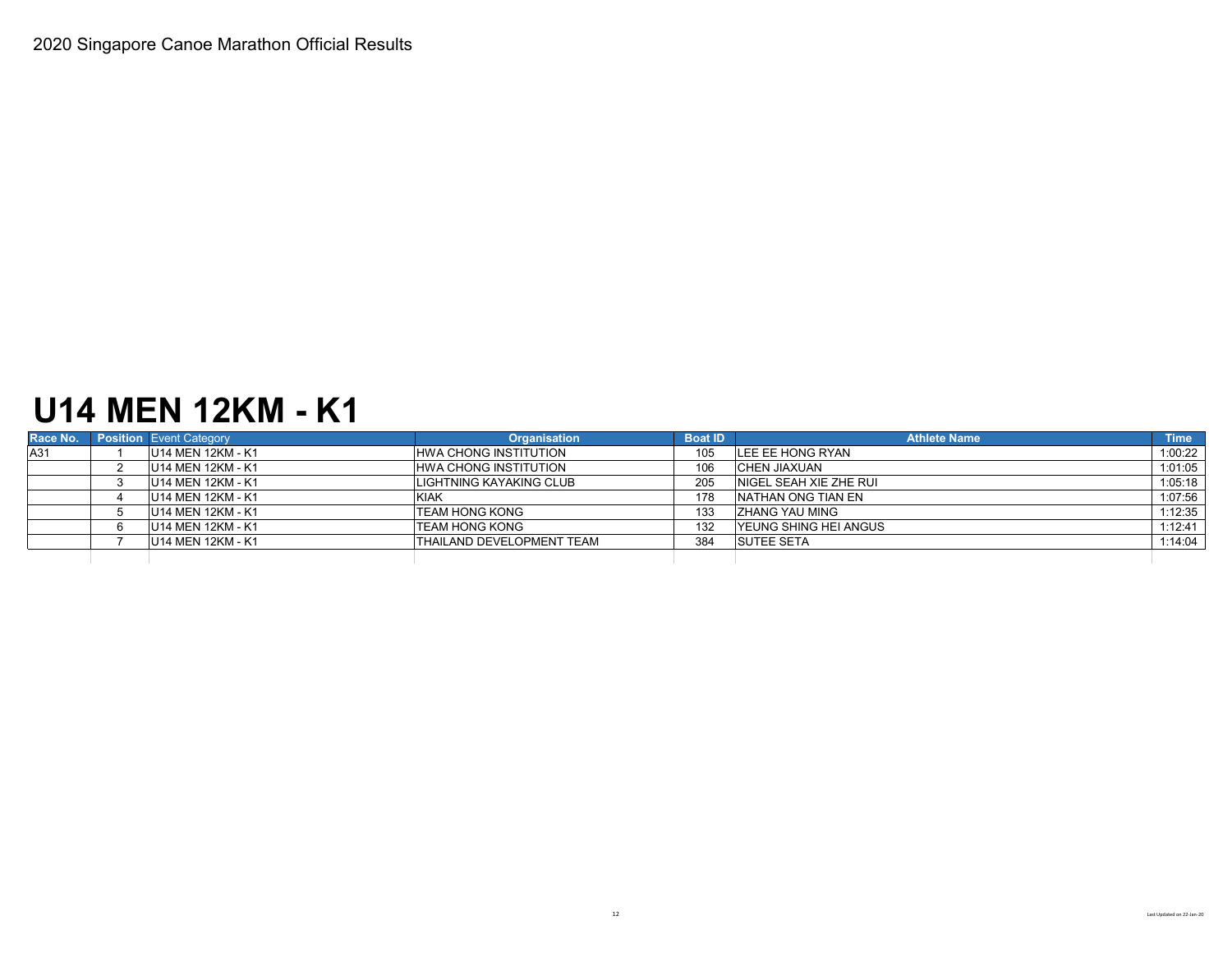# **U14 WOMEN 12KM - K1**

| Race No. | Position | <b>Event Category</b> | Organisation            | <b>Boat ID</b> | <b>Athlete Name</b>    | <b>Time</b> |
|----------|----------|-----------------------|-------------------------|----------------|------------------------|-------------|
| A32      |          | U14 WOMEN 12KM - K1   | <b>KIAK</b>             | 179            | <b>YEO MIN</b>         | 1:06:59     |
|          |          | U14 WOMEN 12KM - K1   | NATIONAL JUNIOR COLLEGE | 233            | KAYLA ANGELINA THESMAN | 1:23:59     |
|          |          |                       |                         |                |                        |             |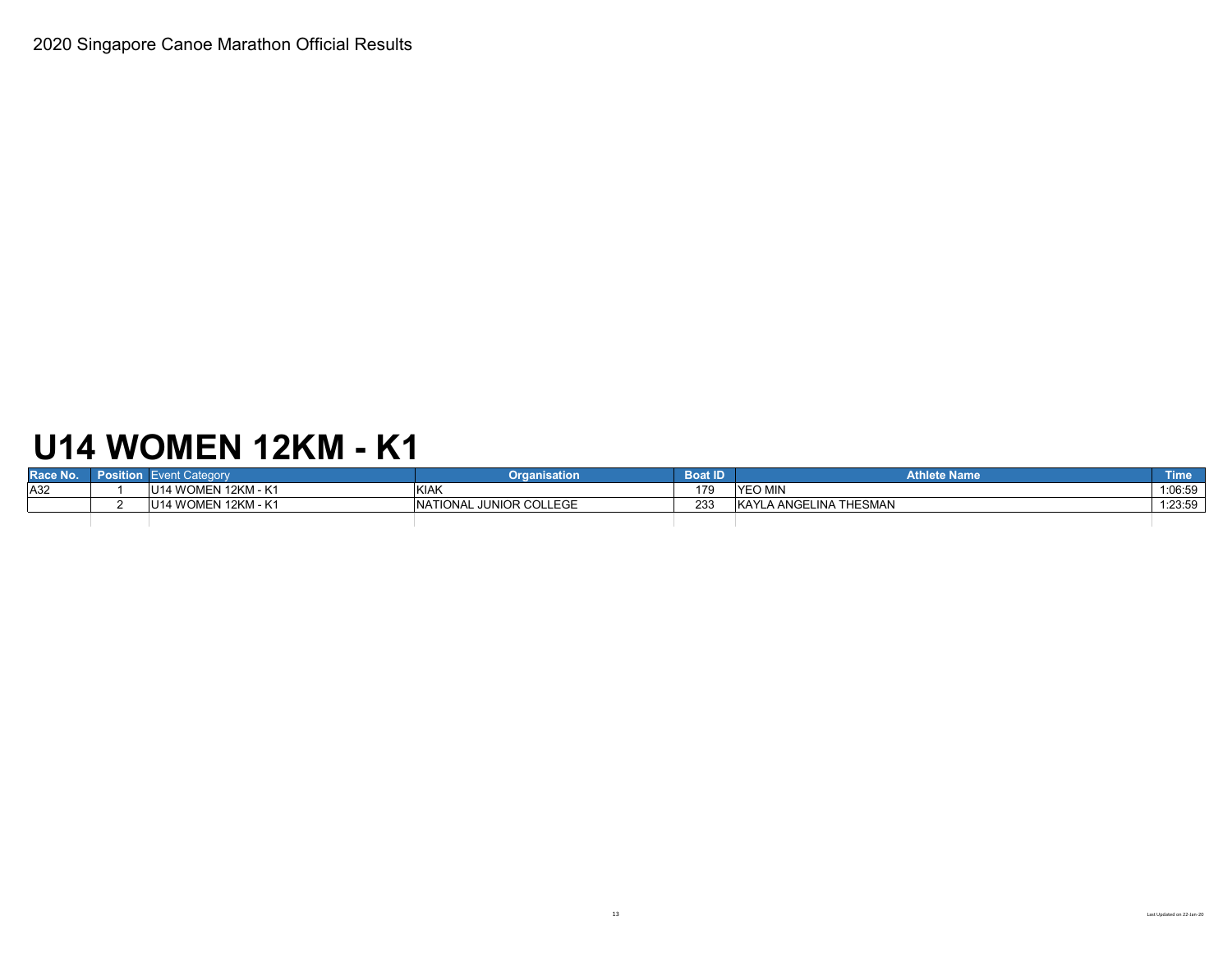## **SENIOR MEN 24KM - C1**

| Race No. | <b>Position</b> Event Category | <b>Organisation</b>                          | <b>Boat ID</b> | <b>Athlete Name</b>                | <b>Time</b> |
|----------|--------------------------------|----------------------------------------------|----------------|------------------------------------|-------------|
| A15      | <b>SENIOR MEN 24KM - C1</b>    | <b>ITAMPINES NORTH CSC</b>                   | 394            | <b>CHANG YI</b>                    | <b>DNF</b>  |
|          | <b>SENIOR MEN 24KM - C1</b>    | <b>SUSS</b>                                  | 382            | YAN ZEXUN                          | 2:27:57     |
|          | <b>SENIOR MEN 24KM - C1</b>    | <b>NTU CANOE SPRINT</b>                      | 273            | YEO SU JIE                         | 2:43:27     |
|          | <b>SENIOR MEN 24KM - C1</b>    | INATIONAL UNIVERSITY OF SINGAPORE            | 292            | MUHAMMAD SYAZWAN BIN MOHAMAD SEMAN | 2:44:00     |
|          | <b>SENIOR MEN 24KM - C1</b>    | NYP SPRINT KAYAK TEAM                        | 316            | <b>MUHAMMAD SHAH RYAN</b>          | 2:45:25     |
|          | SENIOR MEN 24KM - C1           | <b>TEMASEK POLYTECHNIC KAYAK RACING TEAL</b> |                | LONG YAN ZHAO                      | 3:27:16     |
|          |                                |                                              |                |                                    |             |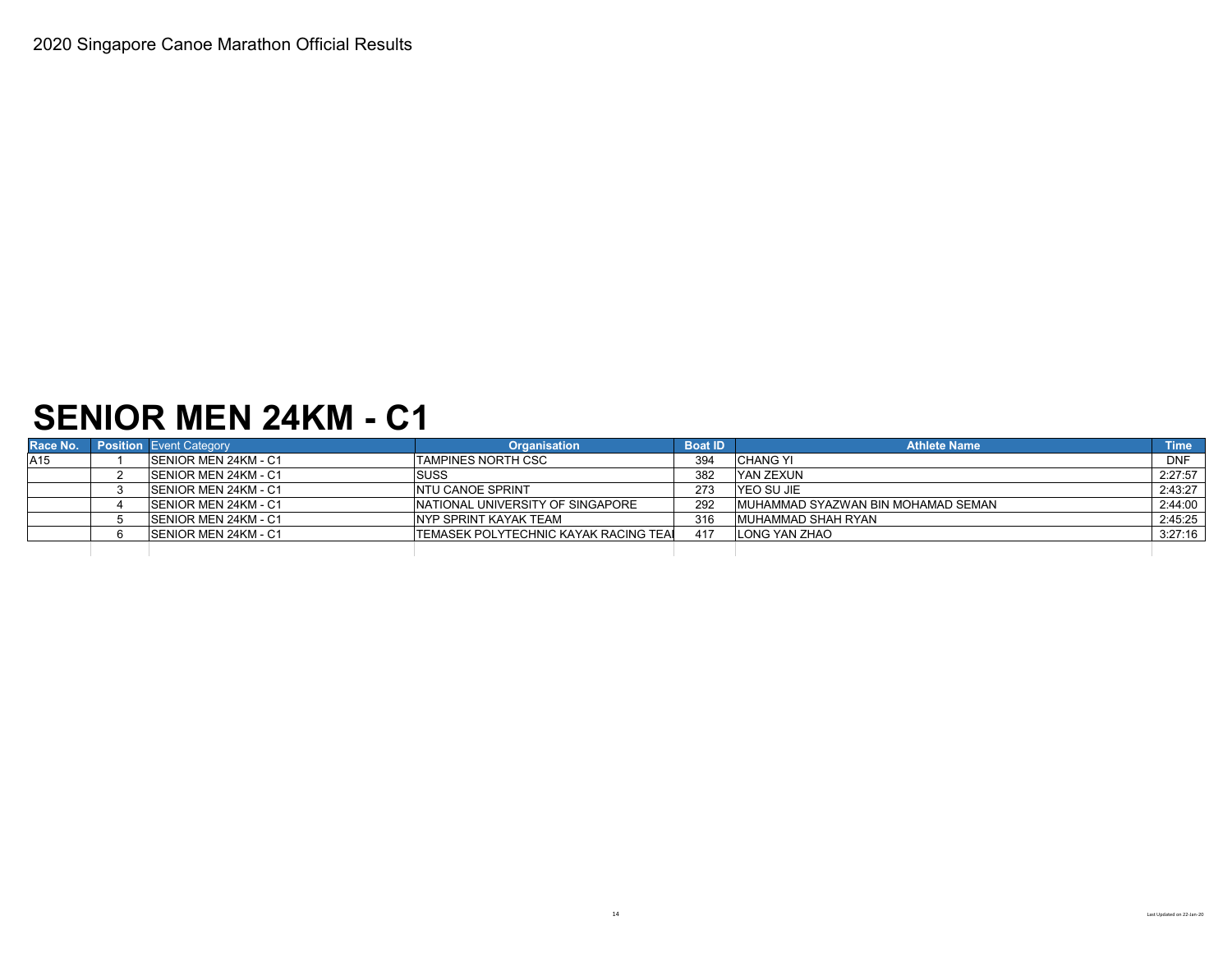#### **JUNIOR MEN 18KM - C1**

| Race No. | <b>Position Event Category</b> | <b>Organisation</b>             | <b>Boat ID</b> | <b>Athlete Name</b>        | <b>Time</b> |
|----------|--------------------------------|---------------------------------|----------------|----------------------------|-------------|
| A18      | JUNIOR MEN 18KM - C1           | <b>HWA CHONG INSTITUTION</b>    | 95             | <b>JOSIAH HE TING</b>      | 1:46:18     |
|          | JUNIOR MEN 18KM - C1           | <b>HWA CHONG INSTITUTION</b>    | 97             | YEO TOK LIN                | 1:46:21     |
|          | JUNIOR MEN 18KM - C1           | HWA CHONG INSTITUTION           | 96             | <b>JUSTIN LAI YUE-YANG</b> | 1:52:27     |
|          | JUNIOR MEN 18KM - C1           | <b>TAMPINES NORTH CSC</b>       | 396            | BRYAN LOO PEI LE           | 1:54:30     |
|          | JUNIOR MEN 18KM - C1           | <b>INATIONAL JUNIOR COLLEGE</b> | 227            | <b>IRYAN TAN JEE KIAN</b>  | 1:56:00     |
|          | <b>JUNIOR MEN 18KM - C1</b>    | <b>HWA CHONG INSTITUTION</b>    | 99             | IZHOU ZIYANG               | 2:01:13     |
|          | JUNIOR MEN 18KM - C1           | <b>INATIONAL JUNIOR COLLEGE</b> | 228            | <b>HARSHIL GUPTA</b>       | 2:08:10     |
|          | JUNIOR MEN 18KM - C1           | <b>INATIONAL JUNIOR COLLEGE</b> | 226            | <b>ANG JUN HAO JEREMY</b>  | 2:12:00     |
|          | JUNIOR MEN 18KM - C1           | TAMPINES NORTH CSC              | 395            | <b>MADAHUSHI AUIRUDH</b>   | 2:13:55     |
|          |                                |                                 |                |                            |             |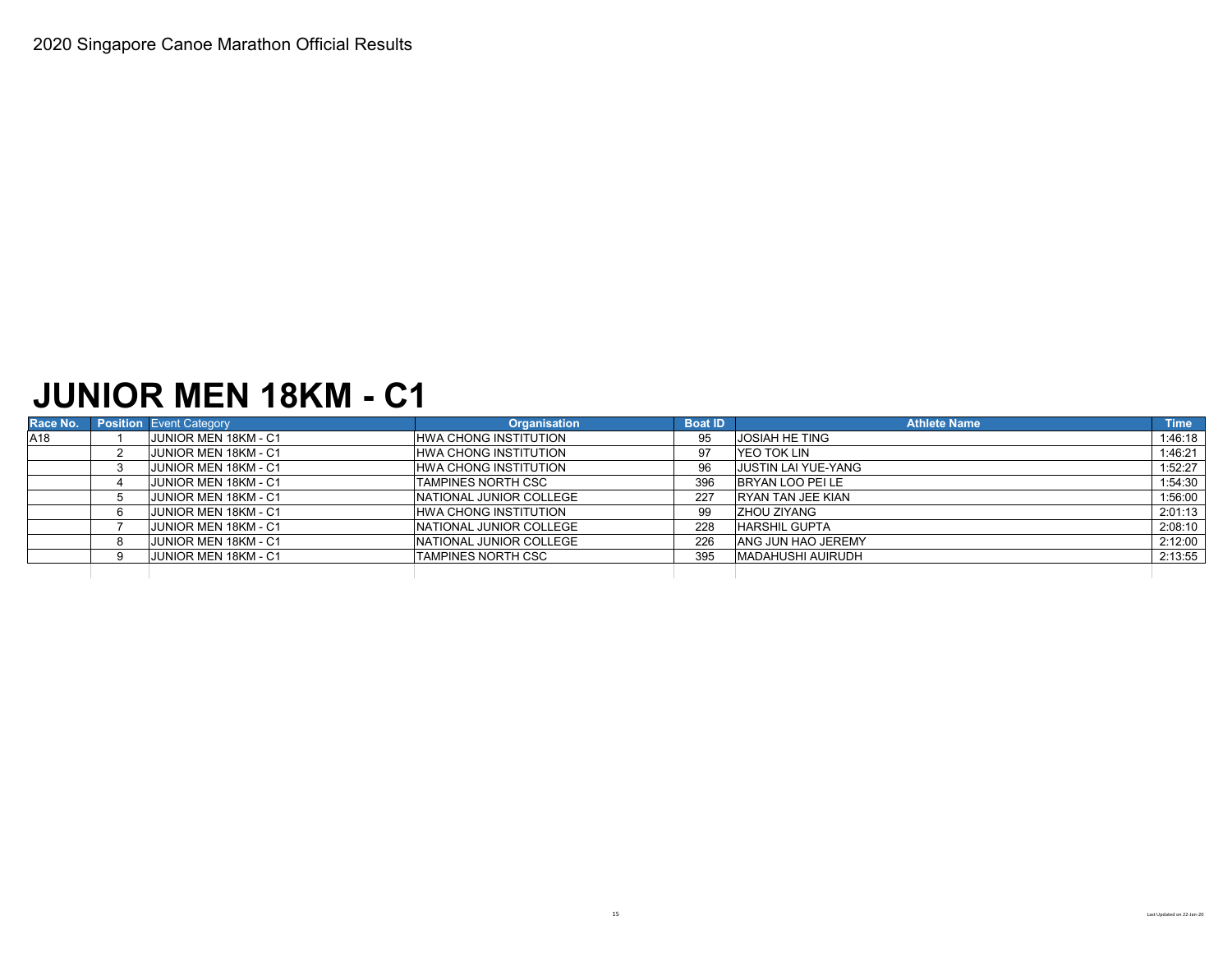# **JUNIOR MEN 18KM - C2**

| Race No.        | <b>Position</b> Event Category | Organisation                           | <b>Boat ID</b> | <b>Athlete Name</b>                                | Time    |
|-----------------|--------------------------------|----------------------------------------|----------------|----------------------------------------------------|---------|
| A <sub>19</sub> | JUNIOR MEN 18KM - C2           | <b>HWA CHONG INSTITUTION</b>           | 594            | <b>IMATTHEW CHAN # TEO ZI YU</b>                   | 1:48:39 |
|                 | <b>JUNIOR MEN 18KM - C2</b>    | ITEMASEK POLYTECHNIC KAYAK RACING TEAL | 721            | <b>IOSCAR CHIA KANG KIET # DENVER TEW ZHI HONG</b> | 2:35:00 |
|                 |                                |                                        |                |                                                    |         |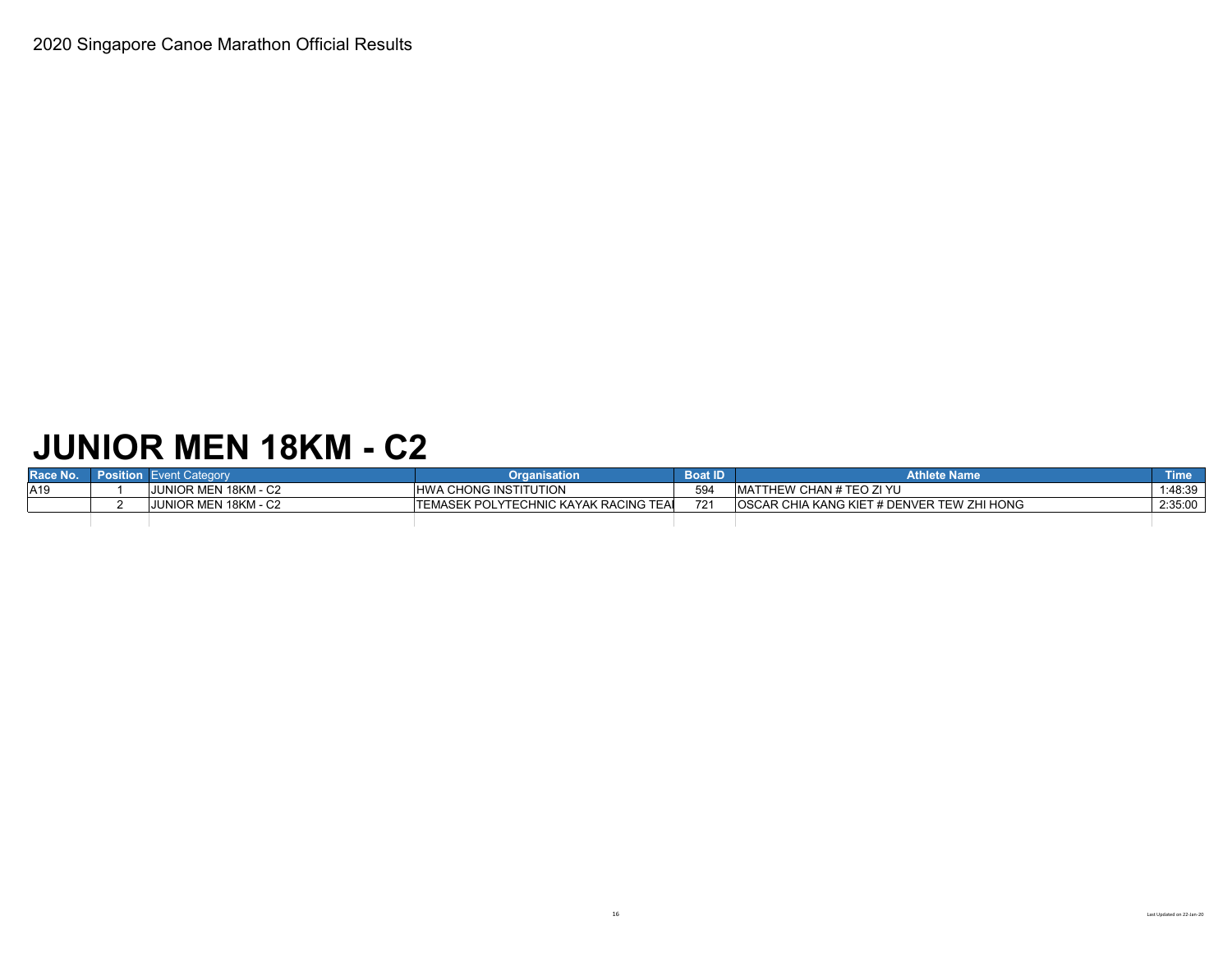# **U14 MEN 12KM - C1**

| Race No. | Position Event Category | Organisation                        | <b>Boat ID</b> | Athlete Name             | <b>Time</b> |
|----------|-------------------------|-------------------------------------|----------------|--------------------------|-------------|
| A29      | U14 MEN 12KM - C1       | <b>NATIONAL JUNIOR COLLEGE</b>      | 230            | <b>ISEE THOU JUN KAI</b> | 2:06:56     |
|          | U14 MEN 12KM - C1       | L JUNIOR COLLEGE<br><b>NATIONAL</b> | י מח<br>دے     | <b>CHEW HONG SOON</b>    | 2:42:45     |
|          |                         |                                     |                |                          |             |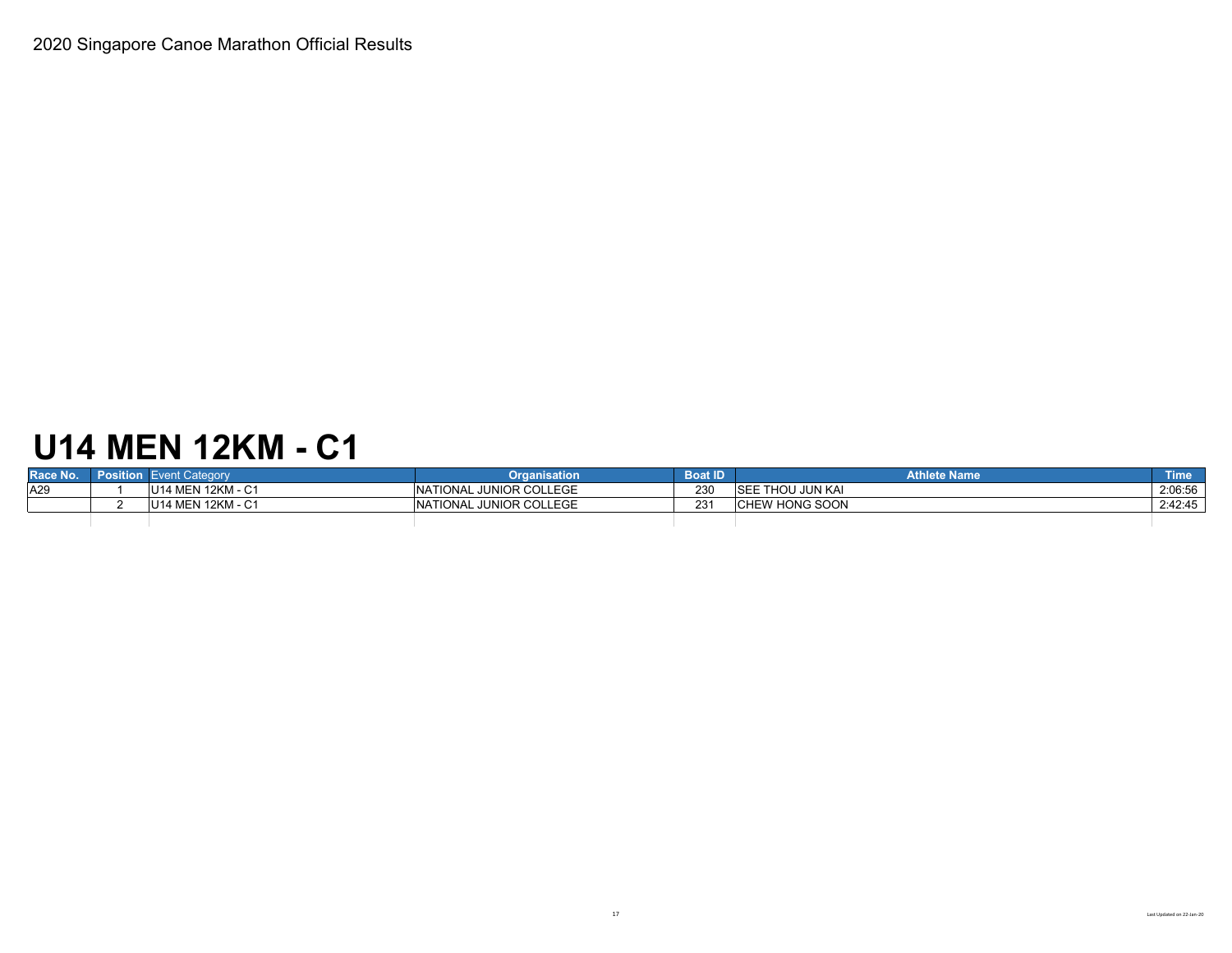### **U14 MEN 12KM - C2**

| Race No. | <b>Position Event Category</b> | <b>Organisation</b>          | <b>Boat ID</b> | <b>Athlete Name</b>                     | <b>Time</b> |
|----------|--------------------------------|------------------------------|----------------|-----------------------------------------|-------------|
| A30      | U14 MEN 12KM - C2              | <b>HWA CHONG INSTITUTION</b> | 605            | IRYKER TAN # JOVAN WOO WEI CONG         | 1:24:30     |
|          | U14 MEN 12KM - C2              | <b>HWA CHONG INSTITUTION</b> | 604            | ITOH ZUANCHAO EDISON # LEE FENG ETIENNE | 1:28:04     |
|          | <b>U14 MEN 12KM - C2</b>       | <b>HWA CHONG INSTITUTION</b> | 603            | LIM YI SHENG ETHAN # EUAN KOH JEN-REI   | 1:40:36     |
|          |                                |                              |                |                                         |             |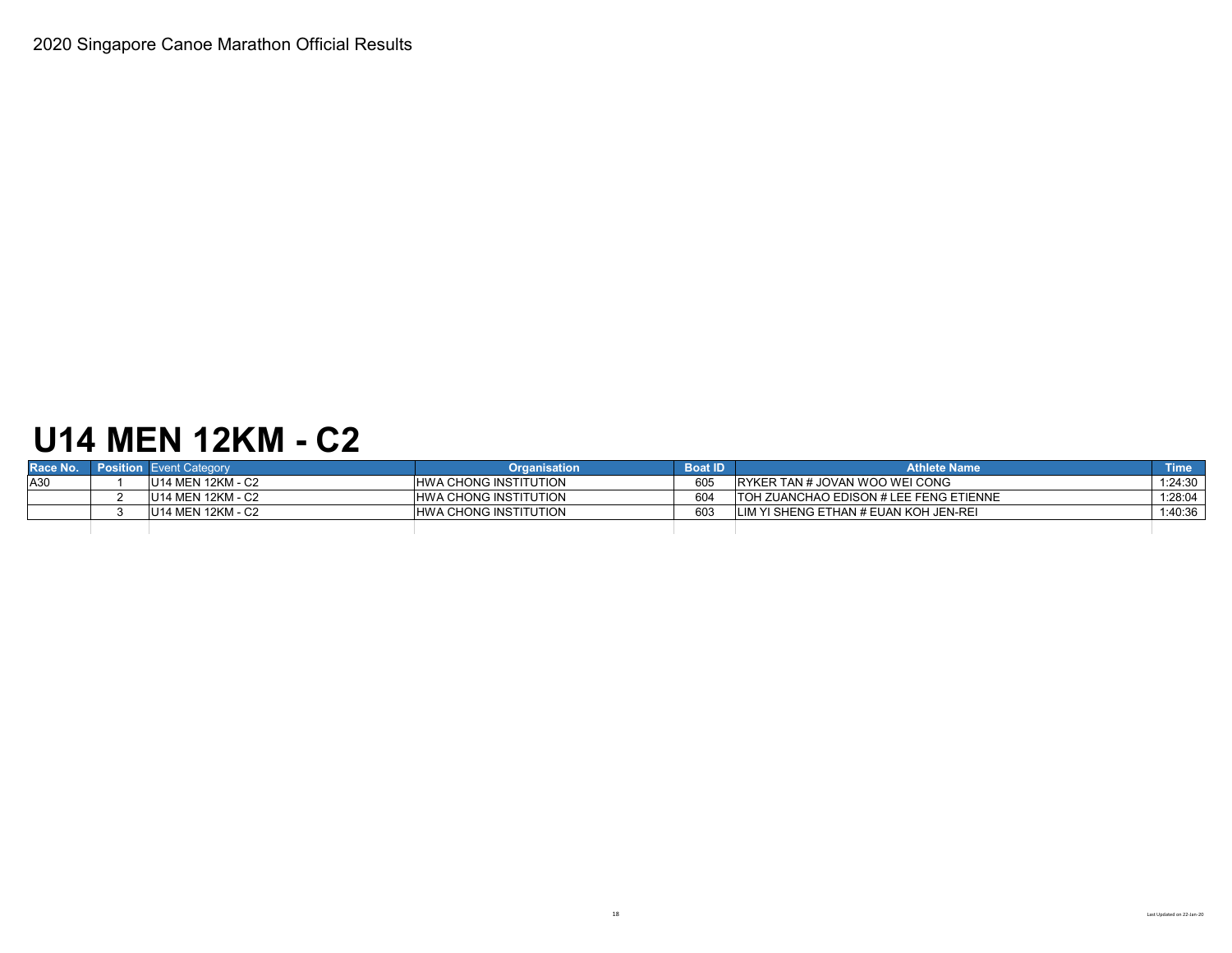### **JUNIOR WOMEN 18KM - K1**

| Race No. | <b>Position</b> Event Category | <b>Organisation</b>           | <b>Boat ID</b> | <b>Athlete Name</b>        | <b>Time</b> |
|----------|--------------------------------|-------------------------------|----------------|----------------------------|-------------|
| A20      | JUNIOR WOMEN 18KM - K1         | NATIONAL JUNIOR COLLEGE       | 229            | <b>YU RUI CHARMAINE</b>    | 1:41:45     |
|          | JUNIOR WOMEN 18KM - K1         | <b>HWA CHONG INSTITUTION</b>  | 102            | <b>GUO HUIQI</b>           | 1:45:59     |
|          | <b>JUNIOR WOMEN 18KM - K1</b>  | <b>INYP SPRINT KAYAK TEAM</b> | 317            | CHEW ZHI QI                | 1:46:16     |
|          | <b>JUNIOR WOMEN 18KM - K1</b>  | <b>SINGAPORE POLYTECHNIC</b>  | 365            | <b>LIM SI HUI KELSEY</b>   | 1:50:49     |
|          | <b>JUNIOR WOMEN 18KM - K1</b>  | <b>HWA CHONG INSTITUTION</b>  | 101            | LEE YI JIE                 | 1:51:52     |
|          | <b>JUNIOR WOMEN 18KM - K1</b>  | <b>DAMAI SECONDARY SCHOOL</b> | 85             | <b>INAJIHAH BINTE ZAKI</b> | 1:57:24     |
|          | <b>JUNIOR WOMEN 18KM - K1</b>  | <b>SINGAPORE POLYTECHNIC</b>  | 364            | <b>CHIN MIN WEI</b>        | 2:10:48     |
|          | <b>JUNIOR WOMEN 18KM - K1</b>  | <b>SINGAPORE POLYTECHNIC</b>  | 363            | CHUA YI LIN                | 2:11:46     |
|          |                                |                               |                |                            |             |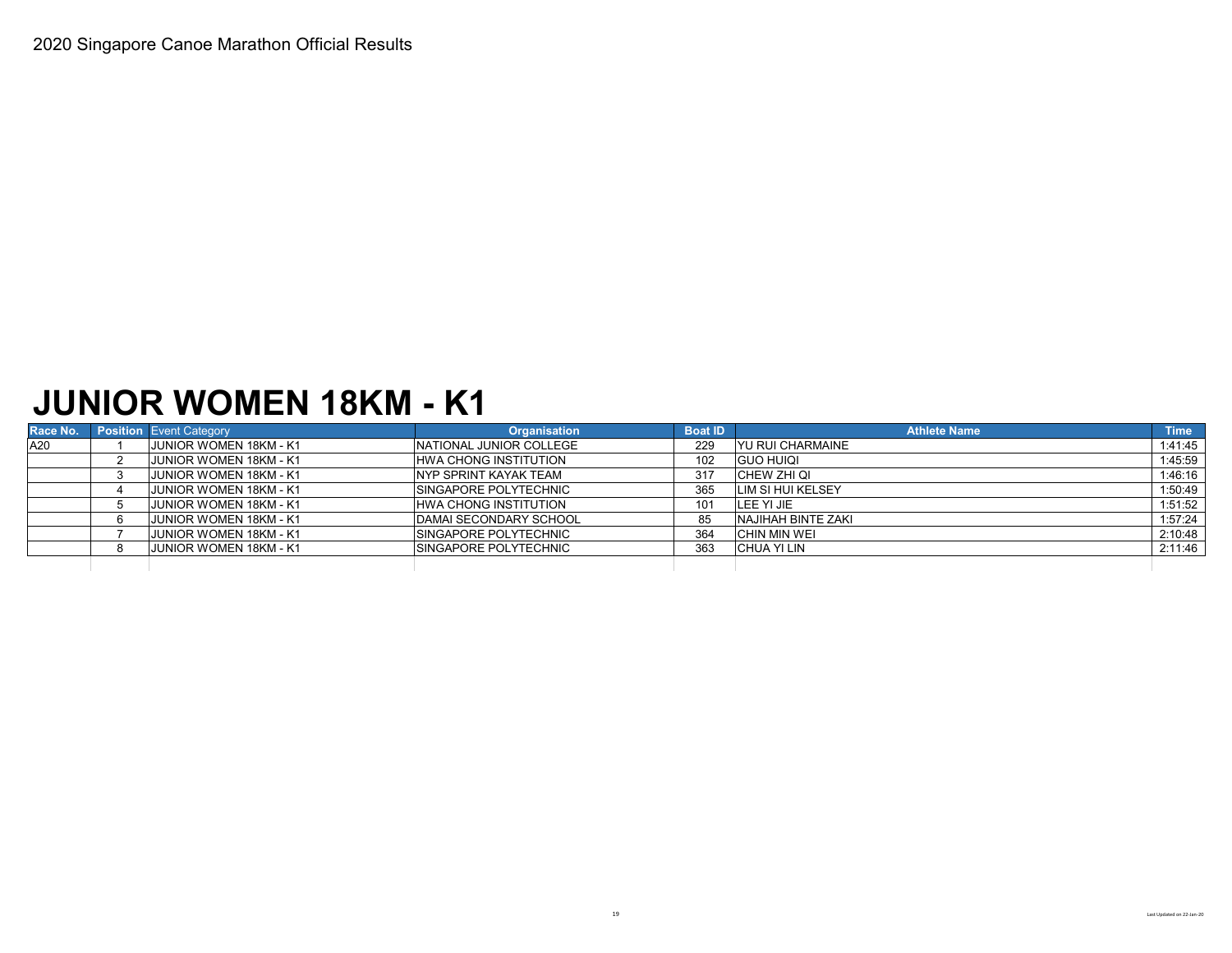### **JUNIOR WOMEN 18KM - K2**

| Race No. | <b>Position Event Category</b> | <b>Organisation</b>               | <b>Boat ID</b> | <b>Athlete Name</b>                              | <b>Time</b> |
|----------|--------------------------------|-----------------------------------|----------------|--------------------------------------------------|-------------|
| A21      | <b>JUNIOR WOMEN 18KM - K2</b>  | LIGHTNING KAYAKING CLUB           | 640            | <b>IGEORGIA NG # DANIELLA BARBARA LAWTHER</b>    | 1:32:53     |
|          | JUNIOR WOMEN 18KM - K2         | <b>HWA CHONG INSTITUTION</b>      | 595            | <b>WANG CHUN YI # EMMANUELLE LEONG</b>           | 1:35:55     |
|          | <b>JUNIOR WOMEN 18KM - K2</b>  | <b>HWA CHONG INSTITUTION</b>      | 596            | KHOO EE ZOE # LIU WEN XI                         | 1:36:02     |
|          | JUNIOR WOMEN 18KM - K2         | <b>HWA CHONG INSTITUTION</b>      | 597            | IWEE JIA QI # WANG YI EN                         | 1:40:41     |
|          | <b>JUNIOR WOMEN 18KM - K2</b>  | <b>HWA CHONG INSTITUTION</b>      | 598            | <b>IGUEK SZE HUI CHERYL # CHLOE SOO WEN TING</b> | 1:47:21     |
|          | <b>JUNIOR WOMEN 18KM - K2</b>  | <b>ST ANDREW S JUNIOR COLLEGE</b> | 692            | <b>GOH YU XUAN # ELIZABETH LEE YUNWEN</b>        | 1:59:31     |
|          |                                |                                   |                |                                                  |             |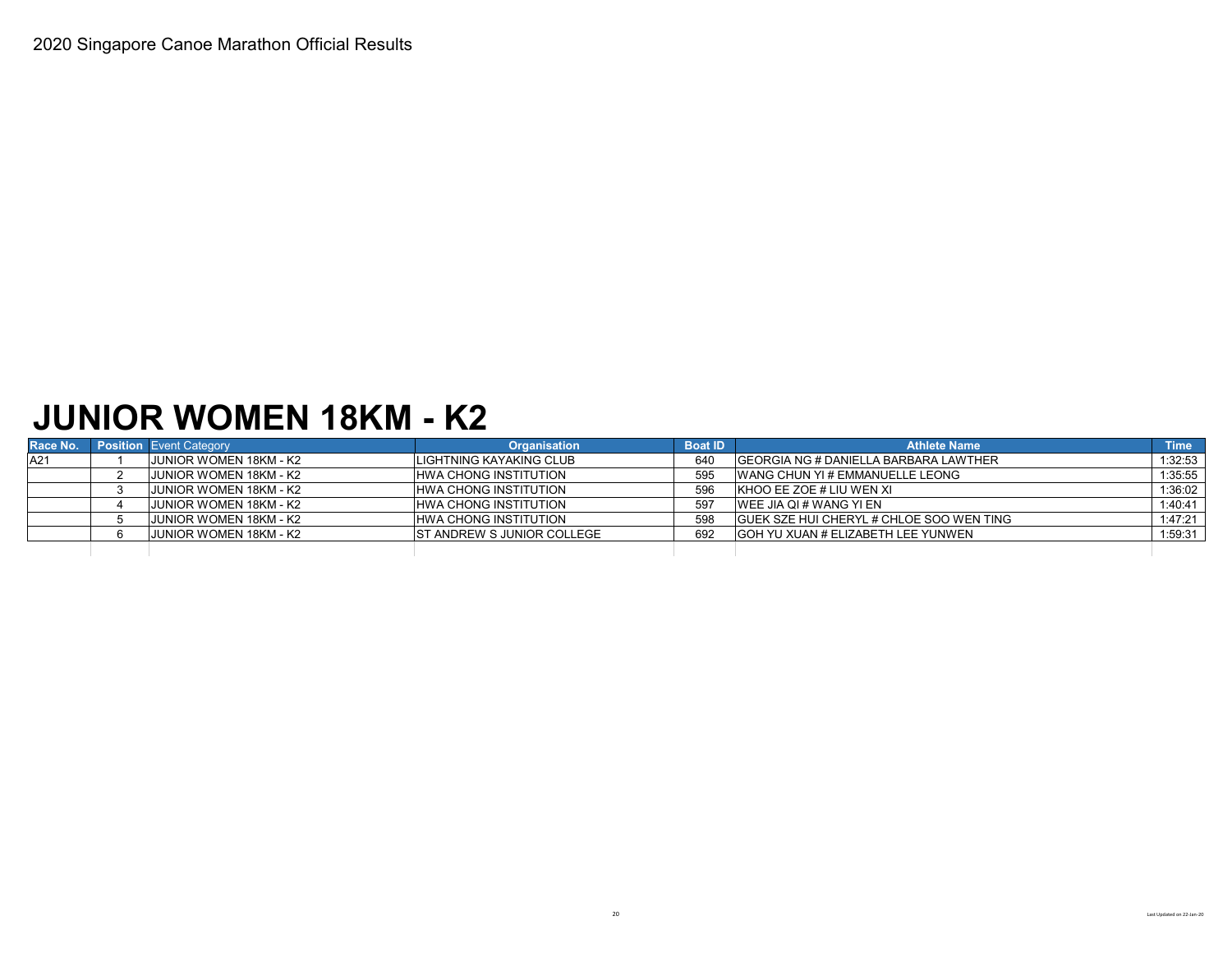# **MASTER WOMEN 18KM - K1**

| Race No. | <b>Position</b> Event Category | <b>Organisation</b>             | <b>Boat ID</b> | <b>Athlete Name</b>        | <b>Time</b> |
|----------|--------------------------------|---------------------------------|----------------|----------------------------|-------------|
| A22      | IMASTER WOMEN 18KM - K1        | <b>IMACAU CANOE TEAM</b>        |                | <b>ILEONG LAI SZE RACY</b> | 1:49:55     |
|          | IMASTER WOMEN 18KM - K1        | <b>NUS ALUMNI CANOEING TEAM</b> | 314            | <b>ITAN TENG EE</b>        | 1:53:08     |
|          | <b>IMASTER WOMEN 18KM - K1</b> | <b>TAMPINES NORTH CSC</b>       | 397            | <b>MIKI HOE LAI NGOR</b>   | 2:19:26     |
|          | IMASTER WOMEN 18KM - K1        | <b>ITEAM HONG KONG</b>          | 131            | WONG WING-LAM              | 2:35:09     |
|          |                                |                                 |                |                            |             |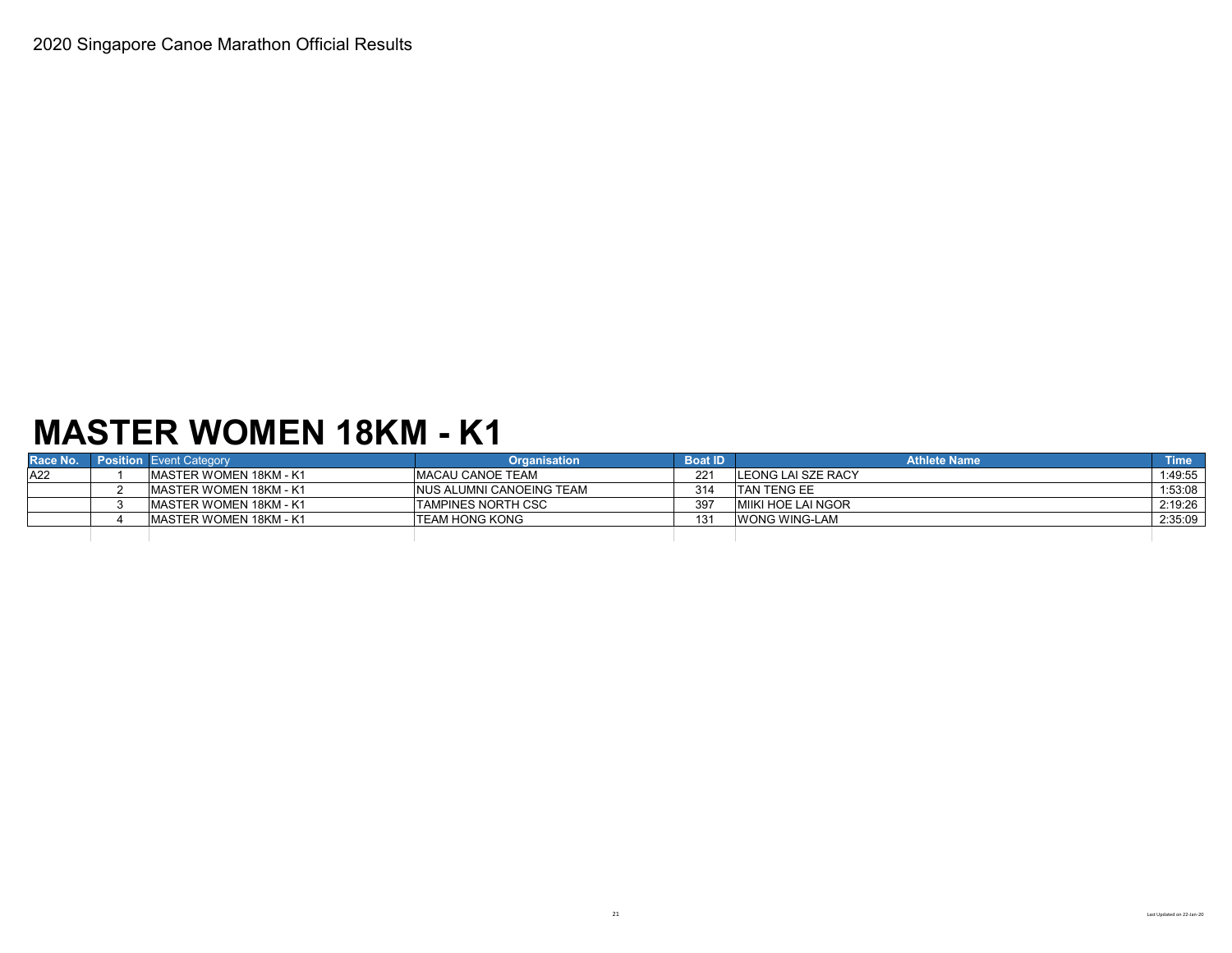### **U14 MEN 12KM - K2**

| Race No. | <b>Position Event Category</b> | <b>Organisation</b>                 | <b>Boat ID</b> | <b>Athlete Name</b>                             | <b>Time</b> |
|----------|--------------------------------|-------------------------------------|----------------|-------------------------------------------------|-------------|
| A25      | U14 MEN 12KM - K2              | <b>HWA CHONG INSTITUTION</b>        | 602            | <b>IJACK ZHONG LINXUAN # CHEN KAY DEN</b>       | 1:00:11     |
|          | U14 MEN 12KM - K2              | HWA CHONG INSTITUTION               | 601            | <b>ISEAN PANG CHENG EN # IAN CHAN YI KAI</b>    | 1:01:57     |
|          | U14 MEN 12KM - K2              | BEDOK GREEN SECONDARY SCHOOL        | 555            | IMOHAMAD ANAQI BIN MOHAMAD RIZAL # CHEW ZACHARY | 1:25:48     |
|          | U14 MEN 12KM - K2              | BEDOK GREEN SECONDARY SCHOOL        | 557            | <b>JOVAN YEW TIEN EN # LIM ISAAC JUN JIE</b>    | 1:33:47     |
|          | U14 MEN 12KM - K2              | <b>BEDOK GREEN SECONDARY SCHOOL</b> | 556            | IADRIAN LENIN HOO JUN RONG # ANSLEY YONG ZHEQI  | 1:37:51     |
|          |                                |                                     |                |                                                 |             |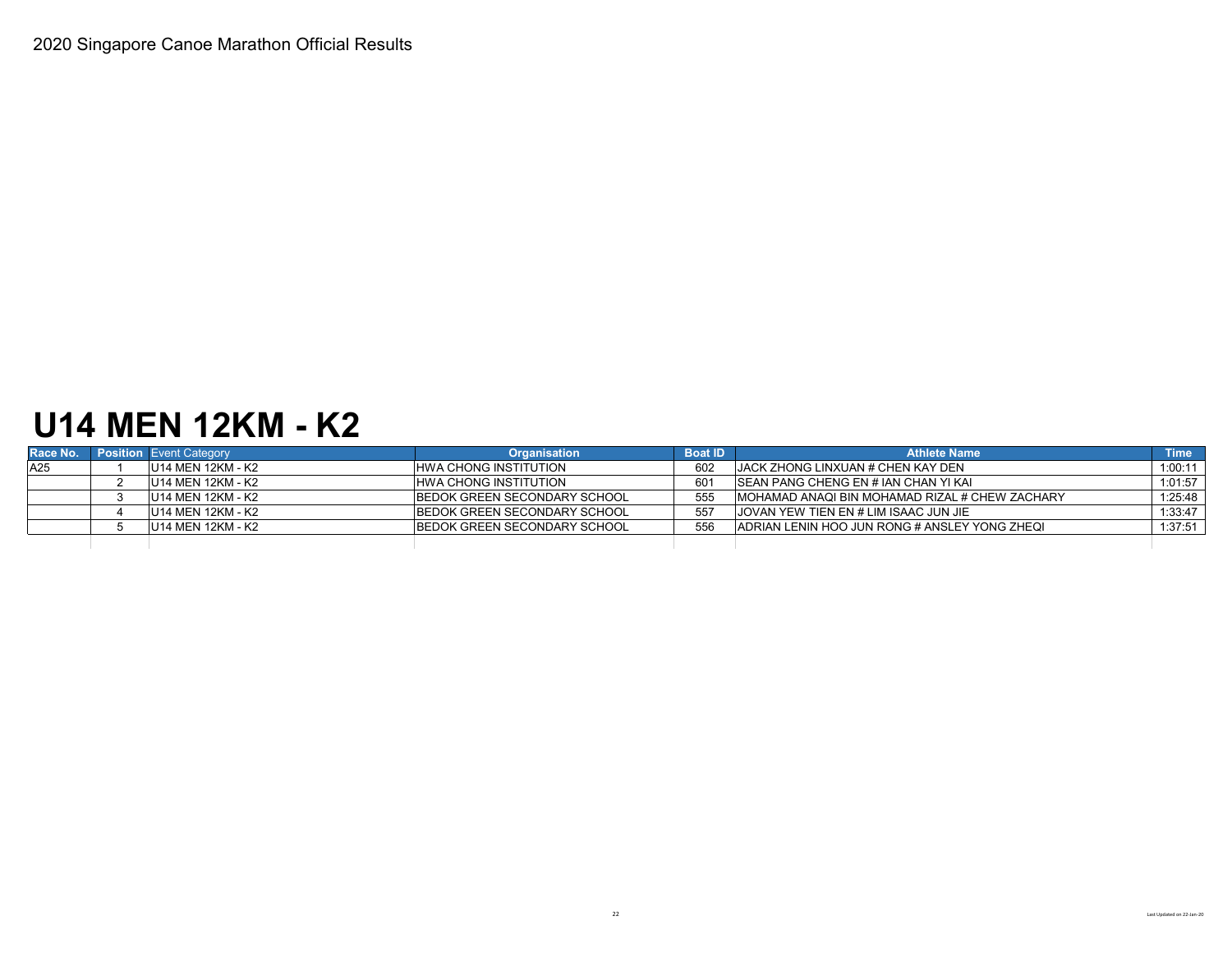## **U14 WOMEN 12KM - K2**

| Race No. | <b>Position Event Category</b> | <b>Organisation</b>             | <b>Boat ID</b> | <b>Athlete Name</b>                               | <b>Time</b> |
|----------|--------------------------------|---------------------------------|----------------|---------------------------------------------------|-------------|
| A26      | U14 WOMEN 12KM - K2            | <b>ICRESCENT GIRLS SCHOOL</b>   | 573            | IKATIE LIM ZHI YU # SAMMI WONG YAN QI             | $1:14:40$   |
|          | LU14 WOMEN 12KM - K2           | INATIONAL JUNIOR COLLEGE        | 651            | ING SIEN WOON CHARLOTTE # TASYA DARAMALINGGAM     | $1:18:20$   |
|          | U14 WOMEN 12KM - K2            | <b>ICRESCENT GIRLS SCHOOL</b>   | 574            | <b>CHARISSE KOH JIA-EN # SHIVLI VINOD LAL</b>     | 1:28:22     |
|          | IU14 WOMEN 12KM - K2           | <b>IBEATTY SECONDARY SCHOOL</b> | 553            | JJOVINNA CHOW ZHI XUAN ZHOU ZHIXUAN # TEE WEI WEN | $1:30:04$   |
|          |                                |                                 |                |                                                   |             |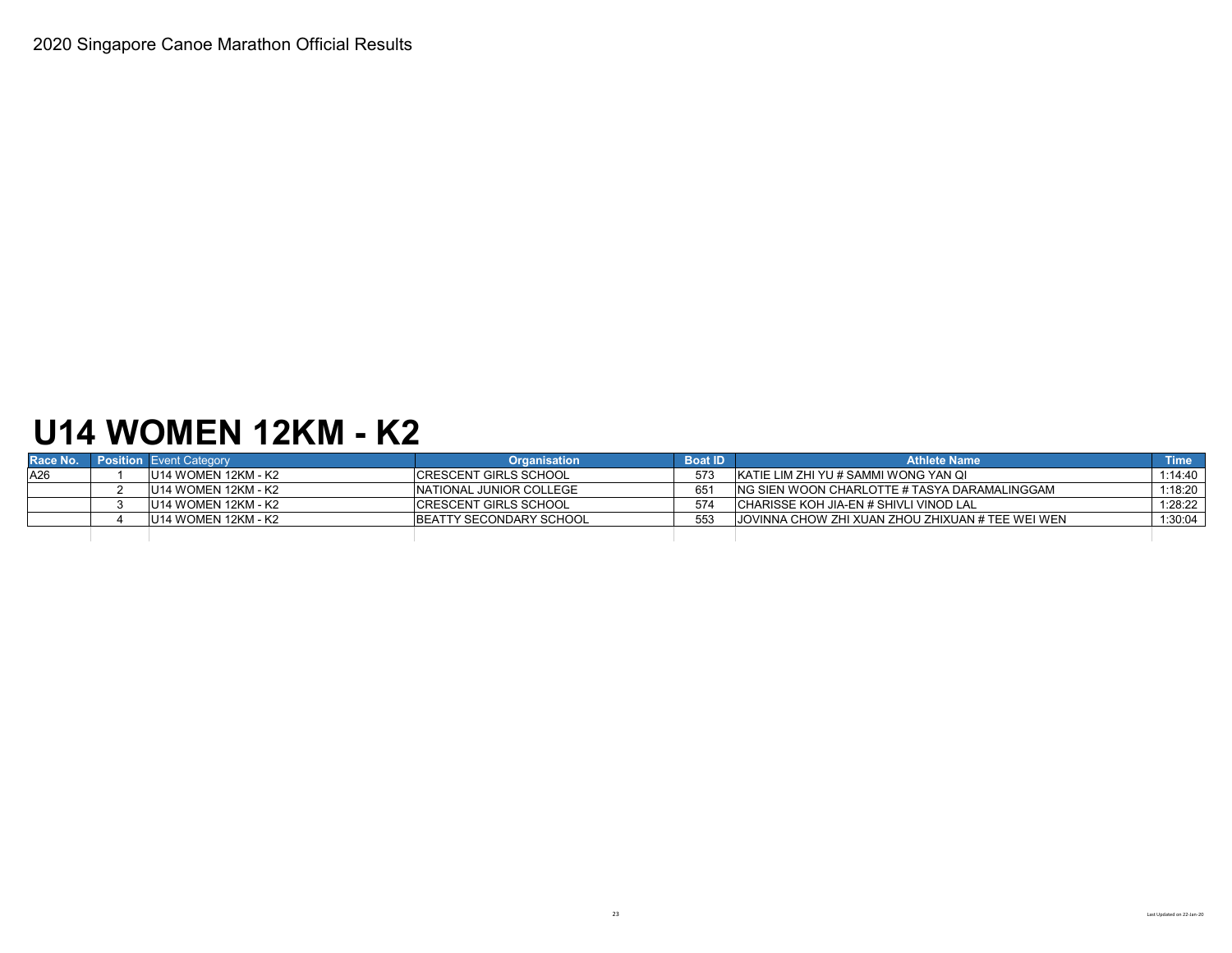### **U14 MEN 12KM - JK2**

| Race No. | <b>Position Event Category</b> | <b>Organisation</b>             | <b>Boat ID</b> | <b>Athlete Name</b>                                   | <b>Time</b> |
|----------|--------------------------------|---------------------------------|----------------|-------------------------------------------------------|-------------|
| A23      | U14 MEN 12KM - JK2             | <b>HWA CHONG INSTITUTION</b>    | 599            | <b>KIERON OH HONG RUI # LEE JIA JUN KENNETH</b>       | 1:04:24     |
|          | <b>U14 MEN 12KM - JK2</b>      | <b>KIAK</b>                     | 626            | <b>IJASPER HENG WEE # SEOW YI HUI</b>                 | 1:10:38     |
|          | U14 MEN 12KM - JK2             | HWA CHONG INSTITUTION           | 600            | ICHUA WEI JUN # POH DE MING DAMIEN                    | 1:12:15     |
|          | U14 MEN 12KM - JK2             | <b>KIAK</b>                     | 625            | OH YI YANG # POON KAH JUN                             | 1:14:22     |
|          | U14 MEN 12KM - JK2             | <b>BEATTY SECONDARY SCHOOL</b>  | 551            | DYLLAN SIM # GERRELL ALEXANDER CHAN RUI BIN           | 1:16:10     |
|          | U14 MEN 12KM - JK2             | <b>INATIONAL JUNIOR COLLEGE</b> | 650            | <b>ZHOU YUELIN # BABU YAGAN CHRISTOS</b>              | 1:23:05     |
|          | U14 MEN 12KM - JK2             | INATIONAL JUNIOR COLLEGE        | 649            | <b>SARAVANAN SANJEEV # CHOY NING FENG ETHAN</b>       | 1:24:13     |
|          | U14 MEN 12KM - JK2             | <b>MACAU CANOE TEAM</b>         | 647            | <b>CHOI KENG WA # LAW RAYMOND</b>                     | 1:26:21     |
|          | U14 MEN 12KM - JK2             | <b>KIAK</b>                     | 627            | KONSTANTINOS GRIVAS TZIMOPOULOS # LEE HONG HAO CASPER | 1:31:07     |
|          |                                |                                 |                |                                                       |             |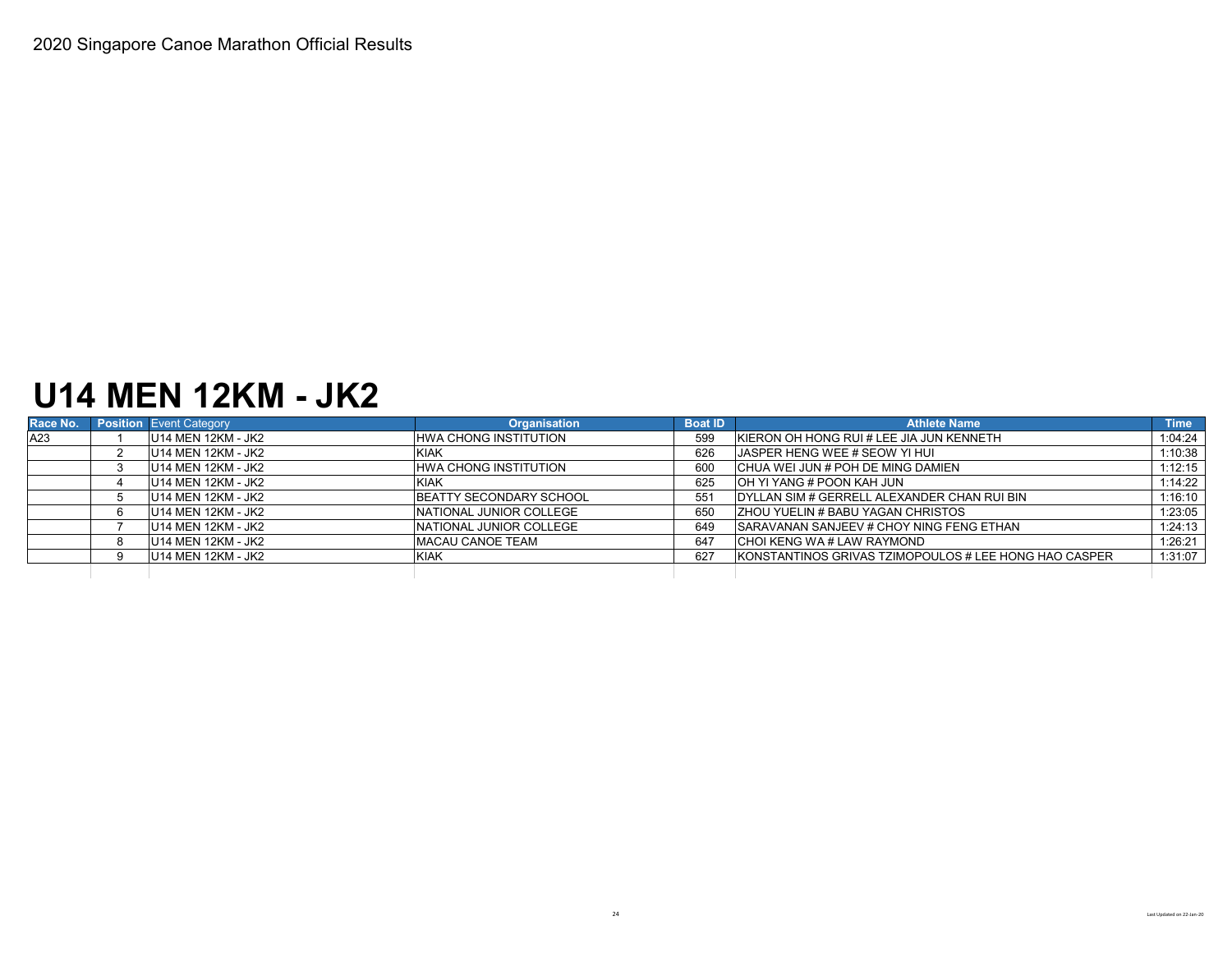### **U14 WOMEN 12KM - JK2**

| Race No. | <b>Position</b> Event Category | <b>Organisation</b>           | <b>Boat ID</b> | <b>Athlete Name</b>                                       | \Time <sup>\</sup> |
|----------|--------------------------------|-------------------------------|----------------|-----------------------------------------------------------|--------------------|
| A24      | U14 WOMEN 12KM - JK2           | <b>ICRESCENT GIRLS SCHOOL</b> | 572            | ICHAN JEN-AN JOANNA # THALIA FIORELLA CHEN                | 1:13:16            |
|          | U14 WOMEN 12KM - JK2           | BEATTY SECONDARY SCHOOL       | 552            | JAMIE SONG JIA JUE # FREYA YAN XIN SWALLOW                | 1:13:40            |
|          | U14 WOMEN 12KM - JK2           | <b>ICRESCENT GIRLS SCHOOL</b> |                | IPAI WENXI ABBY # GLADYS TAN YUE YUN                      | 1:14:36            |
|          | IU14 WOMEN 12KM - JK2          | DAMAI SECONDARY SCHOOL        | 586            | LEE YI XUAN CHLOEE # SYAFIQAH NURINA BINTE MUHAMMAD YUSOF | 1:21:38            |
|          | IU14 WOMEN 12KM - JK2          | <b>ICRESCENT GIRLS SCHOOL</b> | 570            | IONG RAE ANN CLARA # VERLYNN DE SILVA                     | 1:25:32            |
|          |                                |                               |                |                                                           |                    |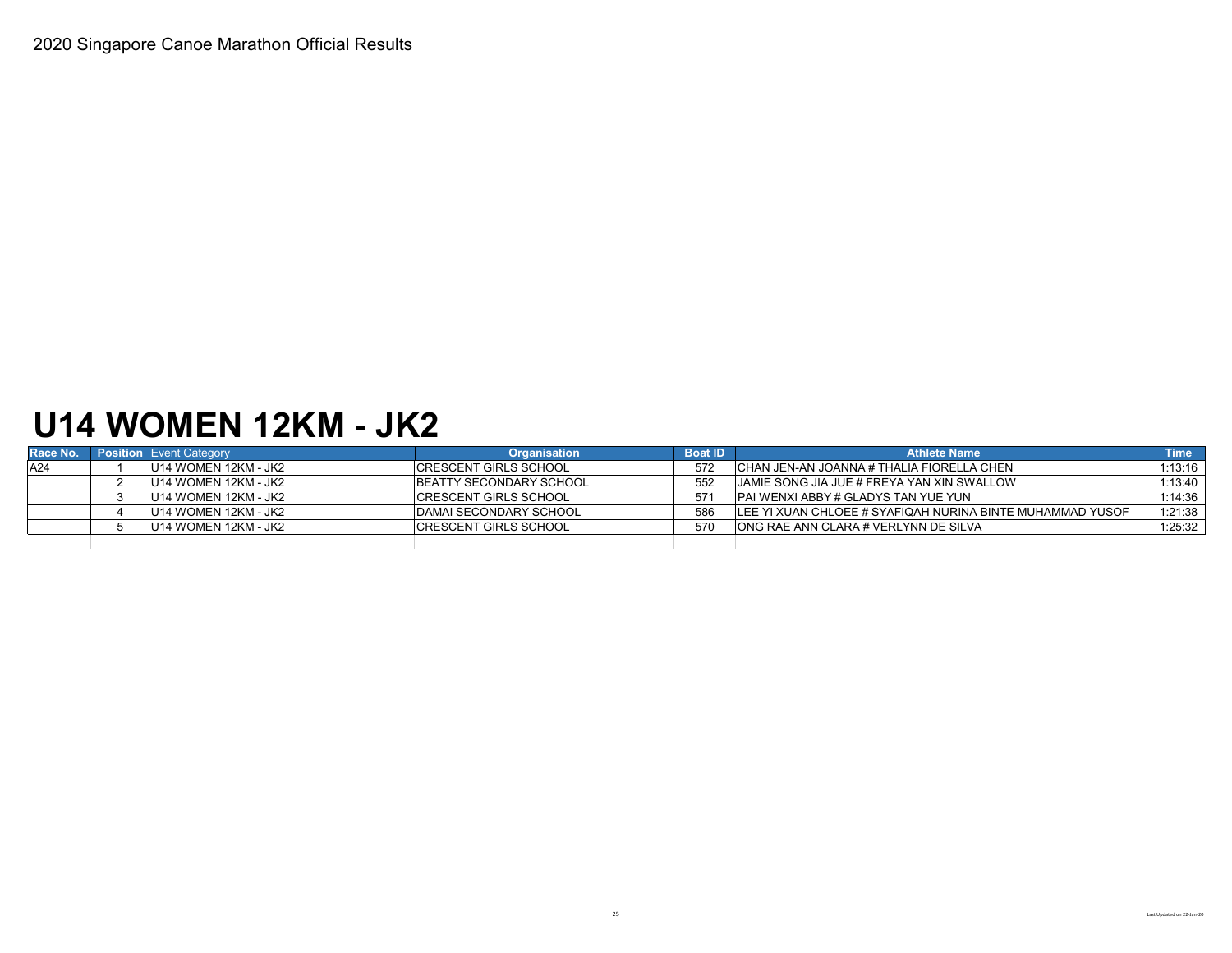## **U14 MEN 12KM - JK1**

| Race No. |                   | <b>Position</b> Event Category | <b>Organisation</b>            | <b>Boat ID</b> | <b>Athlete Name</b>                  | <b>Time</b> |
|----------|-------------------|--------------------------------|--------------------------------|----------------|--------------------------------------|-------------|
| A27      |                   | U14 MEN 12KM - JK1             | <b>HWA CHONG INSTITUTION</b>   | 103            | <b>INGUYEN VU KIEN RAYMOND</b>       | 1:07:47     |
|          |                   | U14 MEN 12KM - JK1             | <b>KIAK</b>                    | 171            | <b>ITITUS CHING HEEN LOK</b>         | 1:08:10     |
|          |                   | U14 MEN 12KM - JK1             | TAMPINES NORTH CSC             | 398            | <b>TRISTAN LOO THER</b>              | 1:11:53     |
|          |                   | U14 MEN 12KM - JK1             | <b>KIAK</b>                    | 174            | <b>IMICHAEL CHEONG ZHI HAO</b>       | 1:13:23     |
|          | $5^{\circ}$       | U14 MEN 12KM - JK1             | <b>BEATTY SECONDARY SCHOOL</b> | 38             | LIM ZHENG KAI                        | 1:16:21     |
|          | 6                 | U14 MEN 12KM - JK1             | <b>KIAK</b>                    | 175            | <b>VALENTE JOSEPH LAY</b>            | 1:16:58     |
|          |                   | U14 MEN 12KM - JK1             | <b>BEATTY SECONDARY SCHOOL</b> | 37             | <b>IETHAN LIM YONG QUAN</b>          | 1:17:06     |
|          | 8                 | U14 MEN 12KM - JK1             | <b>HWA CHONG INSTITUTION</b>   | 104            | <b>LEE WENXI</b>                     | 1:17:58     |
|          | 9.                | U14 MEN 12KM - JK1             | <b>KIAK</b>                    | 172            | <b>GOH KAI KIAT DAVID</b>            | 1:18:06     |
|          | 10                | U14 MEN 12KM - JK1             | BEATTY SECONDARY SCHOOL        | 39             | <b>ITAY JIA YI</b>                   | 1:20:28     |
|          | 11                | U14 MEN 12KM - JK1             | <b>KIAK</b>                    | 170            | <b>PANAGIOTIS GRIVAS TZIMOPOULOS</b> | 1:23:59     |
|          | $12 \overline{ }$ | U14 MEN 12KM - JK1             | <b>MACAU CANOE TEAM</b>        | 222            | <b>CHOW YU TING HENRY</b>            | 1:30:59     |
|          | 13                | U14 MEN 12KM - JK1             | <b>KIAK</b>                    | 173            | <b>HEAH JAE REN</b>                  | 1:31:04     |
|          | 14                | U14 MEN 12KM - JK1             | BEATTY SECONDARY SCHOOL        | 40             | <b>ITHOMAS SAM TRISTAN BRAVIN</b>    | 1:32:59     |
|          |                   |                                |                                |                |                                      |             |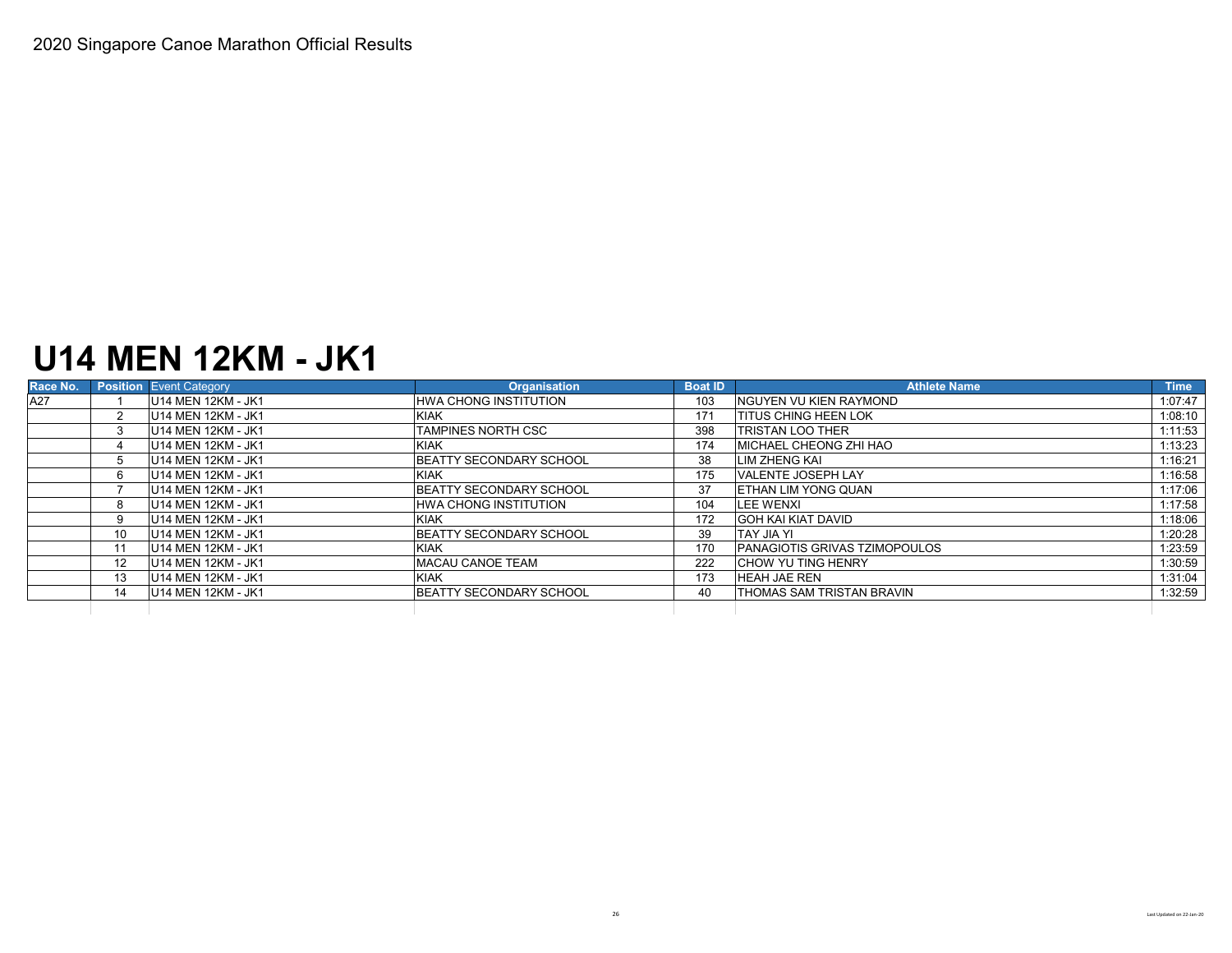# **U14 WOMEN 12KM - JK1**

| Race No. | <b>Position Event Category</b> | <b>Organisation</b>          | <b>Boat ID</b> | <b>Athlete Name</b>       | $\blacksquare$ Time $\blacksquare$ |
|----------|--------------------------------|------------------------------|----------------|---------------------------|------------------------------------|
| A28      | U14 WOMEN 12KM - JK1           | KIAK                         |                | ING ZI EN GRACE           | $1:17:34$                          |
|          | U14 WOMEN 12KM - JK1           | <b>KIAK</b>                  | 176            | LEE XIN JIE LEANN         | 1:26:08                            |
|          | U14 WOMEN 12KM - JK1           | <b>CRESCENT GIRLS SCHOOL</b> |                | <b>RACHEL KWEK XIN RU</b> | $1:34:20$                          |
|          | U14 WOMEN 12KM - JK1           | <b>CRESCENT GIRLS SCHOOL</b> | 56             | <b>IDAYNE OR YUXI</b>     | 1:36:22                            |
|          |                                |                              |                |                           |                                    |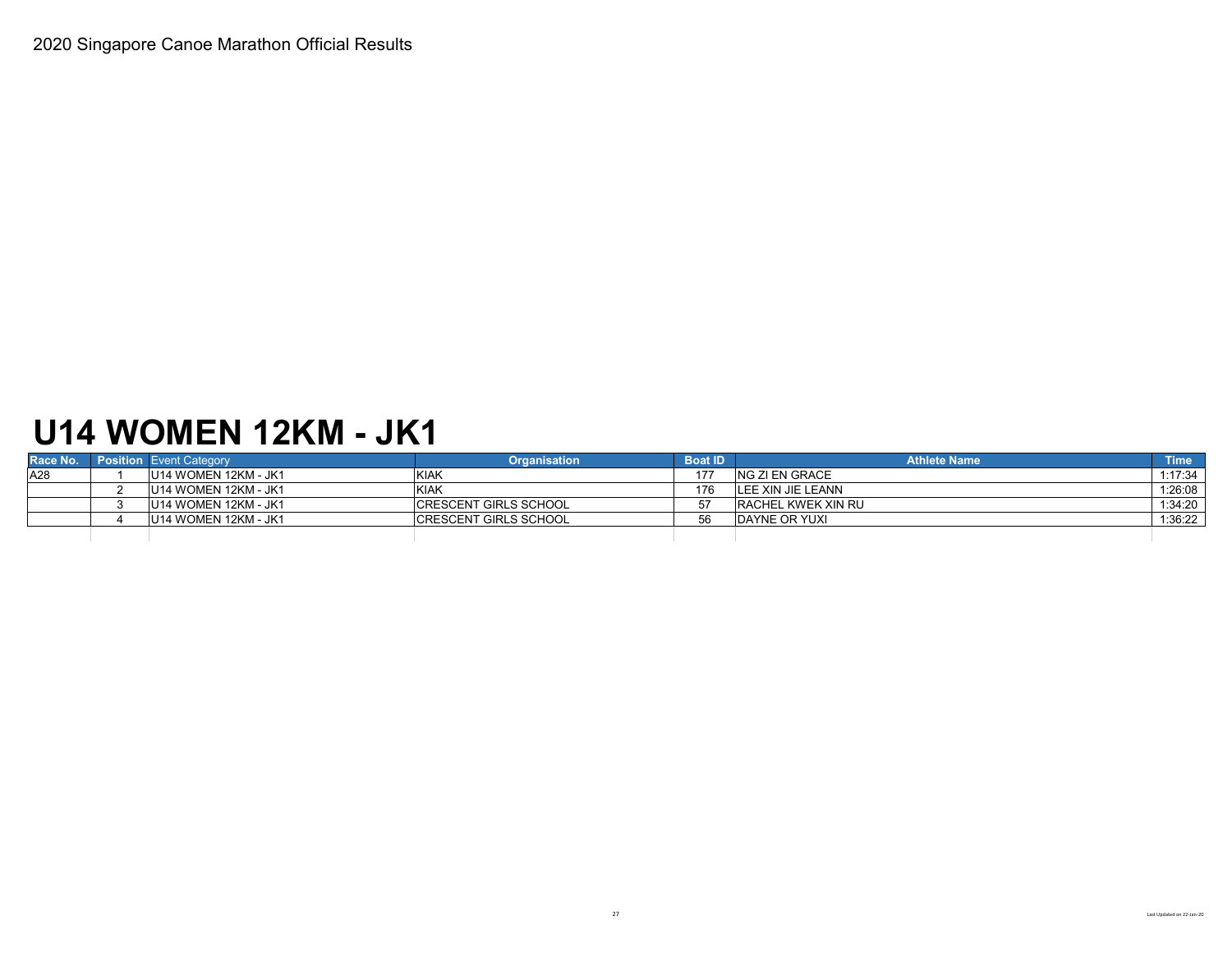### **ACTIVESG 6KM**

| Race No. |    | <b>Position</b> Event Category | <b>Organisation</b>                     | <b>Boat ID</b> | <b>Athlete Name</b>           | <b>Time</b> |
|----------|----|--------------------------------|-----------------------------------------|----------------|-------------------------------|-------------|
| A33      |    | ACTIVESG 6KM                   | <b>TEAM OBS</b>                         | 330            | LEE JIAN RONG MAURICE         | 0:46:54     |
|          |    | ACTIVESG 6KM                   | <b>TEAM OBS</b>                         | 327            | <b>ISIM XING KAI</b>          | 0:47:33     |
|          |    | <b>ACTIVESG 6KM</b>            | <b>TEAM OBS</b>                         | 329            | <b>ZECHARIAH SEE KOK CHOW</b> | 0:47:39     |
|          |    | ACTIVESG 6KM                   | <b>INVICTUS CANOE KAYAK SPRINT TEAM</b> | 152            | <b>HO LIK MAN</b>             | 0:47:39     |
|          |    | <b>ACTIVESG 6KM</b>            | <b>IDIEZ GOMEZ JULIO JOSE</b>           | 148            | <b>DIEZ GOMEZ JULIO JOSE</b>  | 0:47:44     |
|          |    | <b>ACTIVESG 6KM</b>            | <b>TEAM OBS</b>                         | 328            | <b>WANG CHOON KIAT</b>        | 0:47:57     |
|          |    | <b>ACTIVESG 6KM</b>            | TEAM OBS                                | 331            | NURAISYAH NORDIN              | 0:49:58     |
|          |    | ACTIVESG 6KM                   | <b>TEAM OBS</b>                         | 333            | LEE ZHI NING                  | 0:50:35     |
|          |    | ACTIVESG 6KM                   | TAMPINES NORTH CSC                      | 399            | <b>CHEONG HOONG CHING</b>     | DQ          |
|          | 10 | ACTIVESG 6KM                   | TEAM OBS                                | 334            | <b>TAN YEN YEN GRACE</b>      | 0:51:30     |
|          |    | ACTIVESG 6KM                   | <b>TEAM OBS</b>                         | 332            | <b>ISIM LIN PING SALOME</b>   | 0:54:54     |
|          |    |                                |                                         |                |                               |             |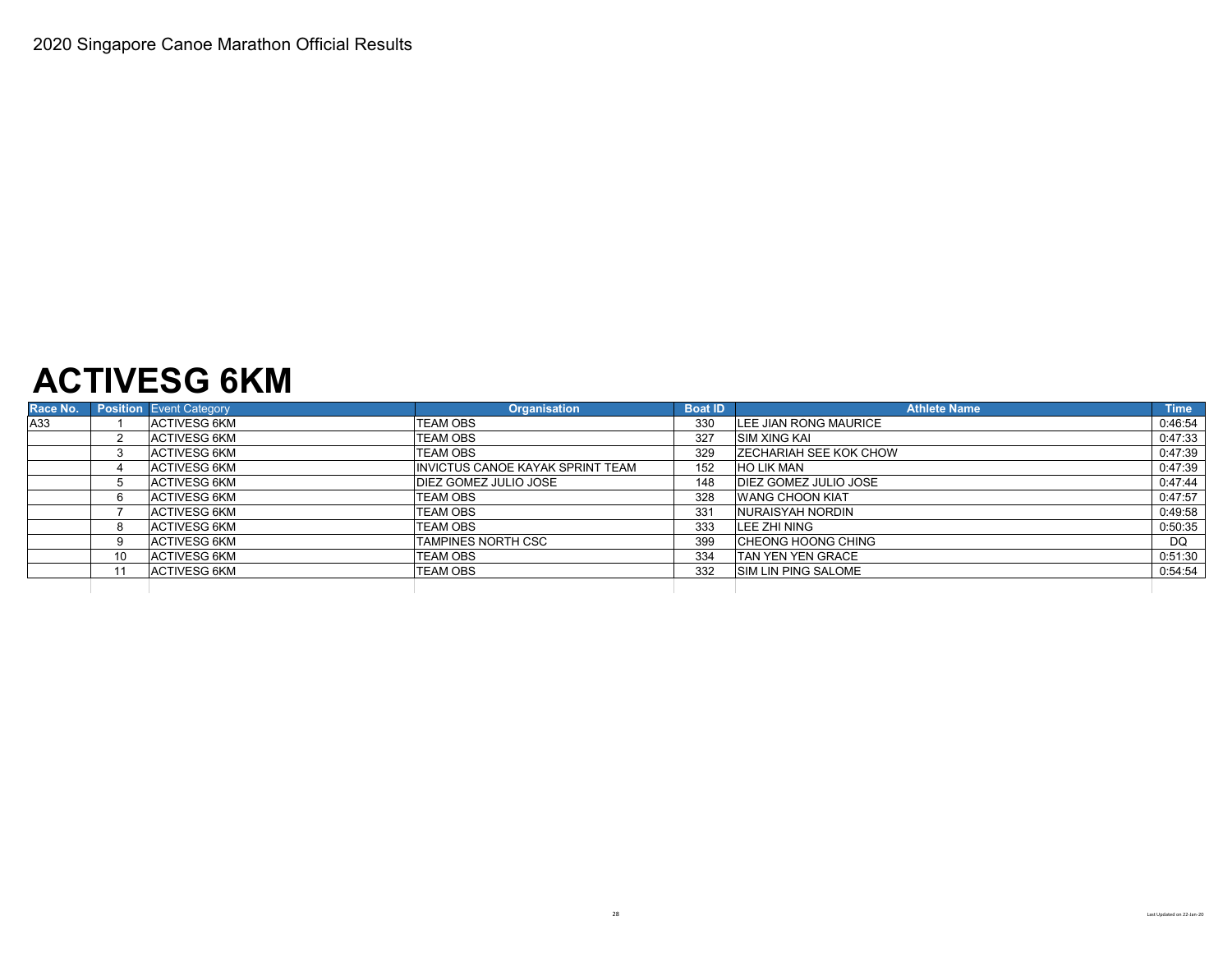# **PARACANOE OPEN 10KM**

| Race No. | <b>Position</b> | <b>Event Category</b>      | <b>Draanisation</b>  | <b>Boat ID</b> | <b>Athlete Name</b>            | <b>Time</b> |
|----------|-----------------|----------------------------|----------------------|----------------|--------------------------------|-------------|
| A35      |                 | PARACANOE OPEN 10KM        | <b>SCF PARACANOE</b> | 696            | <b>NICOLE LOW # JAYDEN ONG</b> | 1:05:04     |
|          |                 | <b>PARACANOE OPEN 10KM</b> | <b>SCF PARACANOE</b> | 695            | LOUIS NEO # IGNATIUS SEE       | 1:06:00     |
|          |                 |                            |                      |                |                                |             |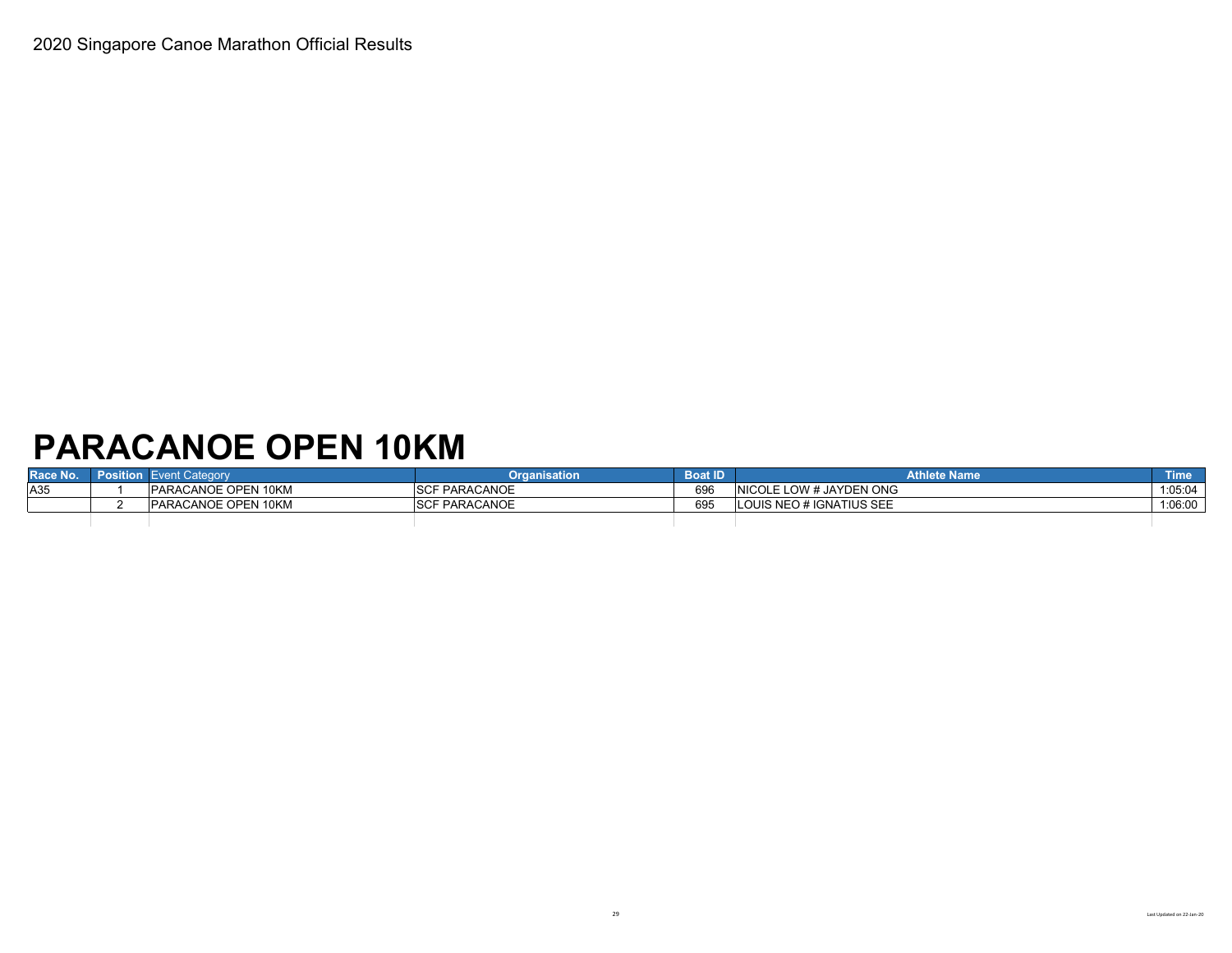#### **PARACANOE OPEN 6KM**

| Race No. |    | <b>Position Event Category</b> | <b>Organisation</b>   | <b>Boat ID</b> | <b>Athlete Name</b>                   | <b>Time</b> |
|----------|----|--------------------------------|-----------------------|----------------|---------------------------------------|-------------|
| A36      |    | <b>PARACANOE OPEN 6KM</b>      | <b>ISCF PARACANOE</b> | 699            | <b>PHANG JIA XIANG # MC KWEK</b>      | 0:52:17     |
|          |    | <b>PARACANOE OPEN 6KM</b>      | <b>SCF PARACANOE</b>  | 698            | DAVID CHIN # JERALYN LOW              | 0:53:34     |
|          |    | <b>PARACANOE OPEN 6KM</b>      | <b>SCF PARACANOE</b>  | 701            | <b>RACHEL TAI # YUNRU QIU</b>         | 0:55:53     |
|          |    | <b>PARACANOE OPEN 6KM</b>      | <b>SCF PARACANOE</b>  | 703            | <b>AKAASH # OLIVIER TAN</b>           | 0:57:14     |
|          |    | <b>PARACANOE OPEN 6KM</b>      | <b>SCF PARACANOE</b>  | 705            | <b>INICHOLAS HENG # MILLICENT POH</b> | 0:57:29     |
|          |    | <b>PARACANOE OPEN 6KM</b>      | <b>SCF PARACANOE</b>  | 700            | <b>PHANG JIA WEI # KEVIN CHIN</b>     | 0:58:21     |
|          |    | PARACANOE OPEN 6KM             | <b>SCF PARACANOE</b>  | 702            | <b>IELLIOT WONG # MARK TAN</b>        | 1:00:03     |
|          |    | PARACANOE OPEN 6KM             | <b>SCF PARACANOE</b>  | 704            | <b>ISAAC # CLEMENT CHOO</b>           | 1:01:15     |
|          |    | PARACANOE OPEN 6KM             | <b>SCF PARACANOE</b>  | 706            | LEONARD LU # EVONNE MAH               | 1:12:06     |
|          | 10 | <b>PARACANOE OPEN 6KM</b>      | <b>SCF PARACANOE</b>  | 697            | <b>IREAGAN TNG # CANDACE ONG</b>      | 1:14:39     |
|          |    |                                |                       |                |                                       |             |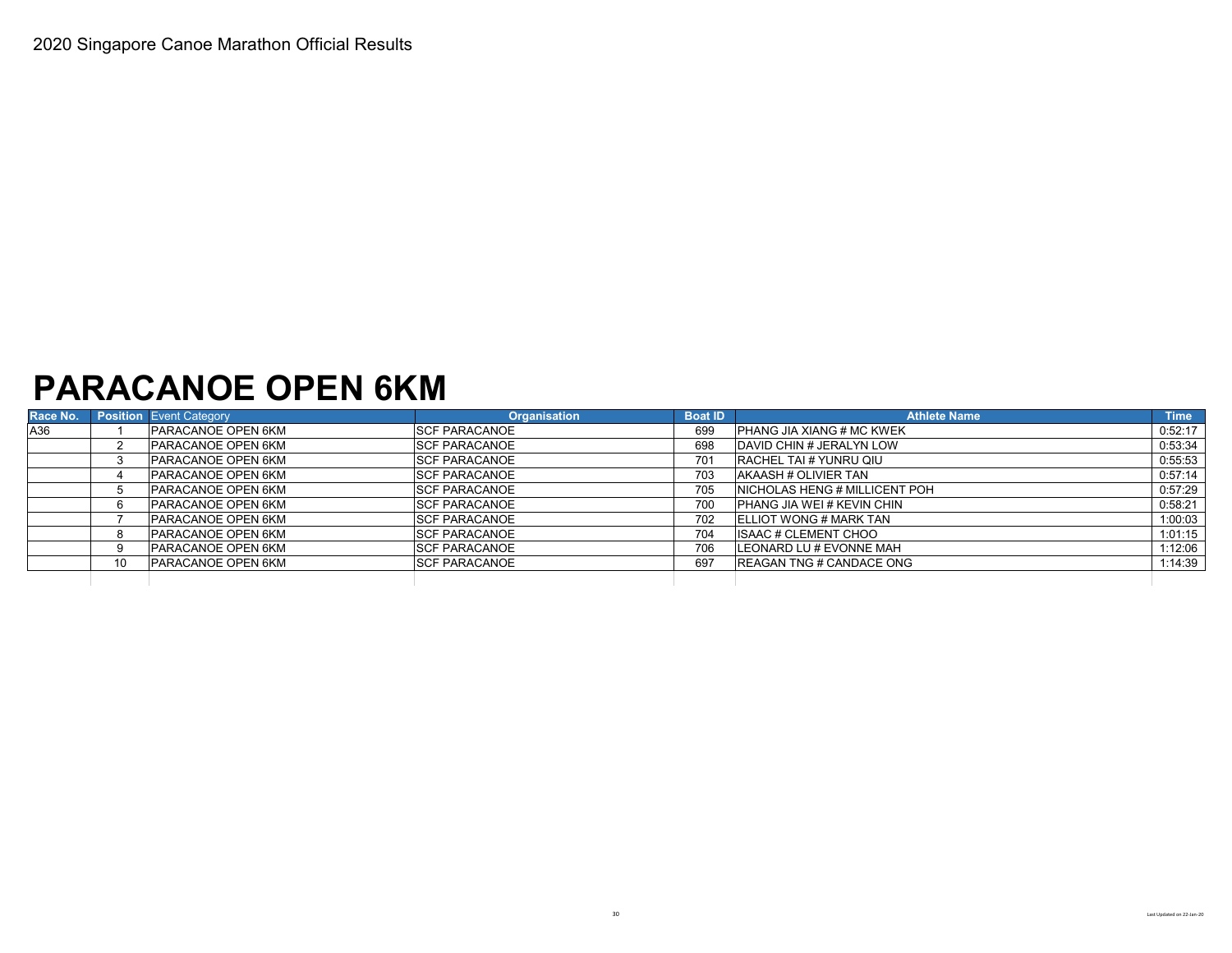### **OPEN MEN 1.5KM - SUP OPEN CLASS**

| Race No. |    | <b>Position</b> Event Category          | <b>Organisation</b>           | <b>Boat ID</b> | <b>Athlete Name</b>            | <b>Time</b> |
|----------|----|-----------------------------------------|-------------------------------|----------------|--------------------------------|-------------|
| A37      |    | <b>IOPEN MEN 1.5KM - SUP OPEN CLASS</b> | ISTAND UP PADDLE INDONESIA    | 154            | MUHAMMAD IQBAL FAUZI           | 0:12:47     |
|          |    | <b>OPEN MEN 1.5KM - SUP OPEN CLASS</b>  | TEAM INFORMA                  | 161            | MUHAMMAD FAUZI BIN ABDUL HAFIZ | 0:14:16     |
|          |    | <b>IOPEN MEN 1.5KM - SUP OPEN CLASS</b> | <b>ICONSTANDWIND-SUP TEAM</b> | 69             | LIM SONG HONG BRIAN            | 0:14:28     |
|          |    | <b>IOPEN MEN 1.5KM - SUP OPEN CLASS</b> | ICONSTANDWIND-SUP TEAM        | 67             | <b>HO KAH SOON</b>             | 0:14:40     |
|          |    | <b>OPEN MEN 1.5KM - SUP OPEN CLASS</b>  | <b>CONSTANDWIND-SUP TEAM</b>  | 66             | <b>LOKE YUEN PIEW</b>          | 0:17:16     |
|          |    | <b>OPEN MEN 1.5KM - SUP OPEN CLASS</b>  | ICONSTANDWIND-SUP TEAM        | 70             | LOKE YUEN LIANG                | 0:18:14     |
|          |    | <b>IOPEN MEN 1.5KM - SUP OPEN CLASS</b> | ICONSTANDWIND-SUP TEAM        | 68             | <b>WILLIE YAP WENG LEE</b>     | 0:18:22     |
|          |    | <b>OPEN MEN 1.5KM - SUP OPEN CLASS</b>  | <b>CONSTANDWIND-SUP TEAM</b>  | 64             | <b>ONG PANG LIANG</b>          | 0:20:54     |
|          |    | <b>IOPEN MEN 1.5KM - SUP OPEN CLASS</b> | <b>ICONSTANDWIND-SUP TEAM</b> | 65             | LEE KWEK CHONG                 | 0:20:55     |
|          | 10 | OPEN MEN 1.5KM - SUP OPEN CLASS         | <b>CONSTANDWIND-SUP TEAM</b>  |                | MAH CHUI WAI DAVID             | 0:25:10     |
|          |    | <b>OPEN MEN 1.5KM - SUP OPEN CLASS</b>  | <b>CONSTANDWIND-SUP TEAM</b>  | 72             | <b>LEE MUN TUCK</b>            | 0:25:20     |
|          |    |                                         |                               |                |                                |             |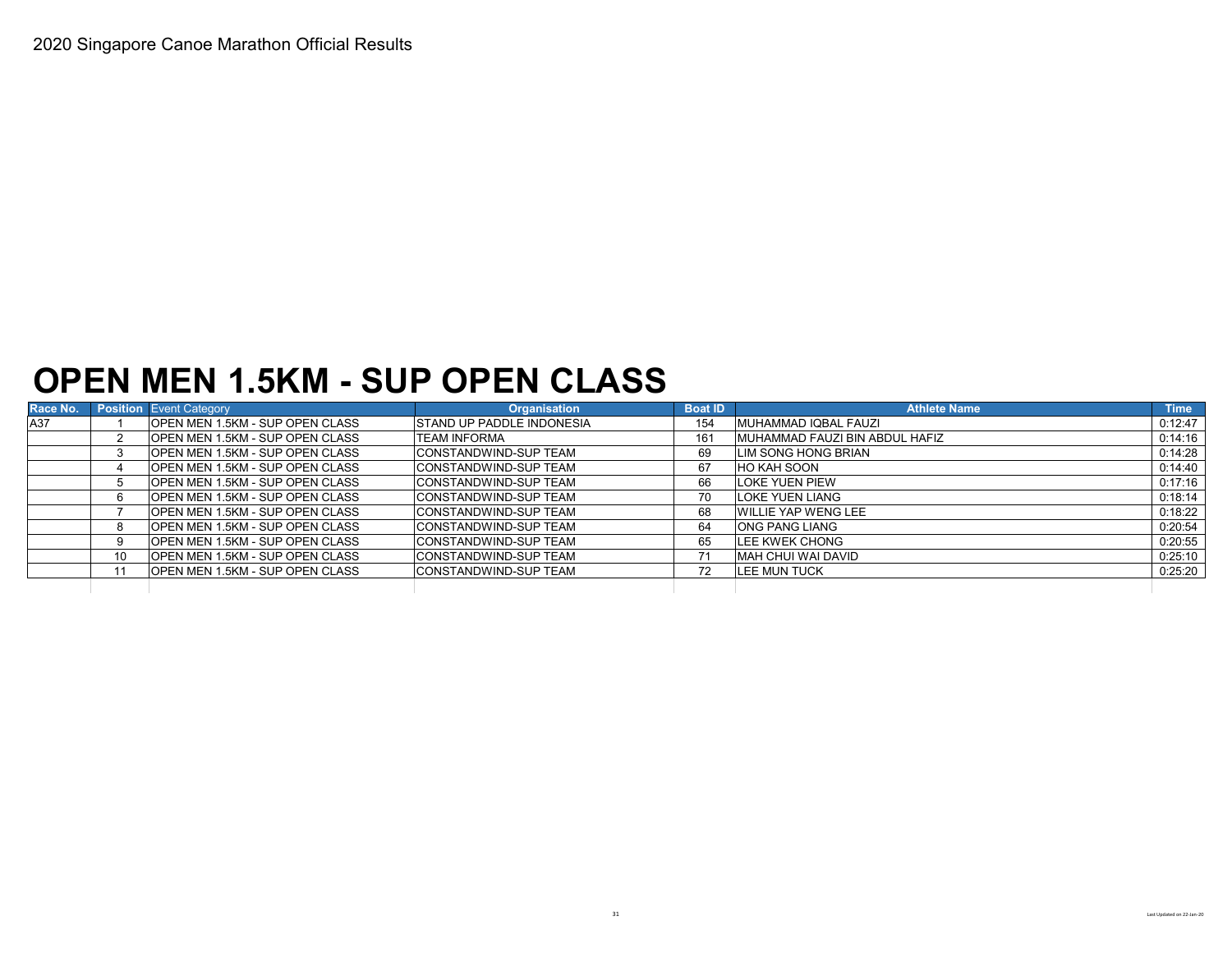### **OPEN WOMEN 1.5KM - SUP OPEN CLASS**

| Race No. | <b>Position</b> Event Category           | <b>Organisation</b>               | <b>Boat ID</b> | <b>Athlete Name</b>   | Time <sup>1</sup> |
|----------|------------------------------------------|-----------------------------------|----------------|-----------------------|-------------------|
| A38      | OPEN WOMEN 1.5KM - SUP OPEN CLASS        | <b>TEAM ALOHA</b>                 | 33             | <b>RUBY SIMMONDS</b>  | 0:13:22           |
|          | <b>OPEN WOMEN 1.5KM - SUP OPEN CLASS</b> | <b>ISTAND UP PADDLE INDONESIA</b> | 155            | EVA JOSEVA SILAEN     | 0:15:04           |
|          | OPEN WOMEN 1.5KM - SUP OPEN CLASS        | <b>TEAM INFORMA</b>               | 162            | LEE SER MIN MICHELLE  | 0:15:51           |
|          | <b>OPEN WOMEN 1.5KM - SUP OPEN CLASS</b> | <b>TEAM INFORMA</b>               | 164            | <b>SHOW SIEW HOON</b> | 0:16:20           |
|          | <b>OPEN WOMEN 1.5KM - SUP OPEN CLASS</b> | <b>CONSTANDWIND-SUP TEAM</b>      |                | NAOMI TAN MING AI     | 0:17:53           |
|          | OPEN WOMEN 1.5KM - SUP OPEN CLASS        | <b>TEAM INFORMA</b>               | 163            | <b>IYEN HWEE LING</b> | 0:19:17           |
|          |                                          |                                   |                |                       |                   |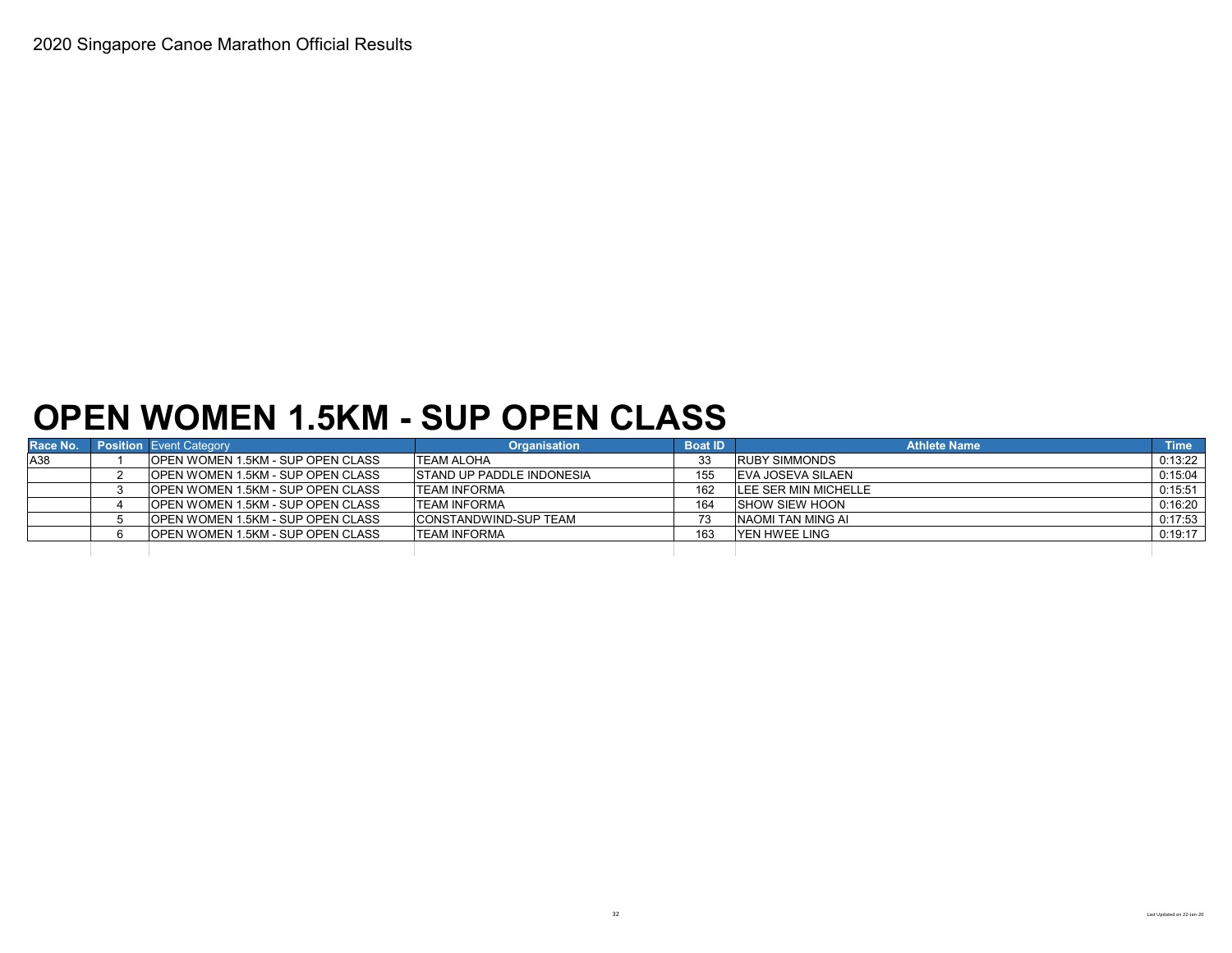# **PARENT CHILD 1.5KM - SUP FUN RACE**

| Race No. | <b>Position</b> Event Category            | <b>Organisation</b>           | <b>Boat ID</b> | <b>Athlete Name</b>                                     | <b>Time</b> |
|----------|-------------------------------------------|-------------------------------|----------------|---------------------------------------------------------|-------------|
| A39      | <b>IPARENT CHILD 1.5KM - SUP FUN RACE</b> | CONSTANDWIND-SUP TEAM         | 582            | ICHU SHI HWEE CHANTEL # KYSER YEO LE                    | 0:17:20     |
|          | <b>IPARENT CHILD 1.5KM - SUP FUN RACE</b> | ICONSTANDWIND-SUP TEAM        | 584            | <b>IEMELINE TAN # PARK IN JOON</b>                      | DQ          |
|          | <b>PARENT CHILD 1.5KM - SUP FUN RACE</b>  | ICONSTANDWIND-SUP TEAM        | 583            | IMEREY TAN # ZACH TAN JINN                              | 0:18:27     |
|          | <b>IPARENT CHILD 1.5KM - SUP FUN RACE</b> | <b>ISINGAPORE PADDLE CLUB</b> | 716            | ING LING YIN # LOUIS EMMANUEL AMPEN-GUFFROY NG CHENG EN | 0:18:33     |
|          |                                           |                               |                |                                                         |             |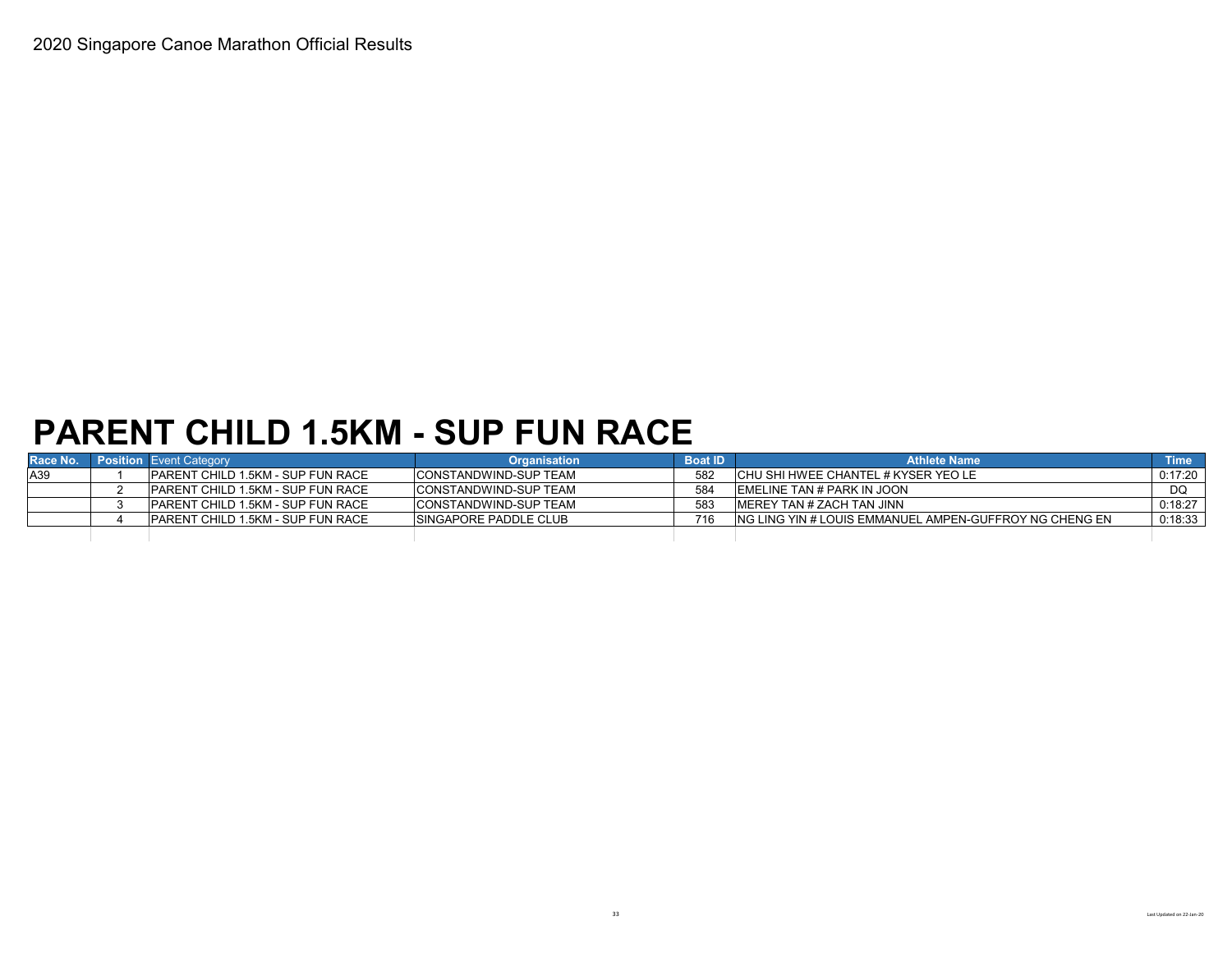### **PASSION FAMILY RACE 1.5KM**

| Race No. | <b>Position</b> Event Category   | <b>Organisation</b>        | <b>Boat ID</b> | <b>Athlete Name</b>                                    | <b>Time</b> |
|----------|----------------------------------|----------------------------|----------------|--------------------------------------------------------|-------------|
| A40      | <b>PASSION FAMILY RACE 1.5KM</b> | <b>IPEOPLE ASSOCIATION</b> | 687            | IYEO WHEE JIM # YEO MIN                                | 0:13:03     |
|          | <b>PASSION FAMILY RACE 1.5KM</b> | <b>PEOPLE ASSOCIATION</b>  | 683            | <b>HEAH KHIM YONG # HEAH JAE REN</b>                   | 0:14:18     |
|          | <b>PASSION FAMILY RACE 1.5KM</b> | <b>PEOPLE ASSOCIATION</b>  | 686            | VICKY GABRIEL CHEONG # MARIE CHEONG                    | 0:14:50     |
|          | <b>PASSION FAMILY RACE 1.5KM</b> | <b>PEOPLE ASSOCIATION</b>  | 725            | <b>SARAH MEADOWS # LEO MEADOWS</b>                     | 0:16:13     |
|          | <b>PASSION FAMILY RACE 1.5KM</b> | PEOPLE ASSOCIATION         | 685            | ING KEN YONG # NG MIKAYLA                              | 0:16:27     |
|          | <b>PASSION FAMILY RACE 1.5KM</b> | <b>PEOPLE ASSOCIATION</b>  | 684            | LIM LEE HOOI # CHEN KAY EN                             | 0:16:33     |
|          | <b>PASSION FAMILY RACE 1.5KM</b> | <b>PEOPLE ASSOCIATION</b>  | 726            | <b>JJASMAN BIN SARIMAN # TAUFIQ HIDAYAT BIN JASMAN</b> | 0:18:07     |
|          | <b>PASSION FAMILY RACE 1.5KM</b> | PEOPLE ASSOCIATION         | 730            | <b>IHENG GEK SIANG # COEY LIM KE YU</b>                | 0:18:32     |
|          | PASSION FAMILY RACE 1.5KM        | <b>PEOPLE ASSOCIATION</b>  | 727            | <b>REN CHIEW GIN # GERALD REN YEO YAN CHENG</b>        | 0:22:46     |
|          |                                  |                            |                |                                                        |             |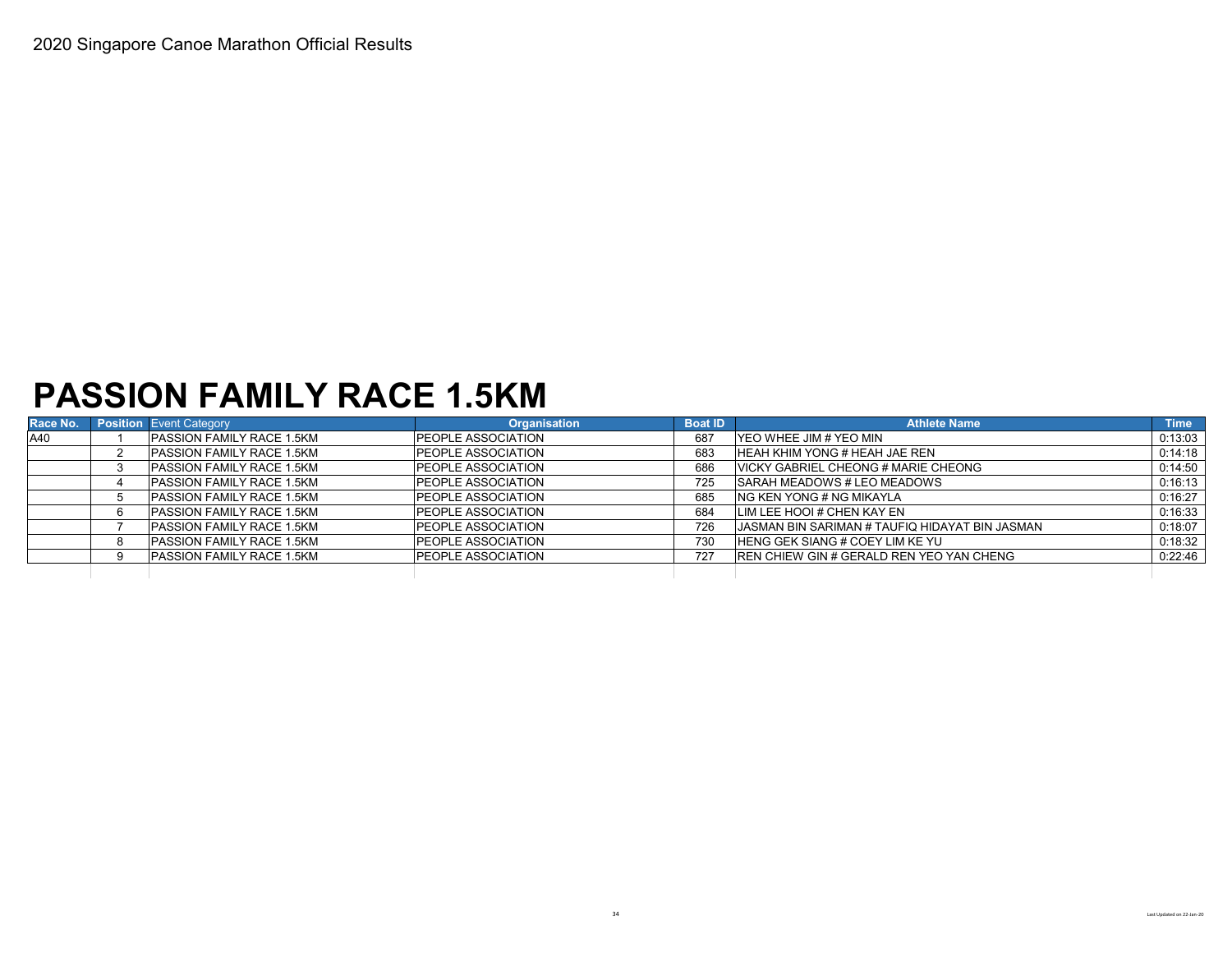### **OPEN MEN 18KM - K2**

| Race No. |    | <b>Position</b> Event Category | <b>Organisation</b>                       | <b>Boat ID</b> | <b>Athlete Name</b>                                   | <b>Time</b> |
|----------|----|--------------------------------|-------------------------------------------|----------------|-------------------------------------------------------|-------------|
| P41      |    | <b>OPEN MEN 18KM - K2</b>      | CHINESE TAIPEI CANOE ASSOCIATION          | 585            | LIN YONG-BO # LIN YUNG-CHIEH                          | 1:17:49     |
|          |    | <b>OPEN MEN 18KM - K2</b>      | NATIONAL JUNIOR COLLEGE                   | 652            | <b>ATHARVA UMESH MULIK # YAR ZA ZAW MOE</b>           | 1:26:25     |
|          |    | <b>OPEN MEN 18KM - K2</b>      | IINVICTUS CANOE KAYAK SPRINT TEAM         | 617            | <b>HO GUAN MENG BENJAMIN # GOH JUN YONG</b>           | 1:30:02     |
|          |    | IOPEN MEN 18KM - K2            | INATIONAL UNIVERSITY OF SINGAPORE         | 674            | ICHAN WEI YAN # KU JIA YANG                           | 1:30:54     |
|          |    | <b>OPEN MEN 18KM - K2</b>      | <b>ISIT CANOEING</b>                      | 712            | <b>IMAH YUEN FONE # GLEN YEOH JIANRONG</b>            | 1:36:14     |
|          | 6. | <b>OPEN MEN 18KM - K2</b>      | INATIONAL UNIVERSITY OF SINGAPORE         | 670            | BRANDON LEE CHUAN YEE # ONG WEE SENG                  | 1:36:18     |
|          |    | <b>IOPEN MEN 18KM - K2</b>     | <b>ISINGAPORE INSTITUTE OF MANAGEMENT</b> | 707            | BRYAN CHAN # LEE NICHOLAS WYNE                        | 1:36:31     |
|          | 8  | IOPEN MEN 18KM - K2            | TEMASEK POLYTECHNIC KAYAK RACING TEAL     | 722            | IMUHD ANIQ SYUKRI BIN MD AZHAR # CHENG JIAN YI JERALD | 1:39:10     |
|          | 9  | <b>OPEN MEN 18KM - K2</b>      | <b>ISIT CANOEING</b>                      | 713            | <b>KWEK WEI LEONG # NEVIN PANG CONG SHENG</b>         | 1:53:45     |
|          | 10 | <b>OPEN MEN 18KM - K2</b>      | INATIONAL UNIVERSITY OF SINGAPORE         | 675            | KHOO JING SHEN # CHOO HAN YANG ERNEST                 | 1:54:30     |
|          |    | <b>IOPEN MEN 18KM - K2</b>     | INATIONAL UNIVERSITY OF SINGAPORE         | 676            | IPRAVEEN ASHOK HUDED # TAN YE KAI                     | 1:59:38     |
|          | 12 | <b>IOPEN MEN 18KM - K2</b>     | <b>TAMPINES NORTH CSC</b>                 | 717            | ICHEW EN YU # ABDUL RASYID BIN SUKAMI                 | 1:59:43     |
|          | 13 | <b>OPEN MEN 18KM - K2</b>      | INATIONAL UNIVERSITY OF SINGAPORE         | 677            | <b>IPOON YIT MING # CHUA YONG FA</b>                  | 2:05:57     |
|          |    |                                |                                           |                |                                                       |             |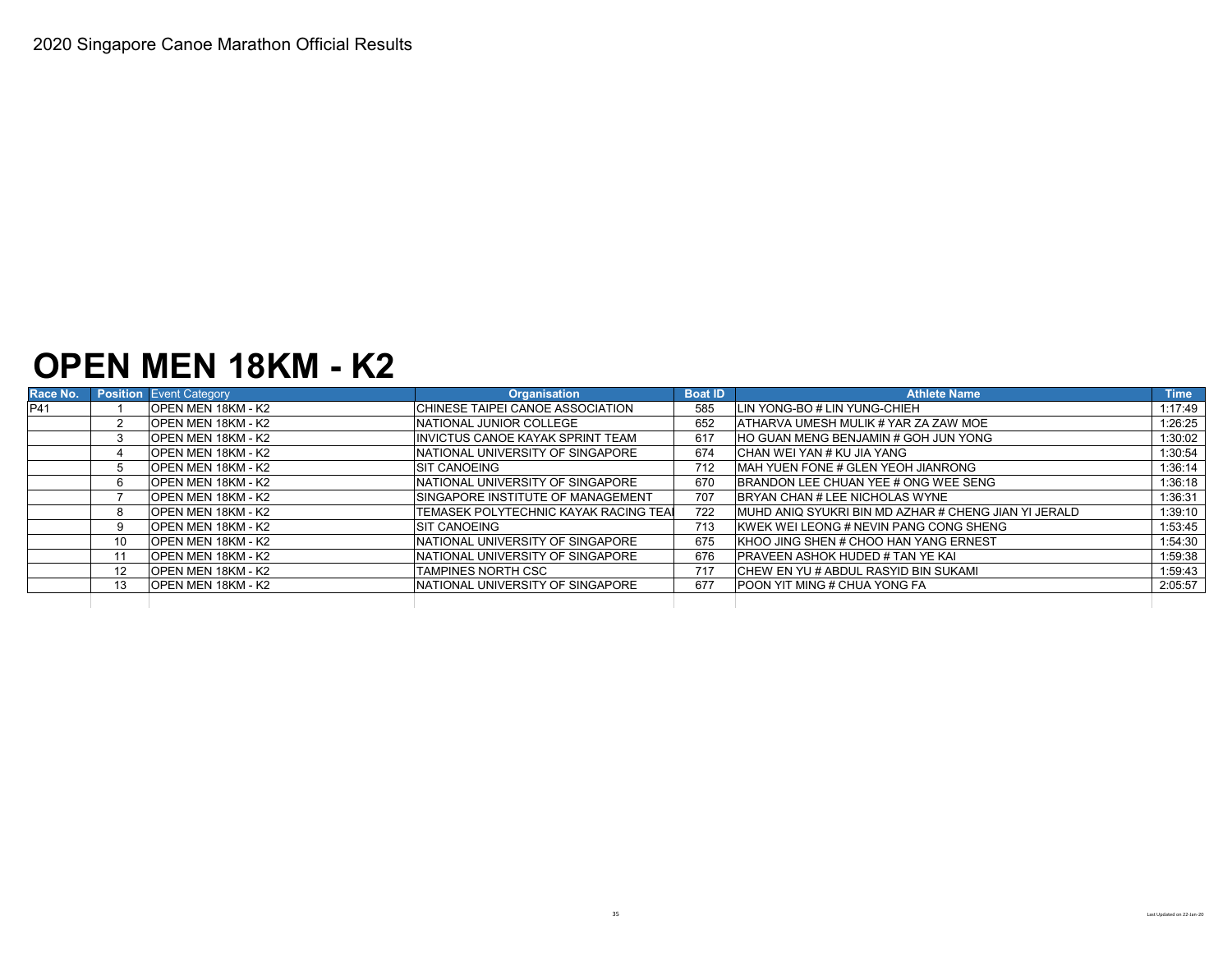# **U16 MEN 18KM - K2**

| Race No. |                          | <b>Position Event Category</b> | <b>Organisation</b>                           | <b>Boat ID</b> | <b>Athlete Name</b>                                       | <b>Time</b> |
|----------|--------------------------|--------------------------------|-----------------------------------------------|----------------|-----------------------------------------------------------|-------------|
| P42      |                          | U16 MEN 18KM - K2              | <b>HWA CHONG INSTITUTION</b>                  | 608            | ISIM YUE XUN ERVIN # JERIEL TAN CHEE RAY                  | 1:26:07     |
|          | 2                        | U16 MEN 18KM - K2              | LIGHTNING KAYAKING CLUB                       | 644            | MARCUS TOH SHIN KYE # GLENN HO JUN KIT                    | 1:26:36     |
|          | 3                        | U16 MEN 18KM - K2              | <b>HWA CHONG INSTITUTION</b>                  | 613            | JOVAN TAN EN JIE # TAKAKI YANG                            | 1:28:20     |
|          |                          | U16 MEN 18KM - K2              | LIGHTNING KAYAKING CLUB                       | 641            | CHEUNG IZAC KA-WING # CHEE WEI TZE MICHAEL BENJAMIN       | 1:30:23     |
|          |                          | U16 MEN 18KM - K2              | <b>HWA CHONG INSTITUTION</b>                  | 607            | ANG BEN WEI# CHEW WEI HERNG                               | 1:32:27     |
|          | 6                        | U16 MEN 18KM - K2              | <b>HWA CHONG INSTITUTION</b>                  | 610            | JIANG TONGJIA # JOVI LAI RUI JIE                          | 1:32:48     |
|          | $\overline{\phantom{a}}$ | U16 MEN 18KM - K2              | <b>KIAK</b>                                   | 628            | <b>IMATTHEW CHEONG ZHI YONG # AIDAN PANG JIA YI</b>       | <b>DNF</b>  |
|          | 8                        | U16 MEN 18KM - K2              | <b>HWA CHONG INSTITUTION</b>                  | 609            | <b>IKING JIAN ZE # MATTHEW TAN YEE KEAT</b>               | 1:33:18     |
|          | 9                        | U16 MEN 18KM - K2              | <b>HWA CHONG INSTITUTION</b>                  | 611            | WEE HONG REI RYAN # ZHOU HAO REN                          | 1:34:09     |
|          | 10                       | U16 MEN 18KM - K2              | <b>HWA CHONG INSTITUTION</b>                  | 606            | LEE ZHUO RUI KOHLMANN # KERTIN SIAW JUN XIN               | 1:34:59     |
|          | 11                       | U16 MEN 18KM - K2              | HWA CHONG INSTITUTION                         | 612            | MARCUS WONG SIZHE # VIDAL LOW YIN WEI                     | 1:35:47     |
|          | 12                       | U16 MEN 18KM - K2              | TEAM HONG KONG                                | 616            | LO WAI LOK # TO CHING SHUN CALEB                          | 1:36:57     |
|          | 13                       | U16 MEN 18KM - K2              | NATIONAL JUNIOR COLLEGE                       | 653            | IKOK EE HENG # PERSIAS CHIA MIN HIN                       | 1:42:12     |
|          | 14                       | U16 MEN 18KM - K2              | <b>BUKIT PANJANG GOVERNMENT HIGH SCHOOL</b>   | 566            | NAJIB BIN MOHD ARIFF # AKMAL ILHAM BIN HARRY              | 1:42:54     |
|          | 15                       | U16 MEN 18KM - K2              | <b>IBUKIT PANJANG GOVERNMENT HIGH SCHOO</b> I | 567            | MOHAMAD HAZWAN BIN MOHAMAD HAIRIN # DANIAL IMAN BIN AZHAR | 1:43:34     |
|          | 16                       | U16 MEN 18KM - K2              | BEDOK GREEN SECONDARY SCHOOL                  | 562            | IMUHAMAD AMIRUL HARITH BIN MUHAMAD ASRI                   | 1:47:47     |
|          |                          |                                |                                               |                | # LUQMANN HAKIM BIN MOHD ZAHID                            |             |
|          | 17                       | U16 MEN 18KM - K2              | BUKIT PANJANG GOVERNMENT HIGH SCHOOL          | 568            | RAIYAN SYAZANI BIN SHAHRIN                                | 1:48:09     |
|          |                          |                                |                                               |                | # MUHAMMAD THAQIF BIN SOFFIAN HISHAM                      |             |
|          | 18                       | U16 MEN 18KM - K2              | <b>BEDOK GREEN SECONDARY SCHOOL</b>           | 559            | GOH AIK SWEE # EZRA SOH YAOHENG                           | 2:03:30     |
|          | 19                       | U16 MEN 18KM - K2              | BEDOK GREEN SECONDARY SCHOOL                  | 560            | JANG JIWON # BENEDICT PEH JIA WEI                         | 2:05:40     |
|          | 20                       | U16 MEN 18KM - K2              | <b>BEDOK GREEN SECONDARY SCHOOL</b>           | 561            | CHIA JUN WEI # THEODORE LIM RUI KAI                       | 2:08:39     |
|          | 21                       | U16 MEN 18KM - K2              | BUKIT PANJANG GOVERNMENT HIGH SCHOO           | 565            | LOKE XI EN BRIAN # JEFFREY ANG JUN RONG                   | 2:13:00     |
|          |                          |                                |                                               |                |                                                           |             |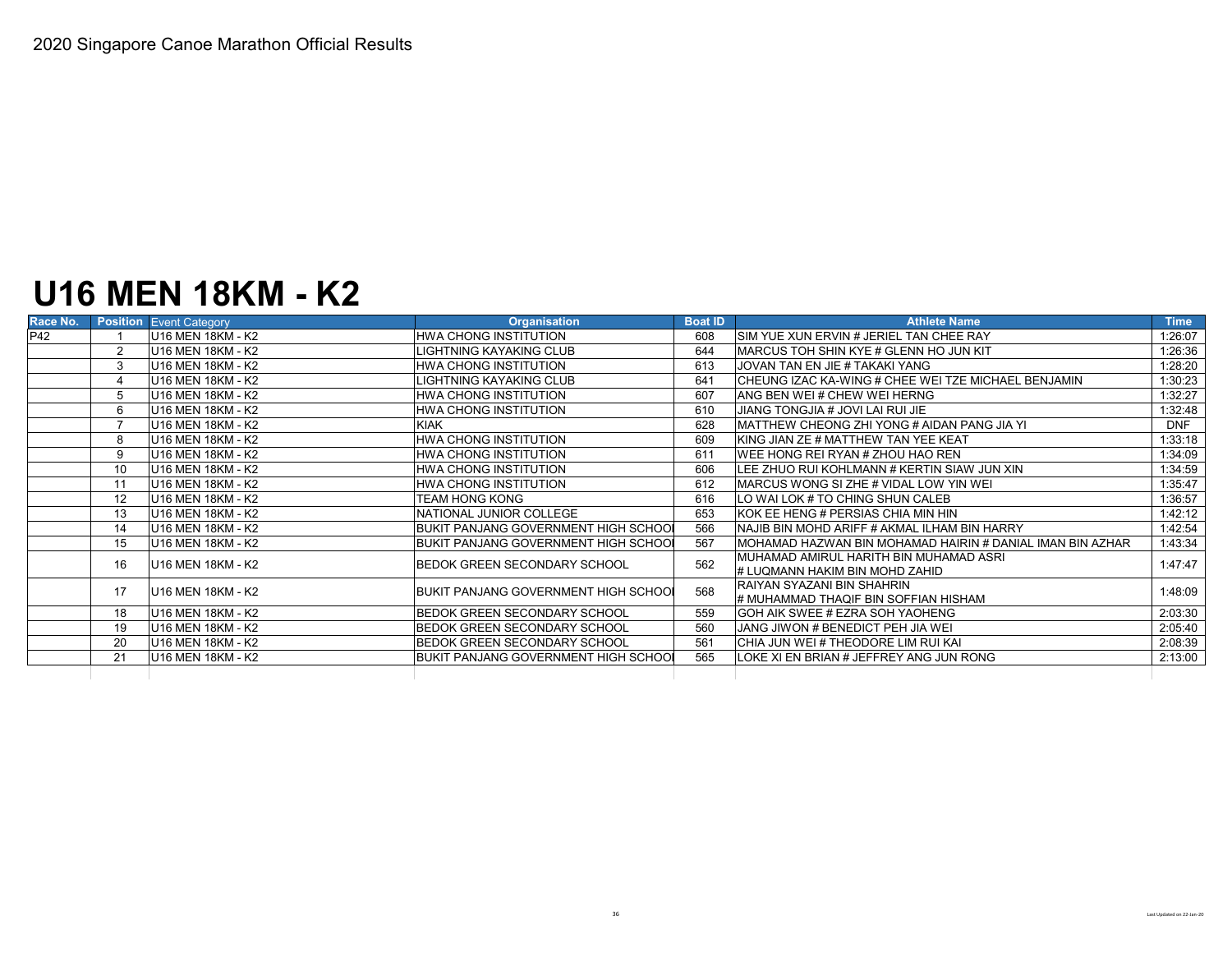## **OPEN MEN 18KM - K1**

| Race No. |                | <b>Position Event Category</b> | <b>Organisation</b>                  | <b>Boat ID</b> | <b>Athlete Name</b>           | Time    |
|----------|----------------|--------------------------------|--------------------------------------|----------------|-------------------------------|---------|
| P43      |                | OPEN MEN 18KM - K1             | <b>TEAM HONG KONG</b>                | 135            | <b>SO PAK YIN</b>             | 1:29:02 |
|          | 2              | OPEN MEN 18KM - K1             | <b>TEAM HONG KONG</b>                | 136            | <b>CHANG LONG YIN</b>         | 1:30:00 |
|          | 3              | OPEN MEN 18KM - K1             | NATIONAL UNIVERSITY OF SINGAPORE     | 296            | TEO WEI JIE SHAUN             | 1:38:27 |
|          | $\overline{4}$ | OPEN MEN 18KM - K1             | <b>NTU CANOE SPRINT</b>              | 274            | CHIA XUN ZHI MARCUS           | 1:39:08 |
|          | 5              | OPEN MEN 18KM - K1             | NYP SPRINT KAYAK TEAM                | 318            | LIM YANG WEI JOVIN            | 1:40:31 |
|          | 6              | OPEN MEN 18KM - K1             | <b>TEAM HONG KONG</b>                | 137            | LIU HAO BIN                   | 1:41:10 |
|          | $\overline{7}$ | OPEN MEN 18KM - K1             | NATIONAL UNIVERSITY OF SINGAPORE     | 297            | LEOW JUN HANN ZANE            | 1:42:18 |
|          | 8              | OPEN MEN 18KM - K1             | <b>SIT CANOEING</b>                  | 357            | JARRET TAN JUN HAO            | 1:42:21 |
|          | 9              | OPEN MEN 18KM - K1             | TEMASEK POLYTECHNIC KAYAK RACING TEA | 418            | <b>EUGENE YAP</b>             | 1:43:19 |
|          | 10             | OPEN MEN 18KM - K1             | NATIONAL UNIVERSITY OF SINGAPORE     | 304            | <b>TEH JING CONG</b>          | 1:43:20 |
|          | 11             | OPEN MEN 18KM - K1             | NATIONAL UNIVERSITY OF SINGAPORE     | 295            | <b>SEOW MING WEI</b>          | 1:44:25 |
|          | 12             | OPEN MEN 18KM - K1             | NATIONAL UNIVERSITY OF SINGAPORE     | 294            | <b>NGUYEN CHI HAI</b>         | 1:46:10 |
|          | 13             | OPEN MEN 18KM - K1             | SINGAPORE POLYTECHNIC                | 367            | <b>LEONG EE HAN DANIEL</b>    | 1:47:26 |
|          | 14             | OPEN MEN 18KM - K1             | <b>TAMPINES NORTH CSC</b>            | 404            | JEREMY WONG MING FEI          | 1:48:18 |
|          | 15             | OPEN MEN 18KM - K1             | <b>NYP SPRINT KAYAK TEAM</b>         | 321            | LEE SHAO XUAN                 | 1:49:30 |
|          | 16             | OPEN MEN 18KM - K1             | SINGAPORE POLYTECHNIC                | 366            | LEE ZONG YANG JEREMY          | 1:50:15 |
|          | 17             | OPEN MEN 18KM - K1             | <b>NYP SPRINT KAYAK TEAM</b>         | 323            | <b>HWANG KAI SHENG</b>        | 1:52:59 |
|          | 18             | OPEN MEN 18KM - K1             | NYP SPRINT KAYAK TEAM                | 320            | BENJAMIN CHAN WAI JUN         | 1:53:06 |
|          | 19             | OPEN MEN 18KM - K1             | TEMASEK POLYTECHNIC KAYAK RACING TEA | 420            | <b>CHUA JIE HANG</b>          | 1:53:13 |
|          | 20             | OPEN MEN 18KM - K1             | <b>NYP SPRINT KAYAK TEAM</b>         | 325            | <b>JOVAL KOH DEIN HUI</b>     | 1:55:26 |
|          | 21             | OPEN MEN 18KM - K1             | NYP SPRINT KAYAK TEAM                | 324            | <b>ALEXANDER LIM</b>          | 2:02:26 |
|          | 22             | OPEN MEN 18KM - K1             | <b>INYP SPRINT KAYAK TEAM</b>        | 319            | DAMIA TAN GER LUNE            | 2:02:34 |
|          | 23             | OPEN MEN 18KM - K1             | SINGAPORE INSTITUTE OF MANAGEMENT    | 353            | SIA SHUO ZHE                  | 2:03:47 |
|          | 24             | OPEN MEN 18KM - K1             | <b>NYP SPRINT KAYAK TEAM</b>         | 315            | YAU YEE ONN OLIVER            | 2:04:21 |
|          | 25             | OPEN MEN 18KM - K1             | <b>NTU CANOE SPRINT</b>              | 277            | <b>TAN JIA JUN</b>            | 2:05:31 |
|          | 26             | OPEN MEN 18KM - K1             | NATIONAL UNIVERSITY OF SINGAPORE     | 298            | <b>WONG JIA JIN</b>           | 2:06:09 |
|          | 27             | OPEN MEN 18KM - K1             | ST ANDREW S JUNIOR COLLEGE           | 341            | ANG JING HENG MARCUS          | 2:06:24 |
|          | 28             | OPEN MEN 18KM - K1             | TAMPINES NORTH CSC                   | 403            | <b>TAN YEE KIAT</b>           | 2:09:34 |
|          | 29             | OPEN MEN 18KM - K1             | <b>TAMPINES NORTH CSC</b>            | 402            | LOW KAH CHOON                 | 2:10:03 |
|          | 30             | OPEN MEN 18KM - K1             | ST ANDREW S JUNIOR COLLEGE           | 340            | <b>ITITUS LEE SENG KEAT</b>   | 2:15:07 |
|          | 31             | OPEN MEN 18KM - K1             | TEMASEK POLYTECHNIC KAYAK RACING TEA | 419            | <b>ANG KIAN SHIANG</b>        | 2:16:06 |
|          | 32             | OPEN MEN 18KM - K1             | <b>TAMPINES NORTH CSC</b>            | 405            | <b>PANG SHANG HAO</b>         | 2:17:42 |
|          | 33             | OPEN MEN 18KM - K1             | NATIONAL UNIVERSITY OF SINGAPORE     | 299            | <b>SUN XIUQI</b>              | 2:22:45 |
|          | 34             | OPEN MEN 18KM - K1             | <b>SIT CANOEING</b>                  | 358            | <b>SYLVESTER LOW JIA MING</b> | 2:26:44 |
|          | 35             | OPEN MEN 18KM - K1             | ST ANDREW S JUNIOR COLLEGE           | 338            | <b>R KUMARRAN</b>             | 2:30:14 |
|          | 36             | OPEN MEN 18KM - K1             | ST ANDREW S JUNIOR COLLEGE           | 339            | <b>XIAO KECHEN</b>            | 3:34:27 |
|          | 37             | OPEN MEN 18KM - K1             | <b>NTU CANOE SPRINT</b>              | 275            | <b>JAMES TAN CHIA WEI</b>     | 3:45:53 |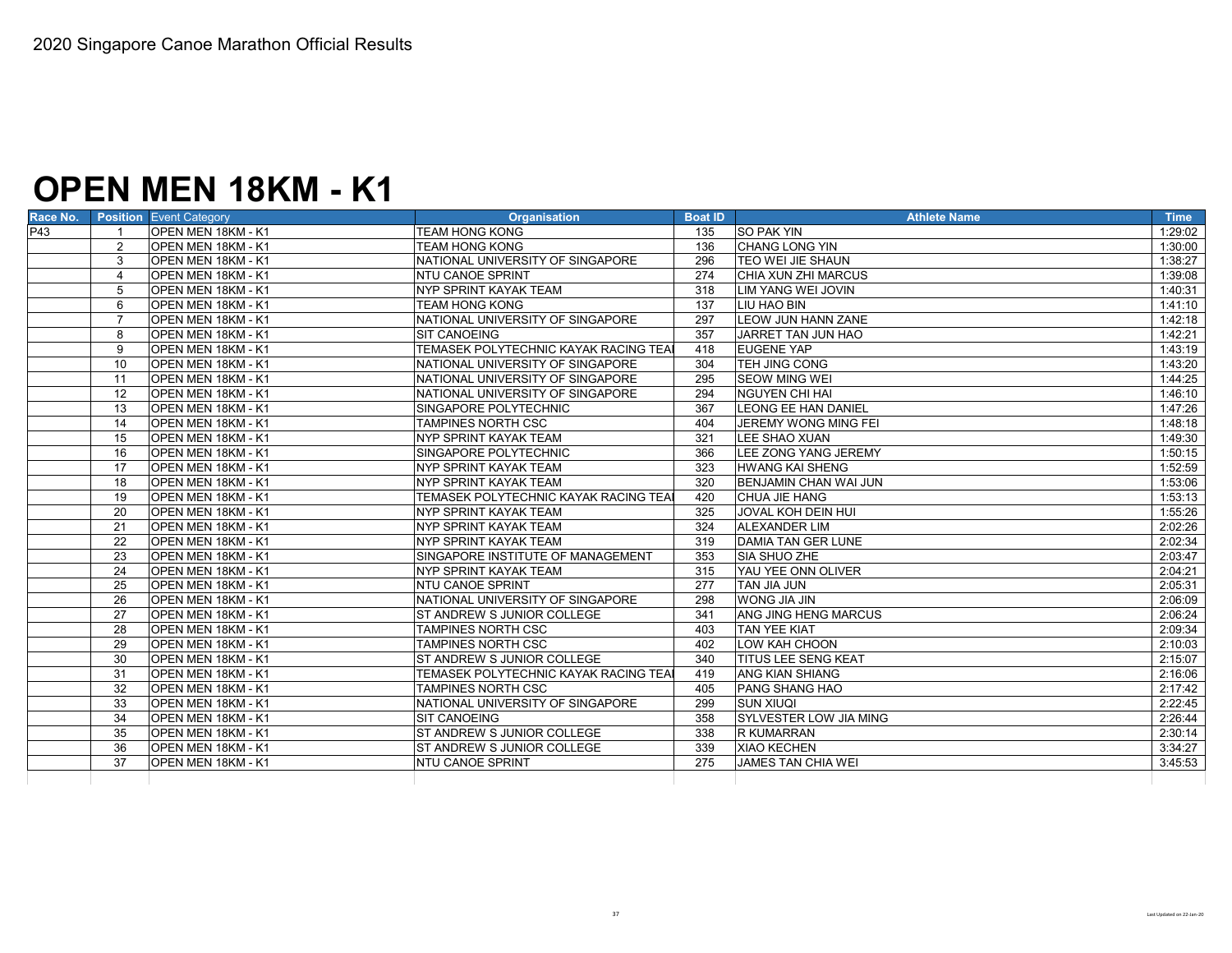# **U16 MEN 18KM - K1**

| Race No. | <b>Position Event Category</b>      | <b>Organisation</b>                         | <b>Boat ID</b> | <b>Athlete Name</b>              | <b>Time</b> |
|----------|-------------------------------------|---------------------------------------------|----------------|----------------------------------|-------------|
| P44      | U16 MEN 18KM - K1                   | LIGHTNING KAYAKING CLUB                     | 208            | YAP KWAN HEE XAVIER              | 1:31:04     |
|          | $\overline{2}$<br>U16 MEN 18KM - K1 | LIGHTNING KAYAKING CLUB                     | 206            | <b>COHEN SEAH</b>                | 1:31:21     |
|          | 3<br>U16 MEN 18KM - K1              | <b>HWA CHONG INSTITUTION</b>                | 107            | <b>WU YOU</b>                    | 1:31:38     |
|          | U16 MEN 18KM - K1<br>4              | <b>HWA CHONG INSTITUTION</b>                | 112            | <b>PAN CONGCHANG</b>             | 1:33:21     |
|          | U16 MEN 18KM - K1<br>5              | HWA CHONG INSTITUTION                       | 113            | <b>NG SEN HON MATTHEW</b>        | 1:34:51     |
|          | U16 MEN 18KM - K1<br>6              | LIGHTNING KAYAKING CLUB                     | 212            | <b>GAVYN OH TZO THEA</b>         | 1:35:10     |
|          | $\overline{7}$<br>U16 MEN 18KM - K1 | HWA CHONG INSTITUTION                       | 109            | <b>TAN LAY HOW CALEB</b>         | 1:35:46     |
|          | 8<br>U16 MEN 18KM - K1              | LIGHTNING KAYAKING CLUB                     | 210            | <b>KENDRICK ANG ZHONG YI</b>     | 1:37:29     |
|          | U16 MEN 18KM - K1<br>9              | HWA CHONG INSTITUTION                       | 108            | <b>SOW YI KAI</b>                | 1:37:38     |
|          | U16 MEN 18KM - K1<br>10             | <b>KIAK</b>                                 | 180            | NICHOLAS CHUNG SHAO CHEN         | 1:38:56     |
|          | 11<br>U16 MEN 18KM - K1             | LIGHTNING KAYAKING CLUB                     | 213            | BENNETT TANG JING RONG           | 1:39:30     |
|          | 12<br>U16 MEN 18KM - K1             | <b>TEAM HONG KONG</b>                       | 141            | YEUNG LONG KIU                   | 1:42:02     |
|          | 13<br>U16 MEN 18KM - K1             | <b>BEATTY SECONDARY SCHOOL</b>              | 42             | <b>RUSSELL LEE JUNHENG</b>       | 1:43:03     |
|          | 14<br>U16 MEN 18KM - K1             | <b>TEAM HONG KONG</b>                       | 140            | <b>LAM KAI CHAK</b>              | 1:43:21     |
|          | U16 MEN 18KM - K1<br>15             | HWA CHONG INSTITUTION                       | 111            | <b>GOH YI EN</b>                 | 1:43:26     |
|          | U16 MEN 18KM - K1<br>16             | <b>BEATTY SECONDARY SCHOOL</b>              | 41             | <b>AUNG KAUNG MYAT</b>           | 1:43:30     |
|          | U16 MEN 18KM - K1<br>17             | <b>HWA CHONG INSTITUTION</b>                | 110            | <b>GOH JUN FENG</b>              | 1:44:29     |
|          | U16 MEN 18KM - K1<br>18             | LIGHTNING KAYAKING CLUB                     | 207            | LEE CHEONG WENG JUSTIN           | 1:45:28     |
|          | 19<br>U16 MEN 18KM - K1             | NATIONAL JUNIOR COLLEGE                     | 234            | <b>NG EON</b>                    | 1:45:45     |
|          | 20<br>U16 MEN 18KM - K1             | LIGHTNING KAYAKING CLUB                     | 218            | <b>DEREK QUAY ZHONG HERNG</b>    | 1:46:46     |
|          | U16 MEN 18KM - K1<br>21             | LIGHTNING KAYAKING CLUB                     | 215            | <b>PAUL YUEN YONG KANG</b>       | 1:46:59     |
|          | U16 MEN 18KM - K1<br>22             | LIGHTNING KAYAKING CLUB                     | 214            | <b>LIM DING KAI</b>              | 1:48:07     |
|          | U16 MEN 18KM - K1<br>23             | <b>TEAM HONG KONG</b>                       | 139            | CHAN YU HIN                      | 1:48:37     |
|          | 24<br>U16 MEN 18KM - K1             | NATIONAL JUNIOR COLLEGE                     | 236            | TAN JIA HAO                      | 1:49:11     |
|          | 25<br>U16 MEN 18KM - K1             | <b>BEATTY SECONDARY SCHOOL</b>              | 43             | EDWIN NG CHYE HOCK               | 1:50:46     |
|          | 26<br>U16 MEN 18KM - K1             | NATIONAL JUNIOR COLLEGE                     | 238            | JOSHUA THAM WEI ZHONG            | 1:51:34     |
|          | 27<br>U16 MEN 18KM - K1             | NATIONAL JUNIOR COLLEGE                     | 237            | <b>LIM KAI YANG</b>              | 1:51:54     |
|          | 28<br>U16 MEN 18KM - K1             | <b>BUKIT PANJANG GOVERNMENT HIGH SCHOOL</b> | 53             | <b>TEO WEI HNG RYAN</b>          | 1:52:44     |
|          | 29<br>U16 MEN 18KM - K1             | LIGHTNING KAYAKING CLUB                     | 216            | RAEL LEE                         | 1:53:13     |
|          | 30<br>U16 MEN 18KM - K1             | <b>BEDOK GREEN SECONDARY SCHOOL</b>         | 50             | <b>LIM YONG RUI</b>              | 1:55:05     |
|          | 31<br>U16 MEN 18KM - K1             | <b>BEATTY SECONDARY SCHOOL</b>              | 44             | MUHAMMAD IZZ DANISH BIN ZULKEFLI | 1:59:55     |
|          | 32<br>U16 MEN 18KM - K1             | <b>TEAM HONG KONG</b>                       | 138            | <b>LAU YI NOK</b>                | 1:59:55     |
|          | U16 MEN 18KM - K1<br>33             | <b>BEDOK GREEN SECONDARY SCHOOL</b>         | 49             | CHER ZHI QIAN DAMIEN             | 2:02:22     |
|          | 34<br>U16 MEN 18KM - K1             | LIGHTNING KAYAKING CLUB                     | 217            | <b>RYAN LEE YUI KIT</b>          | 2:04:33     |
|          | 35<br>U16 MEN 18KM - K1             | BEDOK GREEN SECONDARY SCHOOL                | 51             | BENZ NG JIN HAN                  | 2:10:00     |
|          | 36<br>U16 MEN 18KM - K1             | NATIONAL JUNIOR COLLEGE                     | 235            | LOY QI JUN JAVIER                | 2:16:46     |
|          | 37<br>U16 MEN 18KM - K1             | <b>BUKIT PANJANG GOVERNMENT HIGH SCHOOL</b> | 54             | <b>HEIN HTET</b>                 | <b>DNF</b>  |
|          | 38<br>U16 MEN 18KM - K1             | <b>BEATTY SECONDARY SCHOOL</b>              | 45             | LIONEL GAW JUN HAO               | <b>DNF</b>  |
|          | 39<br>U16 MEN 18KM - K1             | LIGHTNING KAYAKING CLUB                     | 209            | <b>BRANDEN TEE YUSHEN</b>        | <b>DNF</b>  |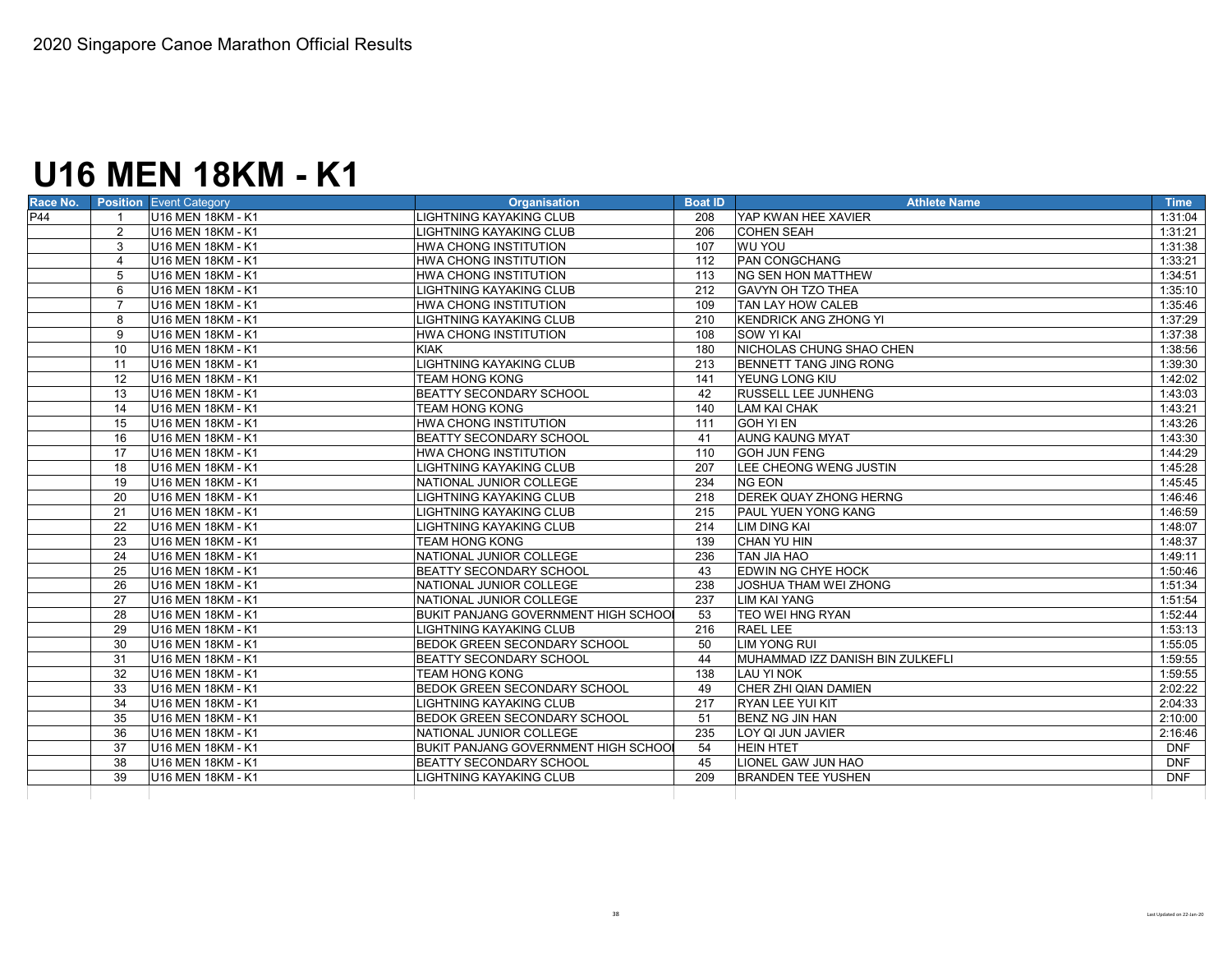# **OPEN MEN 18KM - OUTRIGGER CANOE SINGLE**

|      | vent Categor                                                             | Organisation | <b>Boat ID</b> | <b>Athlete Name</b>     | Time.   |
|------|--------------------------------------------------------------------------|--------------|----------------|-------------------------|---------|
| IP45 | <b>OPEN MEN 18KM - OUTRIGGER CANOE SINGLE AMERICAN DRAGONS SINGAPORE</b> |              | $\overline{a}$ | ( DAVID KENDALL<br>MARK | 1:55:14 |
|      | OPEN MEN 18KM - OUTRIGGER CANOE SINGLEISINGAPORE PADDLE CLUB             |              | 372            | <b>KAR WEE</b><br>TAN I | 2:14:40 |
|      |                                                                          |              |                |                         |         |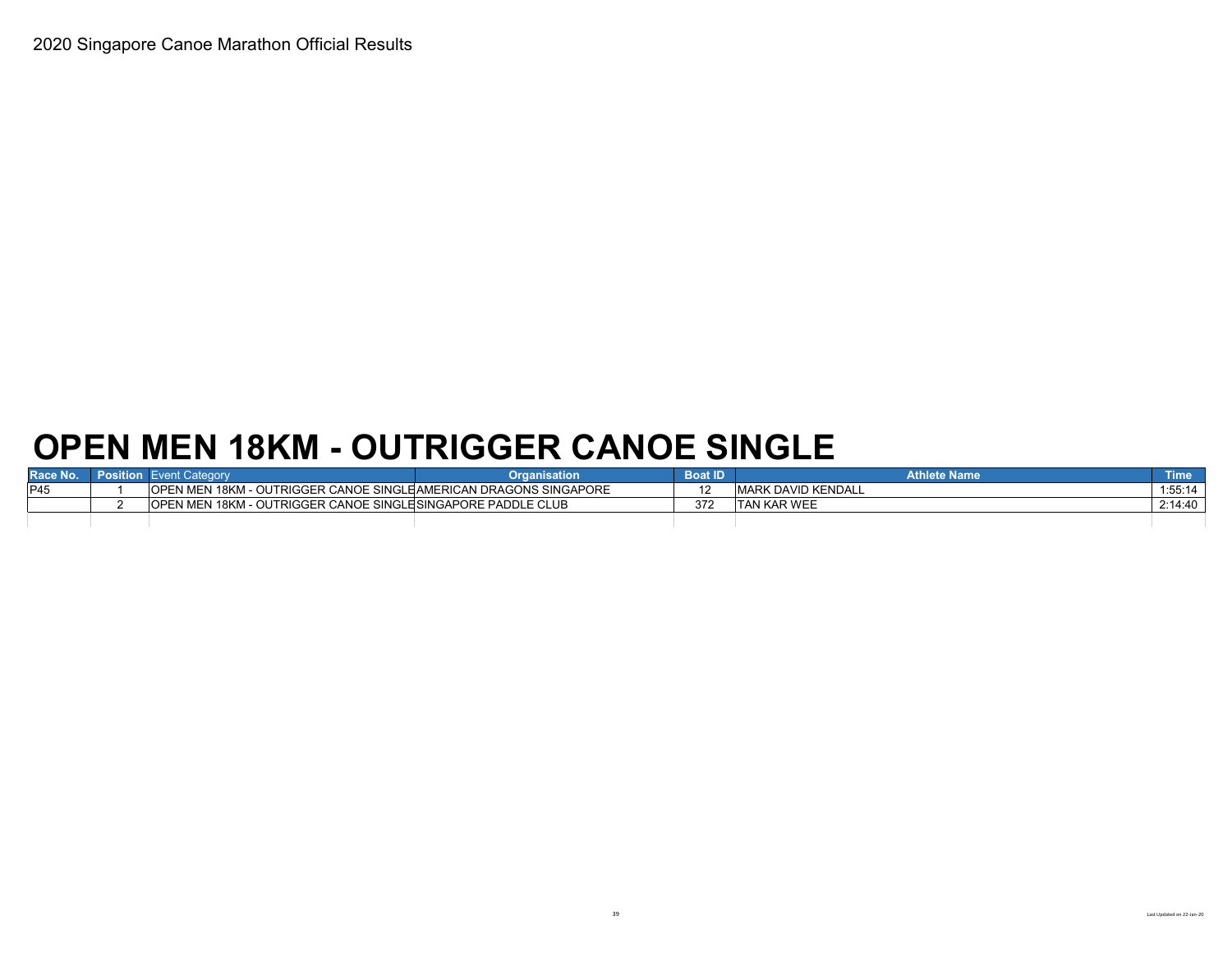### **OPEN MEN 18KM - SURFSKI SINGLE**

| Race No. | <b>Position</b> Event Category         | <b>Organisation</b>              | <b>Boat ID</b> | <b>Athlete Name</b>            | <b>Time</b> |
|----------|----------------------------------------|----------------------------------|----------------|--------------------------------|-------------|
| P46      | <b>IOPEN MEN 18KM - SURFSKI SINGLE</b> | <b>ISINGAPORE PADDLE CLUB</b>    | 374            | ICHATHURA VISHWANATH JAYARATNE | :40:08      |
|          | <b>IOPEN MEN 18KM - SURFSKI SINGLE</b> | <b>SINGAPORE PADDLE CLUB</b>     | 373            | <b>ANDREW XIAO</b>             | 1:41:56     |
|          | <b>IOPEN MEN 18KM - SURFSKI SINGLE</b> | <b>THAILAND DEVELOPMENT TEAM</b> | 385            | ISCHALK IEWAN VAN ZYL          | 1:43:25     |
|          | <b>OPEN MEN 18KM - SURFSKI SINGLE</b>  | <b>ISINGAPORE PADDLE CLUB</b>    | 375            | KYO TAN                        | 1:43:33     |
|          | <b>OPEN MEN 18KM - SURFSKI SINGLE</b>  | <b>ITEAM HONG KONG</b>           | 142            | <b>WAN SING -YU</b>            | 1:57:50     |
|          |                                        |                                  |                |                                |             |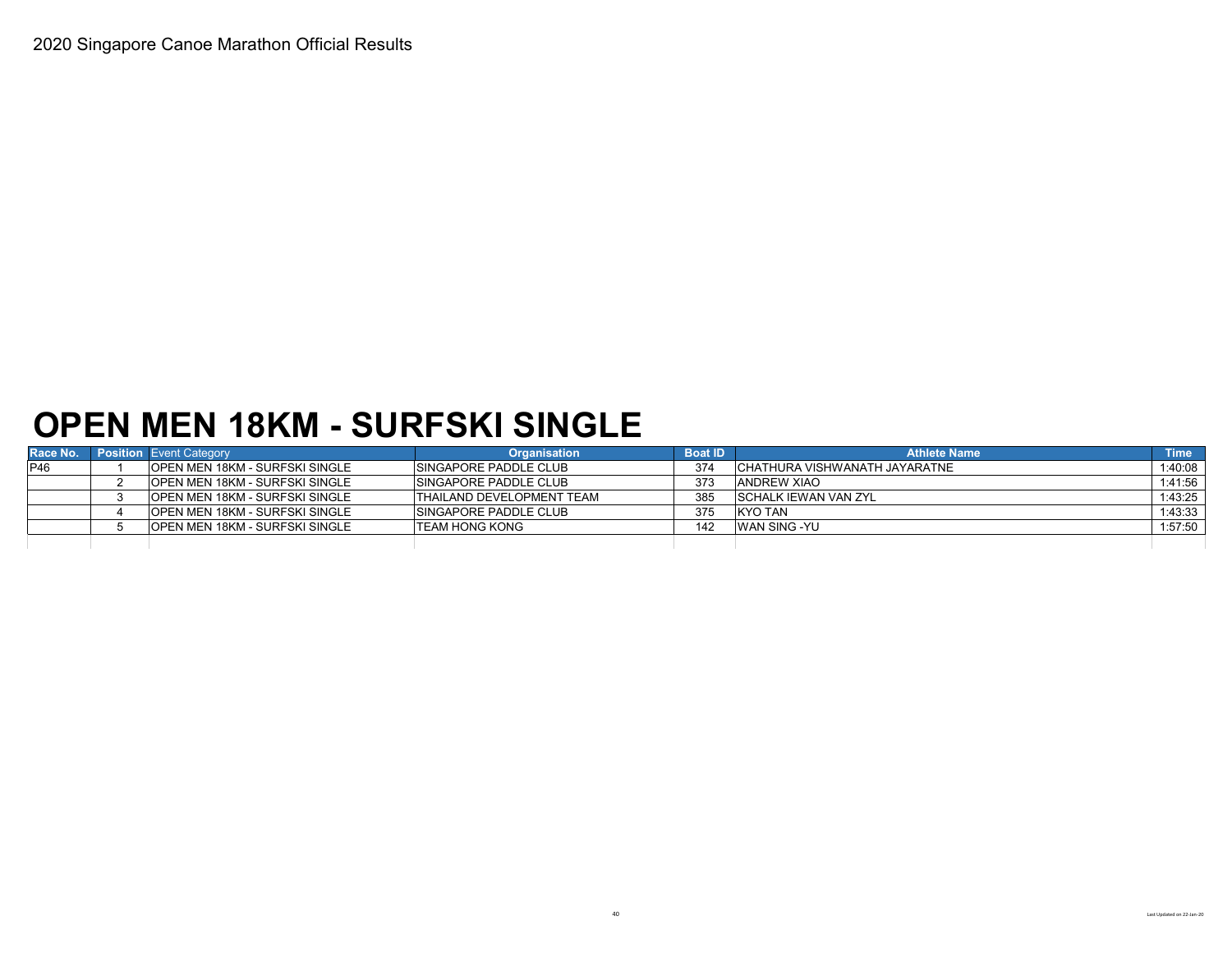# **OPEN WOMEN 18KM - OUTRIGGER CANOE SINGLE**

| Race No.   | <b>Position Event Category</b>                                           | Organisation | <b>Boat ID</b> | <b>Athlete Name</b>               | <b>Time</b> |
|------------|--------------------------------------------------------------------------|--------------|----------------|-----------------------------------|-------------|
| <b>P47</b> | <b>IOPEN WOMEN 18KM - OUTRIGGER CANOE SINISINGAPORE PADDLE CLUB</b>      |              |                | ICHAUFFAILLE EP LE BRETTON SOPHIE | 2:01:02     |
|            | <b>JOPEN WOMEN 18KM - OUTRIGGER CANOE SIN AMERICAN DRAGONS SINGAPORE</b> |              |                | IKATHRYN A. TSIBULSKY             | 2:07:18     |
|            | <b>OPEN WOMEN 18KM - OUTRIGGER CANOE SINISINGAPORE PADDLE CLUB</b>       |              | 376            | <b>NG LING YIN</b>                | 2:27:54     |
|            |                                                                          |              |                |                                   |             |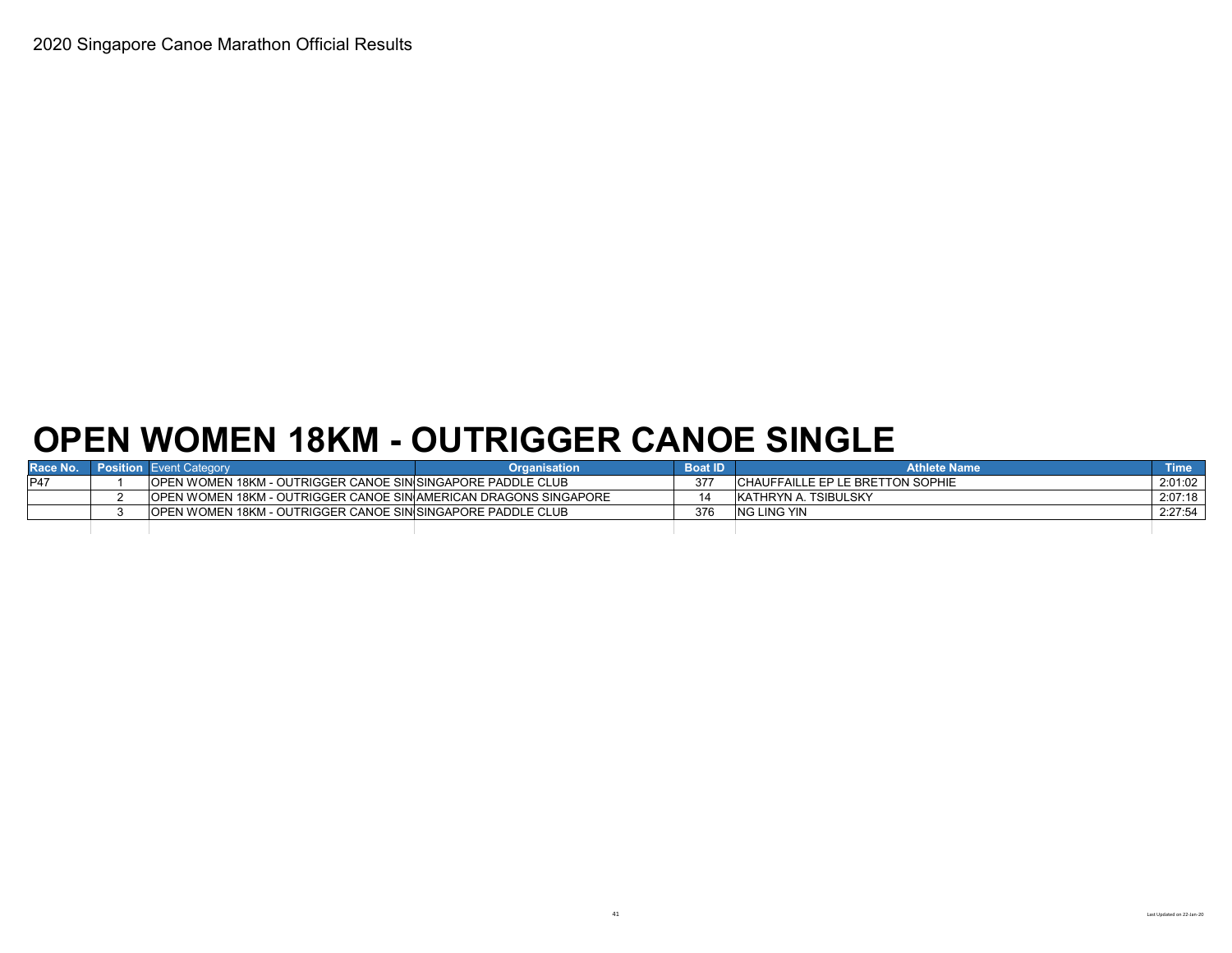# **OPEN WOMEN 18KM - SURFSKI SINGLE**

| Race No.    | <b>Position</b> Event Category           | <b>Organisation</b>           | <b>Boat ID</b> | <b>Athlete Name</b>      | <b>Time</b> |
|-------------|------------------------------------------|-------------------------------|----------------|--------------------------|-------------|
| <b>IP48</b> | <b>IOPEN WOMEN 18KM - SURFSKI SINGLE</b> | <b>ISINGAPORE PADDLE CLUB</b> | 380            | <b>IMACHIKO KAGEYAMA</b> | 1:48:03     |
|             | <b>OPEN WOMEN 18KM - SURFSKI SINGLE</b>  | <b>SINGAPORE PADDLE CLUB</b>  | 379            | CHUANG XIN SULYNN        | 1:53:32     |
|             | <b>IOPEN WOMEN 18KM - SURFSKI SINGLE</b> | <b>SINGAPORE PADDLE CLUB</b>  | 381            | <b>ISHARON CHANG</b>     | 1:56:04     |
|             |                                          |                               |                |                          |             |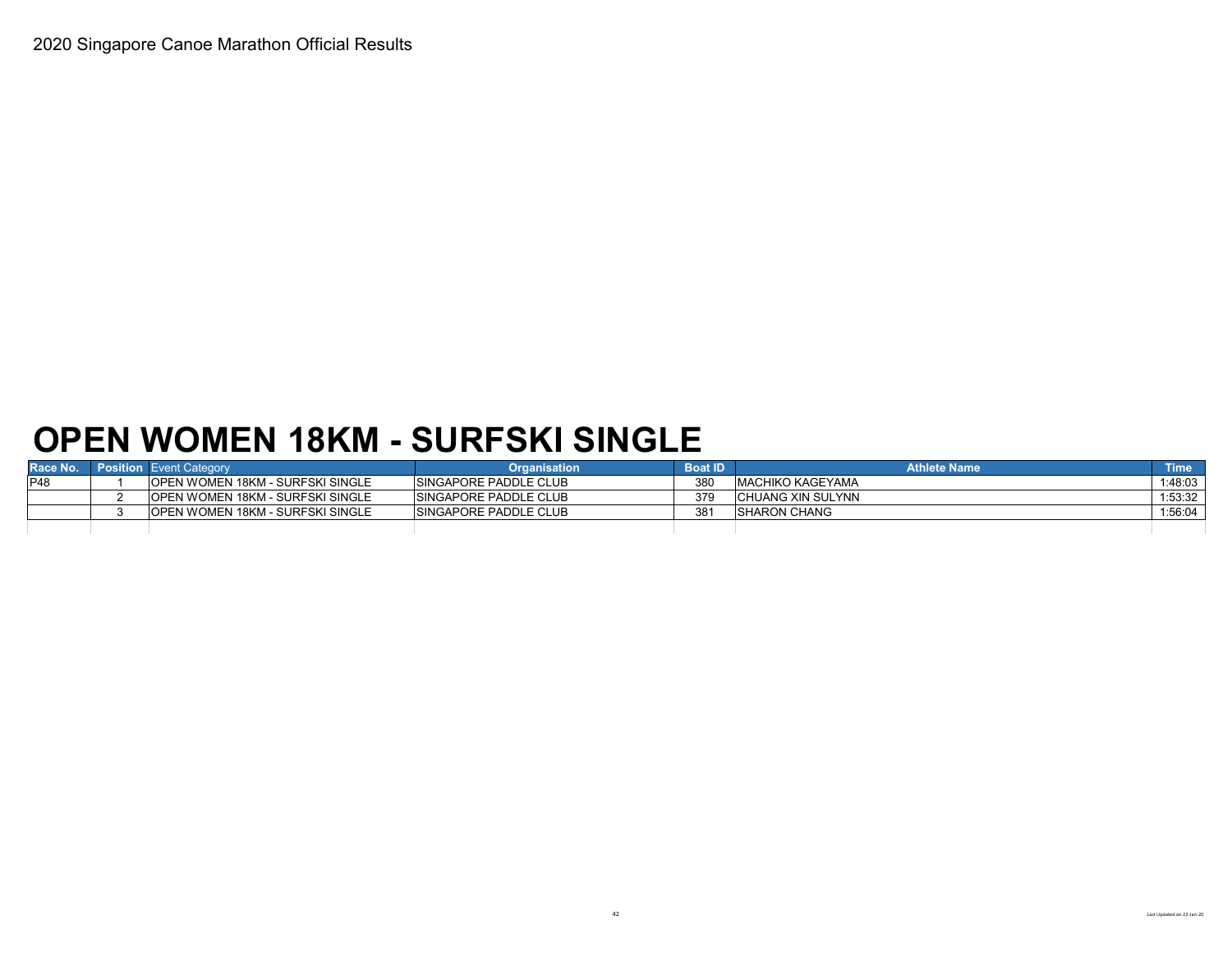# **U16 WOMEN 12KM - K2**

| P49<br>4<br>5<br>6<br>10 | U16 WOMEN 12KM - K2<br>U <sub>16</sub> WOMEN 12KM - K <sub>2</sub><br>$\overline{2}$<br>3<br>U <sub>16</sub> WOMEN 12KM - K <sub>2</sub><br>U <sub>16</sub> WOMEN 12KM - K <sub>2</sub><br>U <sub>16</sub> WOMEN 12KM - K <sub>2</sub><br>U <sub>16</sub> WOMEN 12KM - K <sub>2</sub><br>U16 WOMEN 12KM - K2<br>U <sub>16</sub> WOMEN 12KM - K <sub>2</sub><br>8<br>U16 WOMEN 12KM - K2<br>9<br>U16 WOMEN 12KM - K2 | NATIONAL JUNIOR COLLEGE<br><b>CRESCENT GIRLS SCHOOL</b><br><b>MACAU CANOE TEAM</b><br><b>CRESCENT GIRLS SCHOOL</b><br><b>CRESCENT GIRLS SCHOOL</b><br><b>KIAK</b><br><b>CRESCENT GIRLS SCHOOL</b><br><b>DAMAI SECONDARY SCHOOL</b><br><b>DAMAI SECONDARY SCHOOL</b><br><b>CRESCENT GIRLS SCHOOL</b> | 655<br>577<br>648<br>580<br>579<br>629<br>578<br>587<br>589 | LEE REI ERN JOY # LIU YU FEI JENNY<br><b>QUEK YI QING SHARON # JOLENE TAN JIE QI</b><br><b>SAM CHENG # CHEN NGA MAN</b><br>LOW BEVERLY # TAN MIN<br>CHUN HOI YEE EDIE # SAMANTHA NG SIN NING<br><b>PANG NATALIE # TAN CELESTINE YANG TING</b><br>TASHA TAN YUN RUI # CECILE CHONG AIOIAN<br>MAISARAH NUR HIDAYAH BINTE ABDUL RONI # NATESAKARW NG | 1:04:46<br>1:05:44<br>1:06:46<br>1:06:51<br>1:08:11<br>1:08:50<br>1:10:10<br>1:11:54 |
|--------------------------|---------------------------------------------------------------------------------------------------------------------------------------------------------------------------------------------------------------------------------------------------------------------------------------------------------------------------------------------------------------------------------------------------------------------|-----------------------------------------------------------------------------------------------------------------------------------------------------------------------------------------------------------------------------------------------------------------------------------------------------|-------------------------------------------------------------|---------------------------------------------------------------------------------------------------------------------------------------------------------------------------------------------------------------------------------------------------------------------------------------------------------------------------------------------------|--------------------------------------------------------------------------------------|
|                          |                                                                                                                                                                                                                                                                                                                                                                                                                     |                                                                                                                                                                                                                                                                                                     |                                                             |                                                                                                                                                                                                                                                                                                                                                   |                                                                                      |
|                          |                                                                                                                                                                                                                                                                                                                                                                                                                     |                                                                                                                                                                                                                                                                                                     |                                                             |                                                                                                                                                                                                                                                                                                                                                   |                                                                                      |
|                          |                                                                                                                                                                                                                                                                                                                                                                                                                     |                                                                                                                                                                                                                                                                                                     |                                                             |                                                                                                                                                                                                                                                                                                                                                   |                                                                                      |
|                          |                                                                                                                                                                                                                                                                                                                                                                                                                     |                                                                                                                                                                                                                                                                                                     |                                                             |                                                                                                                                                                                                                                                                                                                                                   |                                                                                      |
|                          |                                                                                                                                                                                                                                                                                                                                                                                                                     |                                                                                                                                                                                                                                                                                                     |                                                             |                                                                                                                                                                                                                                                                                                                                                   |                                                                                      |
|                          |                                                                                                                                                                                                                                                                                                                                                                                                                     |                                                                                                                                                                                                                                                                                                     |                                                             |                                                                                                                                                                                                                                                                                                                                                   |                                                                                      |
|                          |                                                                                                                                                                                                                                                                                                                                                                                                                     |                                                                                                                                                                                                                                                                                                     |                                                             |                                                                                                                                                                                                                                                                                                                                                   |                                                                                      |
|                          |                                                                                                                                                                                                                                                                                                                                                                                                                     |                                                                                                                                                                                                                                                                                                     |                                                             |                                                                                                                                                                                                                                                                                                                                                   |                                                                                      |
|                          |                                                                                                                                                                                                                                                                                                                                                                                                                     |                                                                                                                                                                                                                                                                                                     |                                                             | TAN MING-HUI JANELLE # TAN SU YUN                                                                                                                                                                                                                                                                                                                 | 1:12:31                                                                              |
|                          |                                                                                                                                                                                                                                                                                                                                                                                                                     |                                                                                                                                                                                                                                                                                                     | 575                                                         | ICHAN YING SZE SELINA # AUDREY ELIZABETH WONG MIN ZI                                                                                                                                                                                                                                                                                              | 1:12:56                                                                              |
| 11                       | U16 WOMEN 12KM - K2                                                                                                                                                                                                                                                                                                                                                                                                 | <b>CRESCENT GIRLS SCHOOL</b>                                                                                                                                                                                                                                                                        | 576                                                         | LEE HAI EN # LEE JIA OI                                                                                                                                                                                                                                                                                                                           | 1:13:01                                                                              |
|                          | 12<br>U <sub>16</sub> WOMEN 12KM - K <sub>2</sub>                                                                                                                                                                                                                                                                                                                                                                   | <b>DAMAI SECONDARY SCHOOL</b>                                                                                                                                                                                                                                                                       | 590                                                         | <b>ISHIRLEY PANG XUE YI # JANELLE CHAN JIAMIN</b>                                                                                                                                                                                                                                                                                                 | 1:13:03                                                                              |
|                          | U16 WOMEN 12KM - K2<br>13                                                                                                                                                                                                                                                                                                                                                                                           | NATIONAL JUNIOR COLLEGE                                                                                                                                                                                                                                                                             | 654                                                         | HANIS HUMAIRAH BINTE HARDIYANTO # AVRIL WONG                                                                                                                                                                                                                                                                                                      | 1:14:11                                                                              |
| 14                       | U <sub>16</sub> WOMEN 12KM - K <sub>2</sub>                                                                                                                                                                                                                                                                                                                                                                         | NATIONAL JUNIOR COLLEGE                                                                                                                                                                                                                                                                             | 657                                                         | EMILY GAN CHAI YING # SOH KAI TING                                                                                                                                                                                                                                                                                                                | 1:15:09                                                                              |
|                          | U <sub>16</sub> WOMEN 12KM - K <sub>2</sub><br>15                                                                                                                                                                                                                                                                                                                                                                   | LIGHTNING KAYAKING CLUB                                                                                                                                                                                                                                                                             | 645                                                         | ICHUA RUI SHAN # NELLY QISTINA BINTE MOHAMED NASSIER                                                                                                                                                                                                                                                                                              | 1:17:00                                                                              |
|                          | 16<br>U <sub>16</sub> WOMEN 12KM - K <sub>2</sub>                                                                                                                                                                                                                                                                                                                                                                   | <b>KIAK</b>                                                                                                                                                                                                                                                                                         | 630                                                         | <b>ISOFIA LIM JIA LE # SARAH BINTE JASMORI</b>                                                                                                                                                                                                                                                                                                    | 1:19:29                                                                              |
|                          | U <sub>16</sub> WOMEN 12KM - K <sub>2</sub><br>17                                                                                                                                                                                                                                                                                                                                                                   | LIGHTNING KAYAKING CLUB                                                                                                                                                                                                                                                                             | 646                                                         | LIM SONG-YU SONJA # DALILAH BINTE MUHAMMED YUSOFF                                                                                                                                                                                                                                                                                                 | 1:19:51                                                                              |
| 18                       | U <sub>16</sub> WOMEN 12KM - K <sub>2</sub>                                                                                                                                                                                                                                                                                                                                                                         | <b>BEATTY SECONDARY SCHOOL</b>                                                                                                                                                                                                                                                                      | 554                                                         | <b>ISERENE ANN BRAVIN # ADRYNA NABILAH BINTE AHMAD HUSAINI</b>                                                                                                                                                                                                                                                                                    | 1:20:53                                                                              |
|                          | U <sub>16</sub> WOMEN 12KM - K <sub>2</sub><br>19                                                                                                                                                                                                                                                                                                                                                                   | <b>BEDOK GREEN SECONDARY SCHOOL</b>                                                                                                                                                                                                                                                                 | 563                                                         | NUR SYAZLYANA BINTE ABDUL RAHMAN                                                                                                                                                                                                                                                                                                                  | 1:21:50                                                                              |
|                          |                                                                                                                                                                                                                                                                                                                                                                                                                     |                                                                                                                                                                                                                                                                                                     |                                                             | # NURUL MARSYA BINTE ABDUL HALEEM                                                                                                                                                                                                                                                                                                                 |                                                                                      |
|                          | U <sub>16</sub> WOMEN 12KM - K <sub>2</sub><br>20                                                                                                                                                                                                                                                                                                                                                                   | NATIONAL JUNIOR COLLEGE                                                                                                                                                                                                                                                                             | 656                                                         | <b>OOI XIN YIEN # HOW HUI WEN</b>                                                                                                                                                                                                                                                                                                                 | 1:22:27                                                                              |
| 21                       | U16 WOMEN 12KM - K2                                                                                                                                                                                                                                                                                                                                                                                                 | CHIJ KATONG CONVENT                                                                                                                                                                                                                                                                                 | 623                                                         | <b>ISEOW XUE OI JAMIE # TRISHA MAHMOOD</b>                                                                                                                                                                                                                                                                                                        | 1:23:53                                                                              |
| 22                       | U16 WOMEN 12KM - K2                                                                                                                                                                                                                                                                                                                                                                                                 | <b>CHIJ KATONG CONVENT</b>                                                                                                                                                                                                                                                                          | 624                                                         | ICHAN YING TUNG NICOLE # SHANNON LEE                                                                                                                                                                                                                                                                                                              | 1:24:14                                                                              |
| 23                       | U <sub>16</sub> WOMEN 12KM - K <sub>2</sub>                                                                                                                                                                                                                                                                                                                                                                         | <b>CHIJ KATONG CONVENT</b>                                                                                                                                                                                                                                                                          | 621                                                         | <b>IDAHLIA BINTE MOHAMED FERDY # WONG LI HUI CHARLENE</b>                                                                                                                                                                                                                                                                                         | 1:28:24                                                                              |
| 24                       | U16 WOMEN 12KM - K2                                                                                                                                                                                                                                                                                                                                                                                                 | <b>CHIJ KATONG CONVENT</b>                                                                                                                                                                                                                                                                          | 622                                                         | TAN HSIN WEI # TAHIRAH REBEKAH KOSHY                                                                                                                                                                                                                                                                                                              | 1:32:38                                                                              |
| 25                       | U <sub>16</sub> WOMEN 12KM - K <sub>2</sub>                                                                                                                                                                                                                                                                                                                                                                         | DAMAI SECONDARY SCHOOL                                                                                                                                                                                                                                                                              | 588                                                         | ICHEONG CHUN PIN # NAOMI LING EN YI                                                                                                                                                                                                                                                                                                               | 1:37:11                                                                              |
|                          | U <sub>16</sub> WOMEN 12KM - K <sub>2</sub><br>26                                                                                                                                                                                                                                                                                                                                                                   | <b>CHIJ KATONG CONVENT</b>                                                                                                                                                                                                                                                                          | 620                                                         | YEE JIA YING # GALE MERICAN CHOO                                                                                                                                                                                                                                                                                                                  | 1:46:30                                                                              |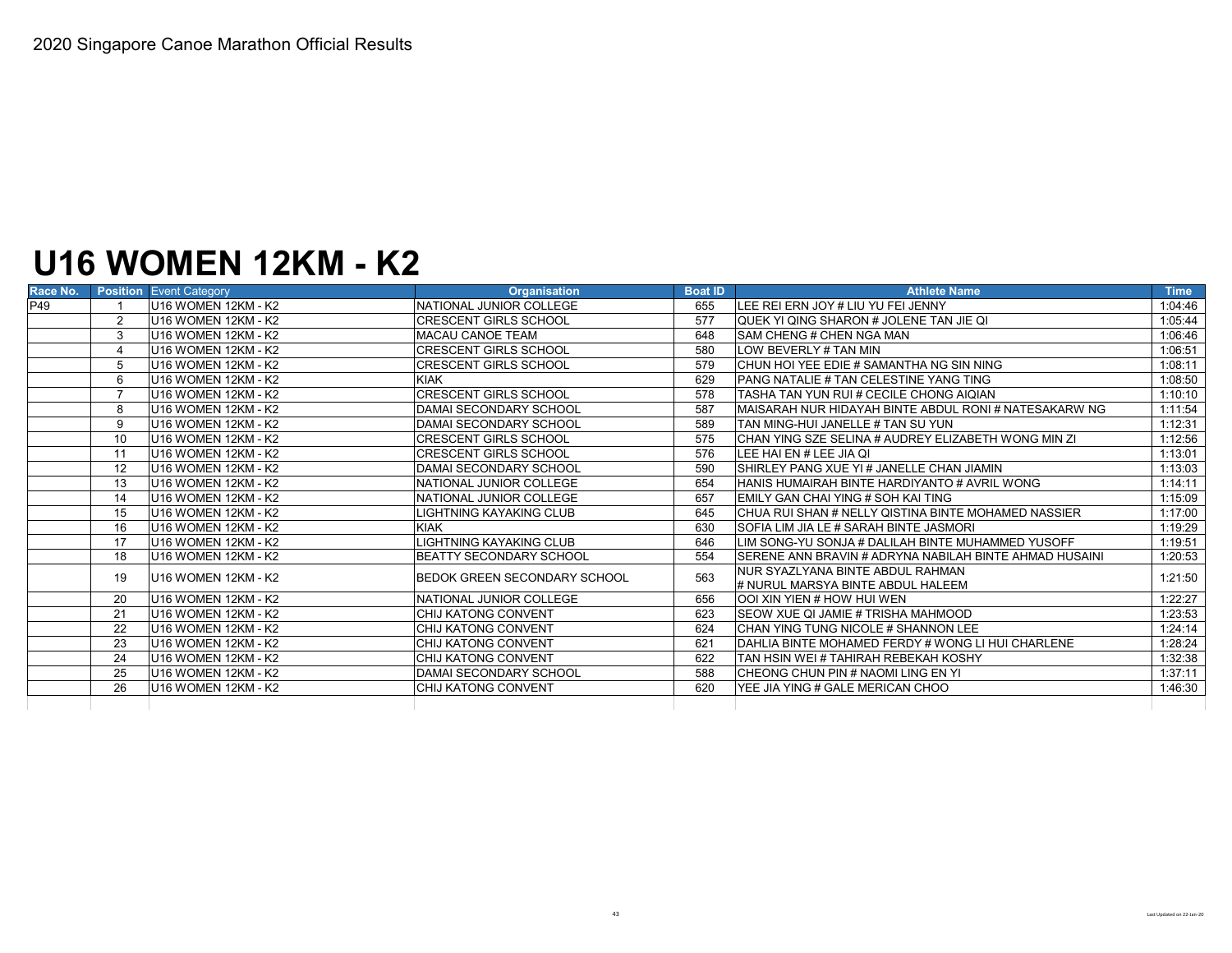#### **OPEN MIXED 12KM - K2**

| Race No.        | <b>Position</b> Event Category | <b>Organisation</b>                       | <b>Boat ID</b> | <b>Athlete Name</b>                              | <b>Time</b> |
|-----------------|--------------------------------|-------------------------------------------|----------------|--------------------------------------------------|-------------|
| P <sub>50</sub> | <b>OPEN MIXED 12KM - K2</b>    | <b>ISINGAPORE INSTITUTE OF MANAGEMENT</b> | 708            | <b>TAN MEI FEI # YEO YI SHENG</b>                | 1:01:23     |
|                 | OPEN MIXED 12KM - K2           | <b>NTU CANOE SPRINT</b>                   | 666            | LIEW POK MING MARCUS # ONG KAI YAN               | 1:02:05     |
|                 | OPEN MIXED 12KM - K2           | <b>ISINGAPORE INSTITUTE OF MANAGEMENT</b> | 710            | ONG AI TING ANGELICA # MUHAMMMAD HAFIZ           | 1:03:56     |
|                 | OPEN MIXED 12KM - K2           | <b>ISINGAPORE INSTITUTE OF MANAGEMENT</b> | 709            | <b>UENNIFER CHUA # PAY JING JIE</b>              | 1:06:07     |
|                 | OPEN MIXED 12KM - K2           | <b>IINVICTUS CANOE KAYAK SPRINT TEAM</b>  | 618            | <b>ITAY WEE KUANG # CHEW JIA YU REGINE</b>       | 1:06:37     |
|                 | <b>OPEN MIXED 12KM - K2</b>    | NATIONAL JUNIOR COLLEGE                   | 658            | <b>SOH ZHI YI # CHEN YUJIE</b>                   | 1:07:21     |
|                 | OPEN MIXED 12KM - K2           | <b>NYP SPRINT KAYAK TEAM</b>              | 679            | <b>GOH YONG LIANGNIGEL # ZINNIA AW</b>           | 1:08:49     |
|                 | OPEN MIXED 12KM - K2           | ITEAM OBS                                 | 682            | POH HUI YI # MUHAMMAD TARMIDZIE BIN MOHAMAD TAHA | 1:26:33     |
|                 |                                |                                           |                |                                                  |             |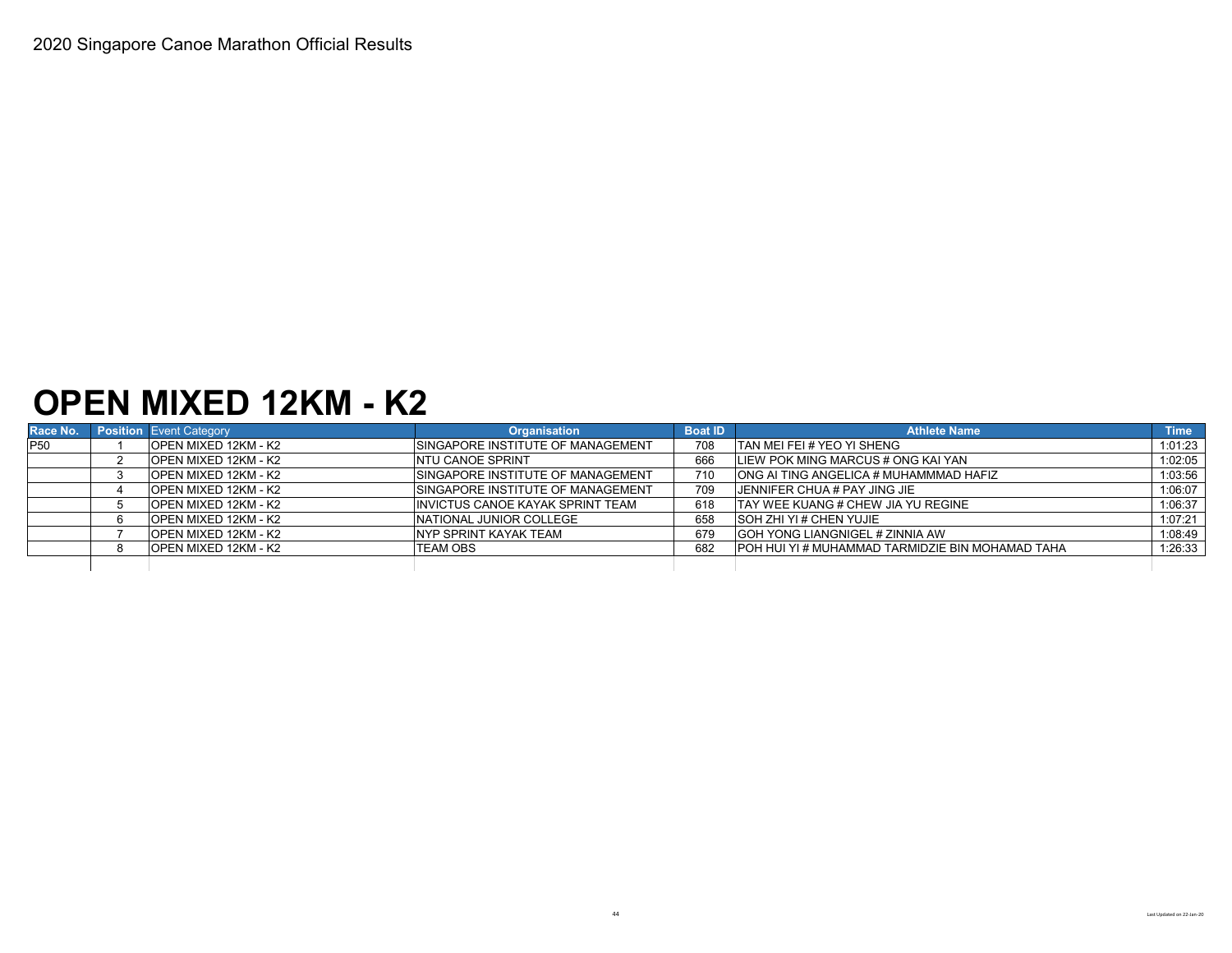### **OPEN WOMEN 12KM - K2**

| Race No.        |                   | <b>Position</b> Event Category | <b>Organisation</b>                           | <b>Boat ID</b> | <b>Athlete Name</b>                           | <b>Time</b> |
|-----------------|-------------------|--------------------------------|-----------------------------------------------|----------------|-----------------------------------------------|-------------|
| P <sub>51</sub> |                   | OPEN WOMEN 12KM - K2           | <b>INATIONAL JUNIOR COLLEGE</b>               | 659            | <b>ITAN KAI YING SUE-ANN # KHO RUI-EN</b>     | 1:02:01     |
|                 |                   | <b>OPEN WOMEN 12KM - K2</b>    | <b>NTU CANOE SPRINT</b>                       | 668            | <b>ITAN MEI PING BERNICE # TEO XIN YAN</b>    | 1:02:25     |
|                 |                   | <b>OPEN WOMEN 12KM - K2</b>    | <b>ITEMASEK POLYTECHNIC KAYAK RACING TEAL</b> | 723            | <b>GLADYS LUM WAI BING # HO JIE RU</b>        | 1:05:20     |
|                 |                   | OPEN WOMEN 12KM - K2           | IINVICTUS CANOE KAYAK SPRINT TEAM             | 619            | LINNET XUE HUI LIN # GRACE YONG ZHI WEI       | 1:08:09     |
|                 |                   | <b>OPEN WOMEN 12KM - K2</b>    | <b>INATIONAL JUNIOR COLLEGE</b>               | 660            | <b>GAN JIE HUI # YEOH RUN HUA EMELYNE</b>     | 1:09:01     |
|                 |                   | <b>OPEN WOMEN 12KM - K2</b>    | TAMPINES NORTH CSC                            | 719            | <b>ITAN JI XUAN # CHUA JIA MIN</b>            | 1:09:54     |
|                 |                   | OPEN WOMEN 12KM - K2           | TAMPINES NORTH CSC                            | 718            | HU OIN MEI # LOH PEI XUAN                     | 1:11:05     |
|                 | 8                 | OPEN WOMEN 12KM - K2           | <b>INATIONAL JUNIOR COLLEGE</b>               | 661            | <b>ARSHIA BANSAL # MELISSA LYNN PEREIRA</b>   | 1:12:10     |
|                 |                   | <b>OPEN WOMEN 12KM - K2</b>    | NYP SPRINT KAYAK TEAM                         | 681            | <b>JJOEY LEOW JIA HUI # PHUA SI YIN FAITH</b> | 1:14:02     |
|                 | 10 <sup>1</sup>   | <b>OPEN WOMEN 12KM - K2</b>    | TEMASEK POLYTECHNIC KAYAK RACING TEAL         | 724            | <b>ITHEN SHI JIE # AMRITLEEN SAGAR KAUR</b>   | 1:15:12     |
|                 |                   | IOPEN WOMEN 12KM - K2          | <b>INYP SPRINT KAYAK TEAM</b>                 | 680            | LIM KYM YEE # WONG ZI YING                    | 1:20:37     |
|                 | $12 \overline{ }$ | <b>OPEN WOMEN 12KM - K2</b>    | <b>NTU CANOE SPRINT</b>                       | 667            | CYMBELINE TAN ZHENG YI # SABRINA TAN XIN JIE  | 1:29:53     |
|                 | 13                | <b>OPEN WOMEN 12KM - K2</b>    | <b>BEDOK GREEN SECONDARY SCHOOL</b>           | 564            | FONG YEW HUI # LI YANQIAO                     | 1:32:10     |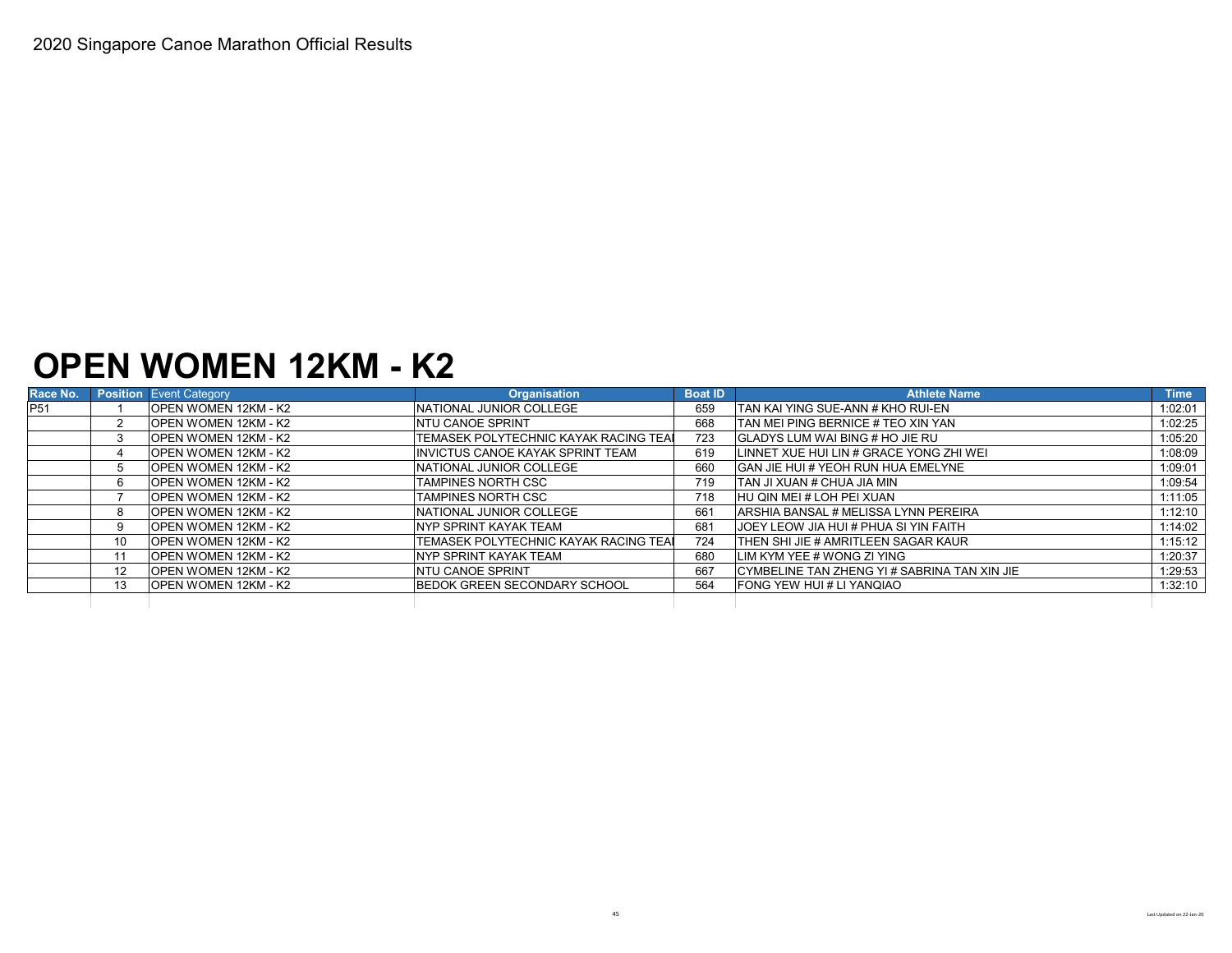## **U16 WOMEN 12KM - K1**

| Race No.        |                   | <b>Position Event Category</b>              | <b>Organisation</b>                 | <b>Boat ID</b> | <b>Athlete Name</b>             | <b>Time</b> |
|-----------------|-------------------|---------------------------------------------|-------------------------------------|----------------|---------------------------------|-------------|
| P <sub>52</sub> |                   | U16 WOMEN 12KM - K1                         | <b>CRESCENT GIRLS SCHOOL</b>        | 60             | <b>FAITH LAM WENG YEE</b>       | 1:09:19     |
|                 | $\overline{2}$    | U16 WOMEN 12KM - K1                         | <b>KIAK</b>                         | 182            | KIRSTEN JOAN HENG YU HSI        | 1:10:07     |
|                 |                   | U16 WOMEN 12KM - K1                         | NATIONAL JUNIOR COLLEGE             | 240            | <b>CHLOE YOUNG</b>              | 1:10:35     |
|                 | 4                 | U16 WOMEN 12KM - K1                         | TEAM HONG KONG                      | 143            | CHUNG HOI TIK                   | 1:12:00     |
|                 | 5                 | U16 WOMEN 12KM - K1                         | BEATTY SECONDARY SCHOOL             | 46             | <b>CAI BEILIN</b>               | 1:14:56     |
|                 | 6                 | U <sub>16</sub> WOMEN 12KM - K <sub>1</sub> | <b>KIAK</b>                         | 183            | <b>TAN KAI TING LEE-ANN</b>     | 1:15:13     |
|                 |                   | U <sub>16</sub> WOMEN 12KM - K <sub>1</sub> | NATIONAL JUNIOR COLLEGE             | 245            | <b>CHLOE KOH</b>                | 1:15:23     |
|                 | 8                 | U16 WOMEN 12KM - K1                         | <b>CRESCENT GIRLS SCHOOL</b>        | 61             | <b>IYEO MIN BEVERLEY BENITA</b> | 1:16:04     |
|                 | 9                 | U16 WOMEN 12KM - K1                         | <b>CRESCENT GIRLS SCHOOL</b>        | 59             | <b>INGUYEN KHUC LAN HUONG</b>   | 1:19:54     |
|                 | 10                | U16 WOMEN 12KM - K1                         | <b>CRESCENT GIRLS SCHOOL</b>        | 62             | <b>IFELICITAS NG JING WEN</b>   | 1:20:17     |
|                 | 11                | U16 WOMEN 12KM - K1                         | <b>CRESCENT GIRLS SCHOOL</b>        | 58             | <b>IKRYSTAL HENG HWEE</b>       | 1:21:24     |
|                 | $12 \overline{ }$ | U16 WOMEN 12KM - K1                         | CHIJ KATONG CONVENT                 | 166            | <b>HAILEY ERYN ANWARI</b>       | 1:21:44     |
|                 | 13                | U16 WOMEN 12KM - K1                         | NATIONAL JUNIOR COLLEGE             | 243            | <b>TAN YU XIN</b>               | 1:23:47     |
|                 | 14                | U16 WOMEN 12KM - K1                         | NATIONAL JUNIOR COLLEGE             | 242            | <b>JAYMEE ANG ZI TING</b>       | 1:24:03     |
|                 | 15                | U16 WOMEN 12KM - K1                         | NATIONAL JUNIOR COLLEGE             | 246            | NUR ALIYYAH BINTE ABDUL AZIZ    | 1:24:09     |
|                 | 16                | U16 WOMEN 12KM - K1                         | NATIONAL JUNIOR COLLEGE             | 244            | <b>ZHOU XI</b>                  | 1:24:11     |
|                 | 17                | U16 WOMEN 12KM - K1                         | NATIONAL JUNIOR COLLEGE             | 241            | SOH ZHI RONG                    | 1:24:13     |
|                 | 18                | U16 WOMEN 12KM - K1                         | CHIJ KATONG CONVENT                 | 169            | LARA WONG                       | 1:30:38     |
|                 | 19                | U16 WOMEN 12KM - K1                         | CHIJ KATONG CONVENT                 | 168            | LAYLA GRACE O CONNOR            | 1:37:41     |
|                 | 20                | U16 WOMEN 12KM - K1                         | <b>BEDOK GREEN SECONDARY SCHOOL</b> | 52             | <b>SALSABILLA BINTE SAZALI</b>  | 1:38:56     |
|                 | 21                | U16 WOMEN 12KM - K1                         | <b>CHIJ KATONG CONVENT</b>          | 167            | <b>ANUSHA NANAK PARASHAR</b>    | 1:39:42     |
|                 |                   |                                             |                                     |                |                                 |             |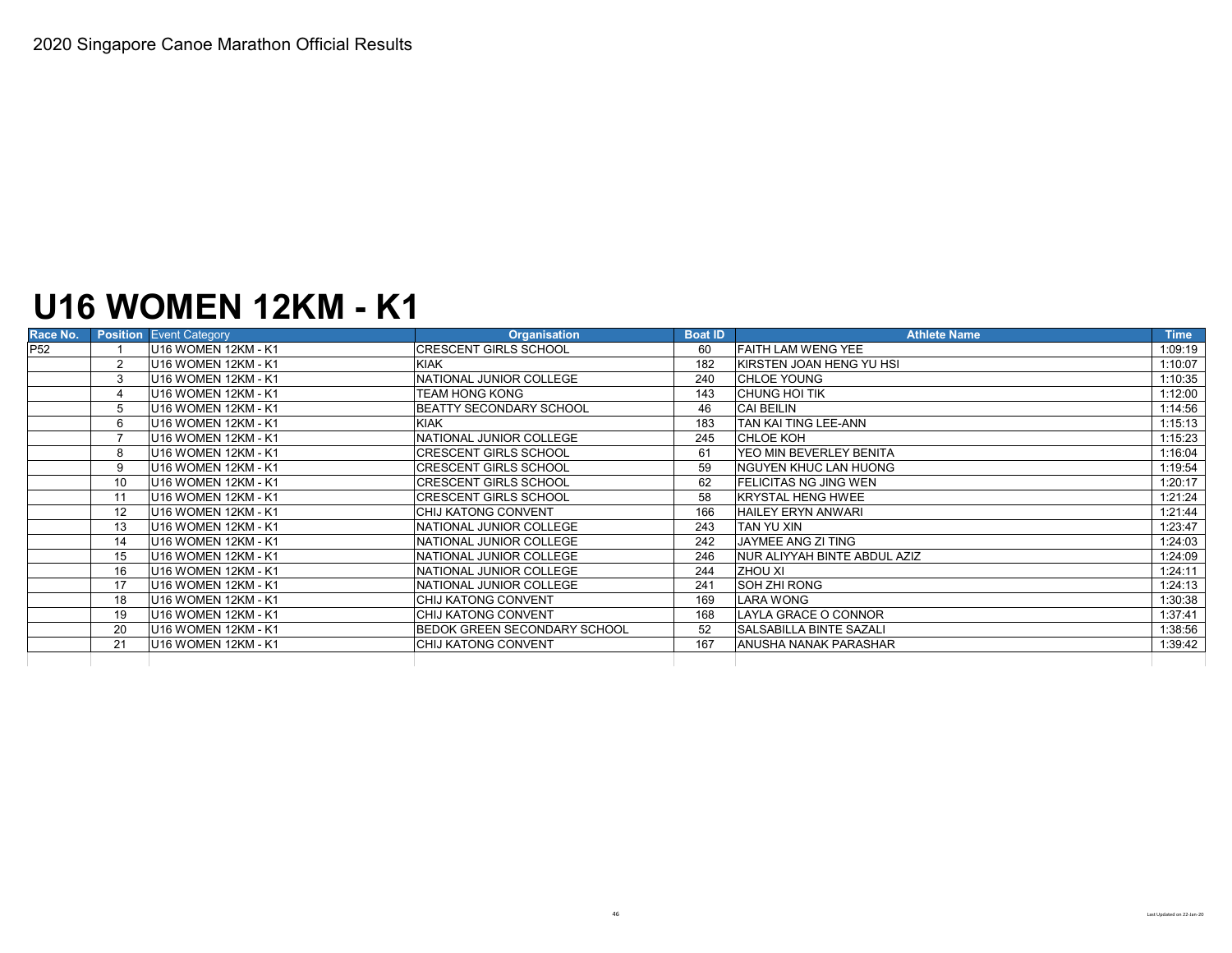#### **OPEN WOMEN 12KM - K1**

| Race No.        |    | <b>Position</b> Event Category | <b>Organisation</b>               | <b>Boat ID</b> | <b>Athlete Name</b>            | <b>Time</b> |
|-----------------|----|--------------------------------|-----------------------------------|----------------|--------------------------------|-------------|
| P <sub>53</sub> |    | <b>OPEN WOMEN 12KM - K1</b>    | CHINESE TAIPEI CANOE ASSOCIATION  | 84             | LIU YEN-TING                   | 1:06:10     |
|                 |    | OPEN WOMEN 12KM - K1           | <b>SIT CANOEING</b>               | 359            | <b>LEONG JIN YI FRANCES</b>    | 1:06:22     |
|                 | 3  | OPEN WOMEN 12KM - K1           | TEAM HONG KONG                    | 144            | <b>IMOK WING YIN NATALIE</b>   | 1:08:57     |
|                 |    | <b>OPEN WOMEN 12KM - K1</b>    | CHINESE TAIPEI CANOE ASSOCIATION  | 83             | LIU HUI-CHI                    | 1:10:01     |
|                 |    | OPEN WOMEN 12KM - K1           | <b>SUSS</b>                       | 383            | <b>SITI SUE LYANNA</b>         | 1:23:48     |
|                 | 6  | OPEN WOMEN 12KM - K1           | SINGAPORE POLYTECHNIC             | 368            | ING JING LING GLENNIS          | 1:24:25     |
|                 |    | OPEN WOMEN 12KM - K1           | SINGAPORE INSTITUTE OF MANAGEMENT | 354            | <b>CRYSTAL TAY</b>             | 1:25:17     |
|                 |    | OPEN WOMEN 12KM - K1           | INYP SPRINT KAYAK TEAM            | 326            | <b>RACHEL BIH HUI XUAN</b>     | 1:30:45     |
|                 | 9  | <b>OPEN WOMEN 12KM - K1</b>    | TAMPINES NORTH CSC                | 407            | <b>IGERMAINE ANG IA WEI</b>    | 1:30:51     |
|                 | 10 | OPEN WOMEN 12KM - K1           | <b>TAMPINES NORTH CSC</b>         | 406            | LISA KHOO YI-LIN               | 1:31:16     |
|                 |    | OPEN WOMEN 12KM - K1           | <b>KIAK</b>                       | 184            | <b>KONSTADINA GRIVA</b>        | 1:32:17     |
|                 | 12 | <b>OPEN WOMEN 12KM - K1</b>    | <b>NTU CANOE SPRINT</b>           | 281            | IJESSICA CHAU YUAN LING        | 1:33:39     |
|                 | 13 | OPEN WOMEN 12KM - K1           | <b>NTU CANOE SPRINT</b>           | 280            | <b>CHUANG JING YI</b>          | 1:37:36     |
|                 | 14 | OPEN WOMEN 12KM - K1           | NATIONAL UNIVERSITY OF SINGAPORE  | 289            | <b>TEO YEN TENG</b>            | 1:42:21     |
|                 | 15 | <b>OPEN WOMEN 12KM - K1</b>    | ST ANDREW S JUNIOR COLLEGE        | 342            | <b>IYAP YING XUAN CLARISSA</b> | 1:55:13     |
|                 | 16 | OPEN WOMEN 12KM - K1           | NATIONAL UNIVERSITY OF SINGAPORE  | 301            | KHOO WEI QI                    | 2:20:33     |
|                 | 17 | OPEN WOMEN 12KM - K1           | ST ANDREW'S JUNIOR COLLEGE        | 344            | <b>EUNICE KOK JIA E</b>        | <b>DNF</b>  |
|                 | 18 | OPEN WOMEN 12KM - K1           | NATIONAL UNIVERSITY OF SINGAPORE  | 300            | <b>LEE JIA HUA SHERYL</b>      | <b>DNF</b>  |
|                 |    |                                |                                   |                |                                |             |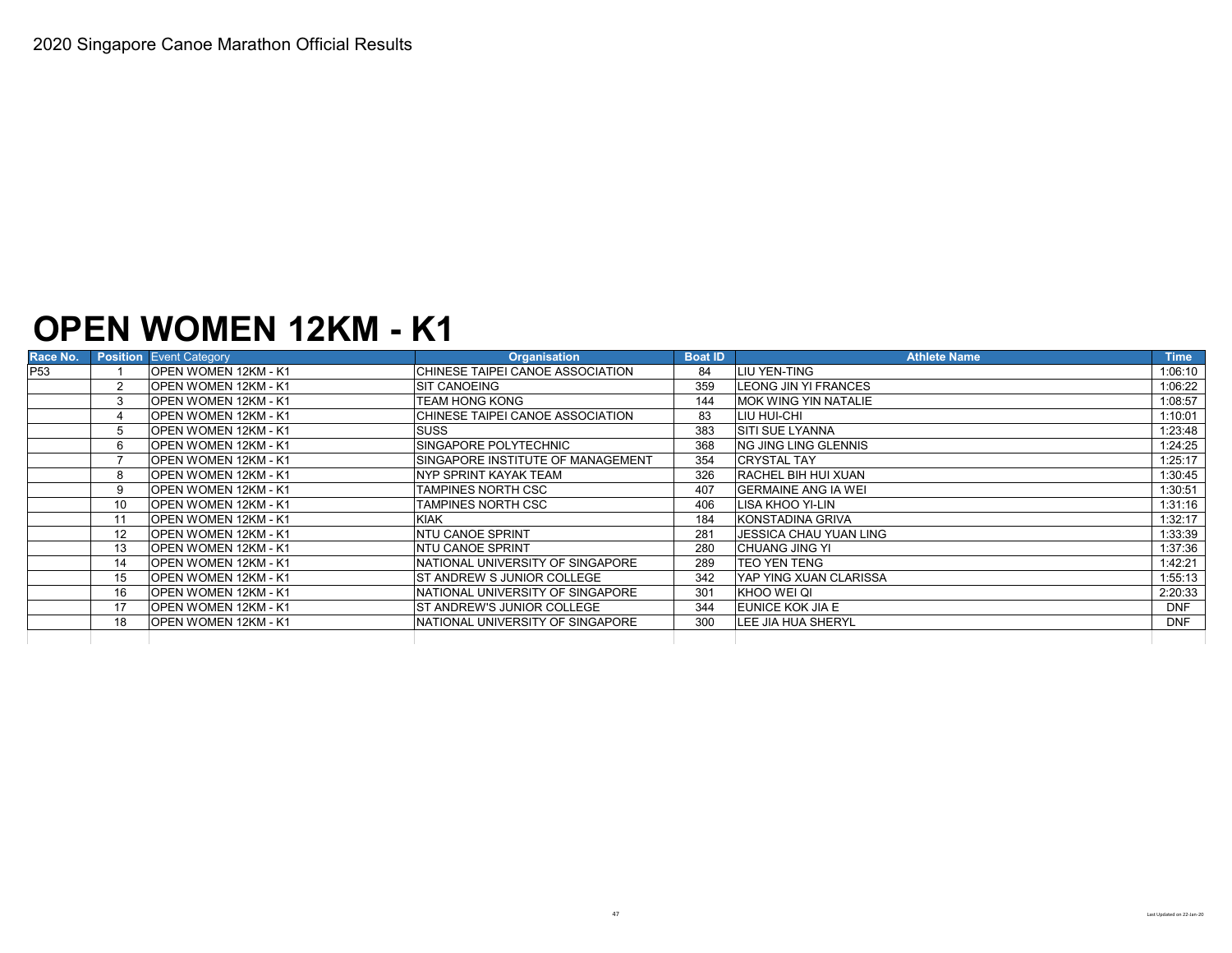### **U16 MEN 12KM - C1**

| Race No.   | <b>Position</b> Event Category | <b>Organisation</b>                  | <b>Boat ID</b> | <b>Athlete Name</b>           | <b>Time</b> |
|------------|--------------------------------|--------------------------------------|----------------|-------------------------------|-------------|
| <b>P54</b> | U16 MEN 12KM - C1              | <b>HWA CHONG INSTITUTION</b>         | 115            | <b>AIDEN RYAN SHAHARUDIN</b>  | 1:14:28     |
|            | U16 MEN 12KM - C1              | <b>HWA CHONG INSTITUTION</b>         | 116            | VAZ KEANU JAYHAN              | 1:14:35     |
|            | U16 MEN 12KM - C1              | HWA CHONG INSTITUTION                | 117            | <b>ISAMUEL CHING EE ERN</b>   | 1:14:41     |
|            | U16 MEN 12KM - C1              | <b>HWA CHONG INSTITUTION</b>         | 114            | <b>LEOW EE-K</b>              | 1:18:27     |
|            | U16 MEN 12KM - C1              | HWA CHONG INSTITUTION                | 118            | IQIN YU                       | 1:21:14     |
|            | U16 MEN 12KM - C1              | <b>HWA CHONG INSTITUTION</b>         | 120            | <b>ASHER TAN SHU JIE</b>      | 1:27:05     |
|            | U16 MEN 12KM - C1              | NATIONAL JUNIOR COLLEGE              | 247            | <b>ISETH IONG SONG YI</b>     | 1:29:02     |
|            | U16 MEN 12KM - C1              | BUKIT PANJANG GOVERNMENT HIGH SCHOOL | 55             | <b>GABRIEL TANG HAN XIANG</b> | 1:29:45     |
|            | U16 MEN 12KM - C1              | <b>HWA CHONG INSTITUTION</b>         | 119            | <b>CHUNG WAI KEONG</b>        | 1:34:30     |
|            |                                |                                      |                |                               |             |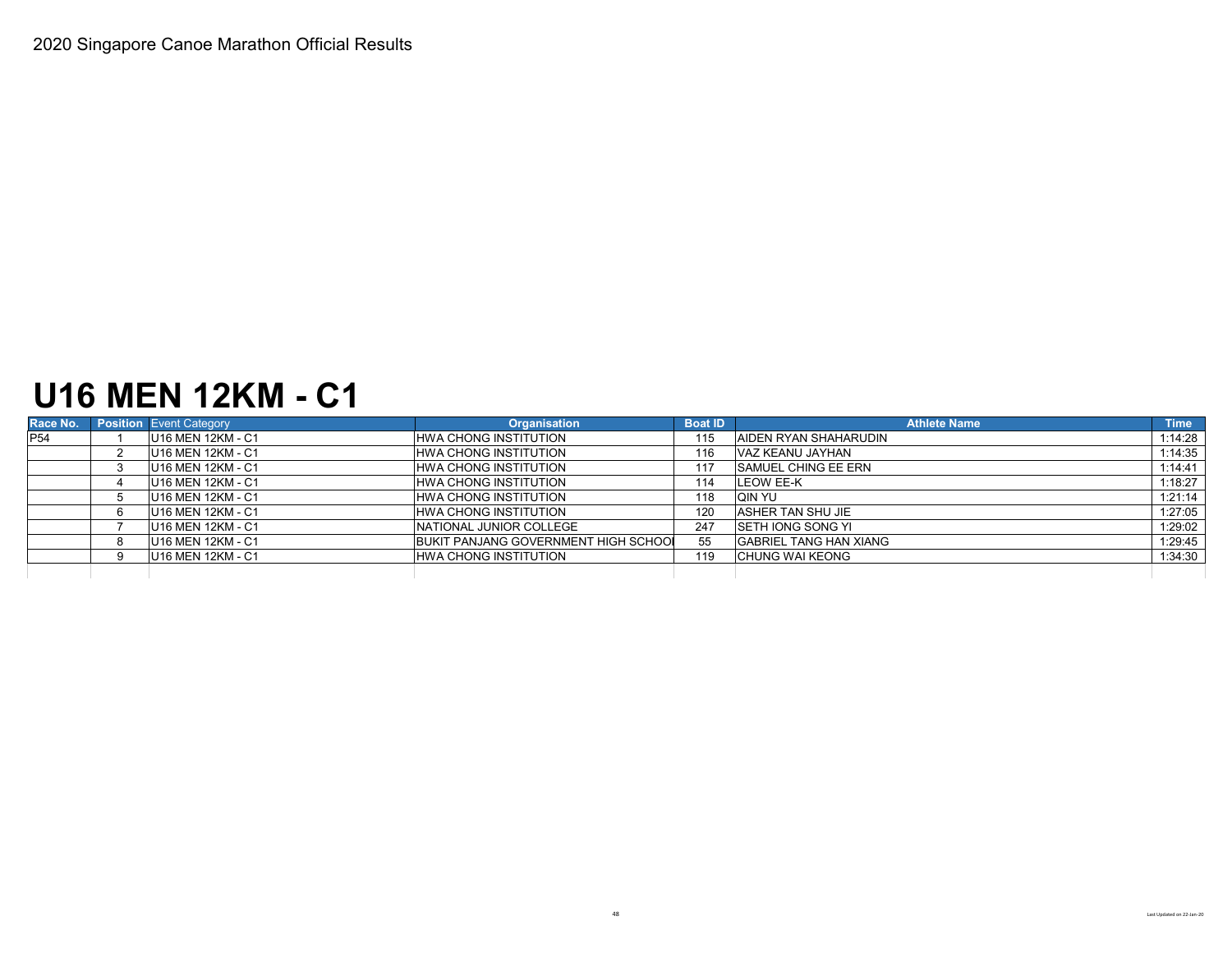# **U16 MEN 12KM - C2**

| Race No.        | <b>Position</b> Event Category | <b>Organisation</b>                  | <b>Boat ID</b> | <b>Athlete Name</b>                                                          | <b>Time</b> |
|-----------------|--------------------------------|--------------------------------------|----------------|------------------------------------------------------------------------------|-------------|
| P <sub>55</sub> | U16 MEN 12KM - C2              | <b>HWA CHONG INSTITUTION</b>         | 614            | NING XING JIAN # CHRISTOPHER CHANG ZUO MING                                  | 1:12:39     |
|                 | U16 MEN 12KM - C2              | NATIONAL JUNIOR COLLEGE              | 663            | <b>IKELVIN WANG YU HAN # GAN JUN XI</b>                                      | 1:13:41     |
|                 | U16 MEN 12KM - C2              | <b>HWA CHONG INSTITUTION</b>         | 615            | ITIO YIN KAI # DAVID CHO WEI JIN                                             | 1:15:59     |
|                 | U16 MEN 12KM - C2              | BUKIT PANJANG GOVERNMENT HIGH SCHOOL | 569            | IMUHAMMAD SYABIL ARMAND BIN MOHAMMAD RIZAL<br># HUTH HARITH BIN MOHAMMAD YUS | 2:03:17     |
|                 | U16 MEN 12KM - C2              | INATIONAL JUNIOR COLLEGE             | 662            | <b>TAN TZU YUAN JON # JAVIER TEY RUI SHENG</b>                               | <b>DNF</b>  |
|                 |                                |                                      |                |                                                                              |             |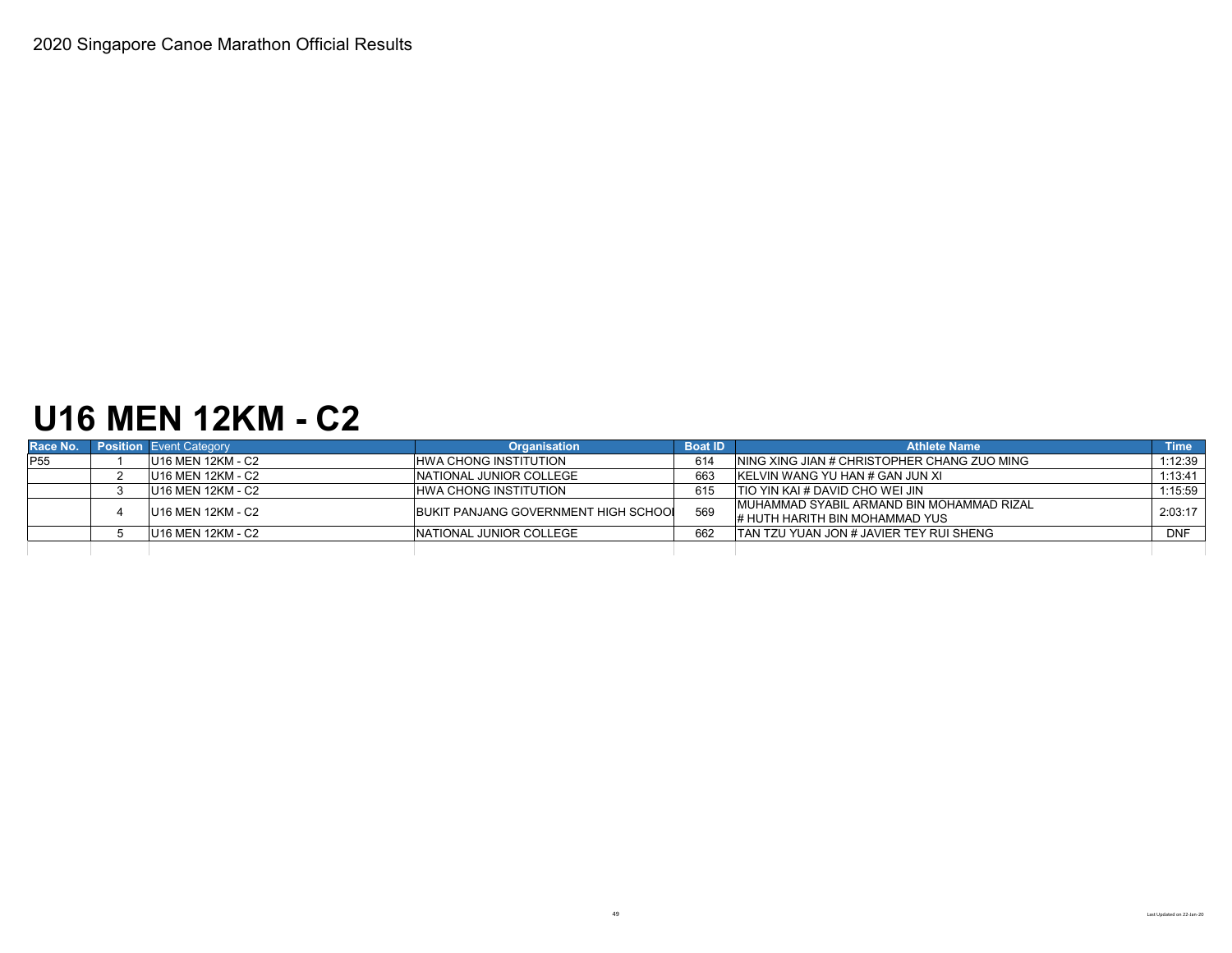### **OPEN MEN 12KM - C1**

| Race No.        | <b>Position Event Category</b> | <b>Organisation</b>               | <b>Boat ID</b> | <b>Athlete Name</b>          | <b>Time</b> |
|-----------------|--------------------------------|-----------------------------------|----------------|------------------------------|-------------|
| P <sub>56</sub> | <b>OPEN MEN 12KM - C1</b>      | INATIONAL UNIVERSITY OF SINGAPORE | 303            | RYAN LIM                     | 1:35:07     |
|                 | <b>OPEN MEN 12KM - C1</b>      | <b>ST ANDREW S JUNIOR COLLEGE</b> | 347            | <b>NG JIAN ZONG</b>          | 1:45:20     |
|                 | <b>OPEN MEN 12KM - C1</b>      | <b>INTU CANOE SPRINT</b>          | 283            | <b>ITOH DE RONG ALVIN</b>    | 1:55:20     |
|                 | <b>OPEN MEN 12KM - C1</b>      | <b>ST ANDREW S JUNIOR COLLEGE</b> | 346            | <b>IMATTHEW YEO XIAN WEN</b> | 2:00:44     |
|                 | <b>OPEN MEN 12KM - C1</b>      | NATIONAL UNIVERSITY OF SINGAPORE  | 291            | OH ZHEN HAO ALOIS            | 2:07:48     |
|                 | <b>OPEN MEN 12KM - C1</b>      | NATIONAL UNIVERSITY OF SINGAPORE  | 302            | <b>BRYAN LEOW HAO WEI</b>    | <b>DNF</b>  |
|                 |                                |                                   |                |                              |             |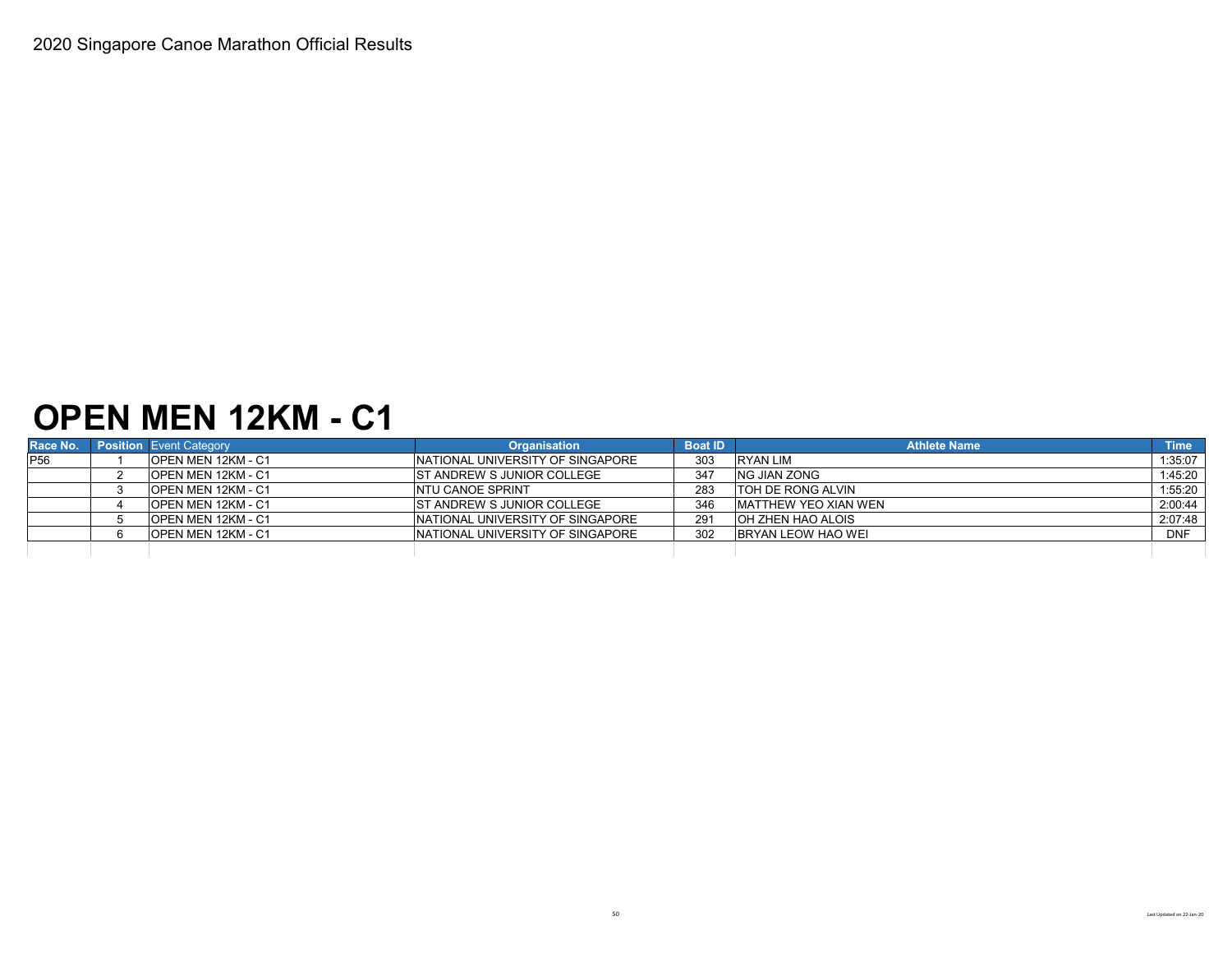## **OPEN MEN 12KM - C2**

| Race No. | <b>Position</b> Event Category | <b>Organisation</b>                | <b>Boat ID</b> | <b>Athlete Name</b>                        | <b>Time</b> |
|----------|--------------------------------|------------------------------------|----------------|--------------------------------------------|-------------|
|          | <b>IOPEN MEN 12KM - C2</b>     | INATIONAL UNIVERSITY OF SINGAPORE  | 290            | WANG ZHI PENG EDGAR # TOH KEVAN            | 1:34:18     |
|          | IOPEN MEN 12KM - C2            | <b>IST ANDREW S JUNIOR COLLEGE</b> | 694            | LEE ZHEN QUAN # HENG SI LIANG              | 1:58:44     |
|          | <b>IOPEN MEN 12KM - C2</b>     | IST ANDREW S JUNIOR COLLEGE        | 693            | IVENKATARAMANI VIGNESHKUMAR # OW ZHENG WEI | 2:11:22     |
|          |                                |                                    |                |                                            |             |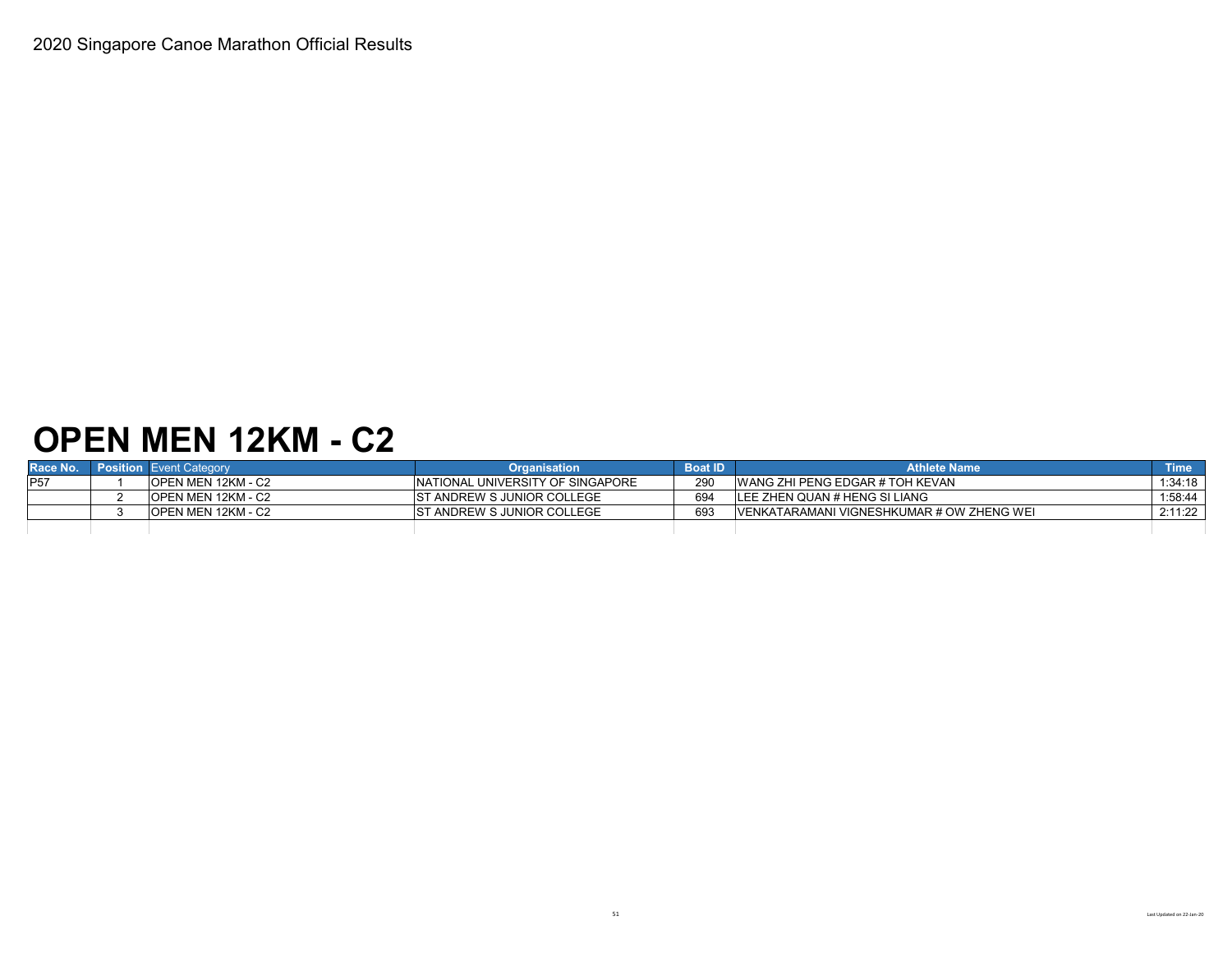### **OPEN WOMEN 12KM - C1**

| Race No.   | Position Event Category | <b>Organisation</b>               | <b>Boat ID</b> | <b>Athlete Name</b>      | <b>Time</b> |
|------------|-------------------------|-----------------------------------|----------------|--------------------------|-------------|
| <b>P58</b> | IOPEN WOMEN 12KM - C1   | INVICTUS CANOE KAYAK SPRINT TEAM  | 153            | <b>ITAY SIHUI CHERYL</b> | 1:25:23     |
|            | OPEN WOMEN 12KM - C1    | <b>ITAMPINES NORTH CSC</b>        | 409            | ICLARA SIEW YU YING      | 1:30:15     |
|            | OPEN WOMEN 12KM - C1    | ITEAM HONG KONG                   | 145            | <b>LAW MING YU</b>       | 1:32:25     |
|            | OPEN WOMEN 12KM - C1    | <b>ITEAM HONG KONG</b>            | 146            | ICHUI YUEN SHAN          | 1:35:00     |
|            | OPEN WOMEN 12KM - C1    | INATIONAL UNIVERSITY OF SINGAPORE | 305            | <b>TAN LYN CAI</b>       | 1:42:11     |
|            |                         |                                   |                |                          |             |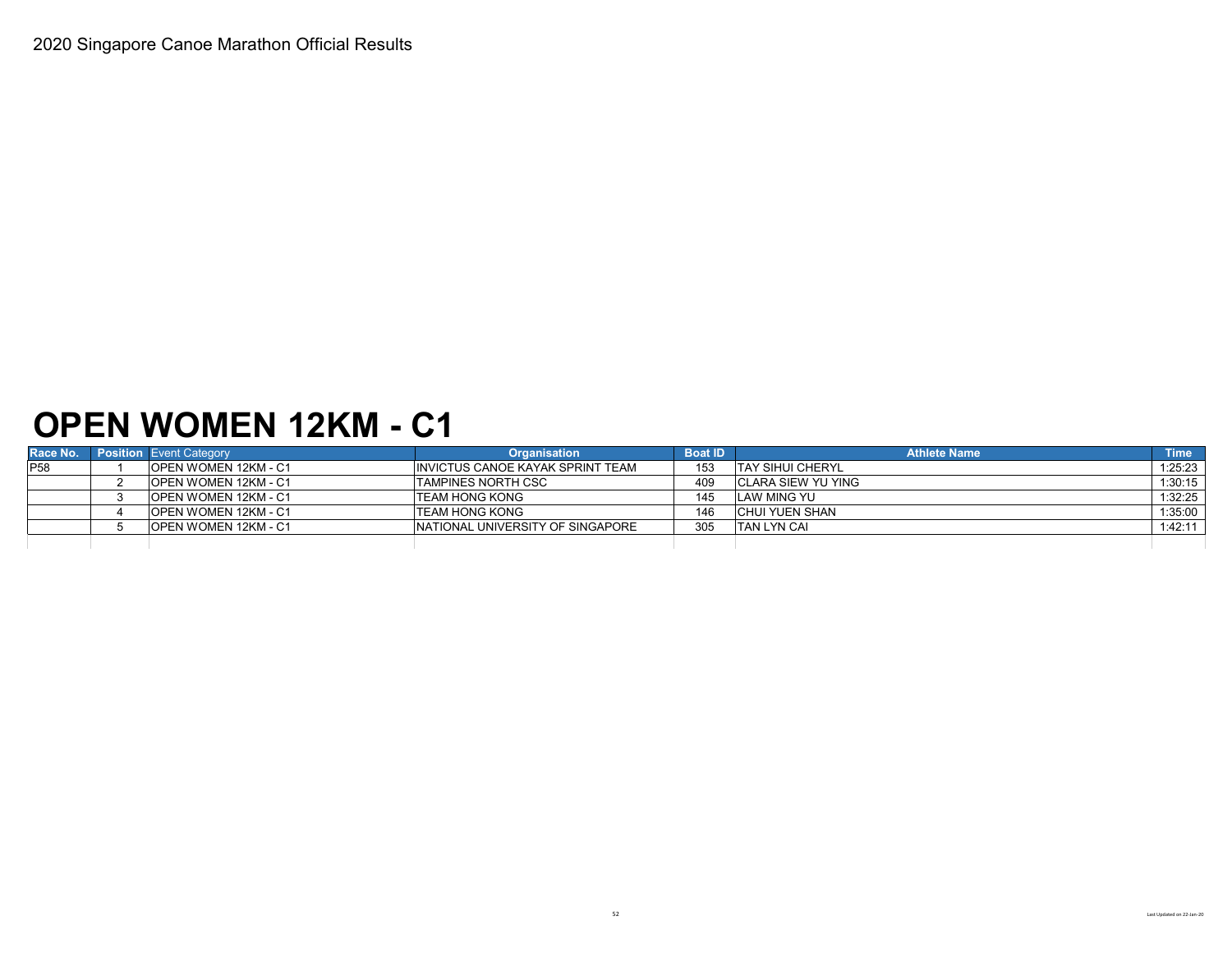### **OPEN MEN 6KM - SUP ONE DESIGN**

| Race No.        |    | <b>Position Event Category</b>        | <b>Organisation</b>               | <b>Boat ID</b> | <b>Athlete Name</b>           | <b>Time</b> |
|-----------------|----|---------------------------------------|-----------------------------------|----------------|-------------------------------|-------------|
| P <sub>59</sub> |    | <b>OPEN MEN 6KM - SUP ONE DESIGN</b>  | <b>ISTAND UP PADDLE INDONESIA</b> | 156            | MUHAMMAD IQBAL FAUZI          | 0:52:35     |
|                 |    | <b>OPEN MEN 6KM - SUP ONE DESIGN</b>  | <b>TAMPINES NORTH CSC</b>         | 411            | <b>GOH ZHI XIANG STEVEN</b>   | 0:53:48     |
|                 |    | <b>OPEN MEN 6KM - SUP ONE DESIGN</b>  | <b>TAMPINES NORTH CSC</b>         | 412            | <b>CHEONG HOONG CHING</b>     | 0:54:22     |
|                 |    | <b>OPEN MEN 6KM - SUP ONE DESIGN</b>  | <b>CONSTANDWIND-SUP TEAM</b>      | 79             | <b>YURII SIEGEL</b>           | 0:55:23     |
|                 |    | OPEN MEN 6KM - SUP ONE DESIGN         | <b>CONSTANDWIND-SUP TEAM</b>      | 77             | <b>WEIZI NICOLAS XIN QIAO</b> | 0:57:09     |
|                 | 6  | OPEN MEN 6KM - SUP ONE DESIGN         | <b>CONSTANDWIND-SUP TEAM</b>      | 78             | LOH PENG SOON                 | 0:57:20     |
|                 |    | OPEN MEN 6KM - SUP ONE DESIGN         | CONSTANDWIND-SUP TEAM             | 76             | LEE THIAM POH                 | 0:58:20     |
|                 | 8  | <b>OPEN MEN 6KM - SUP ONE DESIGN</b>  | <b>TEAM OBS</b>                   | 335            | LIM SHANG ERN NATHAN          | 0:59:02     |
|                 | 9  | OPEN MEN 6KM - SUP ONE DESIGN         | <b>TEAM INFORMA</b>               | 165            | <b>IPEH JUN XIANG</b>         | 0:59:46     |
|                 | 10 | OPEN MEN 6KM - SUP ONE DESIGN         | <b>TAMPINES NORTH CSC</b>         | 410            | <b>KWOK SHI HAO</b>           | 1:00:30     |
|                 | 11 | OPEN MEN 6KM - SUP ONE DESIGN         | <b>TEAM OBS</b>                   | 336            | <b>PANG ZI KANG</b>           | 1:05:04     |
|                 | 12 | <b>IOPEN MEN 6KM - SUP ONE DESIGN</b> | <b>ICONSTANDWIND-SUP TEAM</b>     | 75             | <b>INICHOLAS ZHANG</b>        | 1:06:00     |
|                 | 13 | <b>OPEN MEN 6KM - SUP ONE DESIGN</b>  | <b>TAMPINES NORTH CSC</b>         | 413            | <b>DANIELHUANG CONG XUAN</b>  | 1:07:25     |
|                 | 14 | <b>OPEN MEN 6KM - SUP ONE DESIGN</b>  | <b>ISTAND UP PADDLE INDONESIA</b> | 158            | <b>RYCO ARNALDO</b>           | 1:08:05     |
|                 | 15 | OPEN MEN 6KM - SUP ONE DESIGN         | <b>STAND UP PADDLE INDONESIA</b>  | 157            | <b>ISILVESTER TANDAGI</b>     | 1:13:33     |
|                 |    |                                       |                                   |                |                               |             |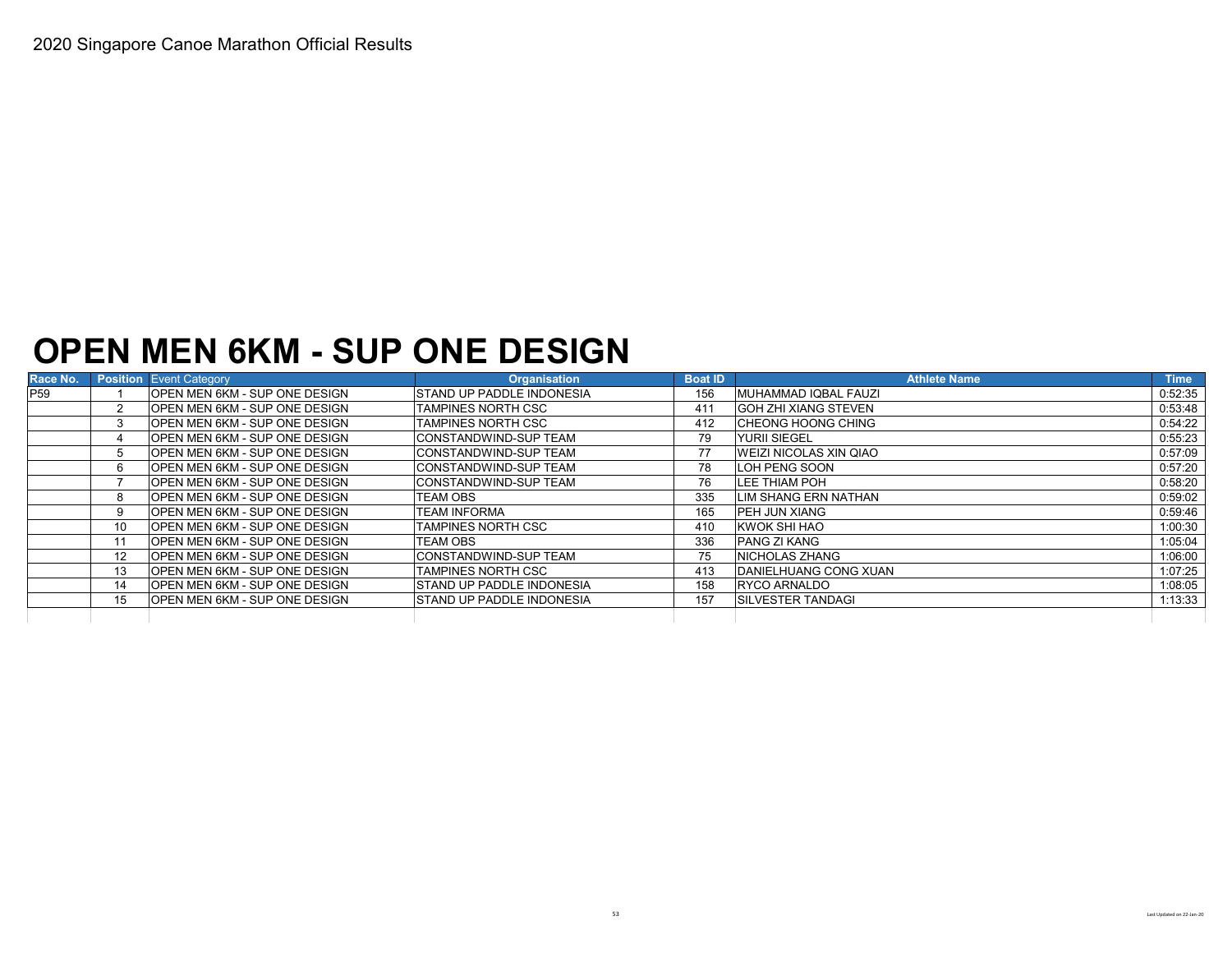### **OPEN WOMEN 6KM - SUP ONE DESIGN**

| Race No.   | <b>Position</b> Event Category          | <b>Organisation</b>              | <b>Boat ID</b> | <b>Athlete Name</b>      | <b>Time</b> |
|------------|-----------------------------------------|----------------------------------|----------------|--------------------------|-------------|
| <b>P60</b> | <b>OPEN WOMEN 6KM - SUP ONE DESIGN</b>  | <b>TEAM ALOHA</b>                | 34             | <b>MELISSA POLLOCK</b>   | 0:53:40     |
|            | <b>OPEN WOMEN 6KM - SUP ONE DESIGN</b>  | <b>TEAM ALOHA</b>                | 36             | <b>LEEANNE BEVERIDGE</b> | 0:55:30     |
|            | <b>IOPEN WOMEN 6KM - SUP ONE DESIGN</b> | <b>STAND UP PADDLE INDONESIA</b> | 159            | EVA JOSEVA SILAEN        | 1:05:08     |
|            | <b>IOPEN WOMEN 6KM - SUP ONE DESIGN</b> | <b>ITEAM ALOHA</b>               | 35             | <b>SAM BURGUESS</b>      | 1:05:50     |
|            | <b>IOPEN WOMEN 6KM - SUP ONE DESIGN</b> | <b>CONSTANDWIND-SUP TEAM</b>     | 80             | <b>TOK WEE LENG</b>      | 1:10:12     |
|            | <b>IOPEN WOMEN 6KM - SUP ONE DESIGN</b> | <b>CONSTANDWIND-SUP TEAM</b>     | 81             | <b>TAN GEOK KHENG</b>    | 1:10:36     |
|            | <b>OPEN WOMEN 6KM - SUP ONE DESIGN</b>  | <b>CONSTANDWIND-SUP TEAM</b>     | 82             | <b>CAROL HO</b>          | 1:20:44     |
|            | <b>IOPEN WOMEN 6KM - SUP ONE DESIGN</b> | <b>TAMPINES NORTH CSC</b>        | 414            | MIIKI HOE LAI NGOR       | 1:22:23     |
|            |                                         |                                  |                |                          |             |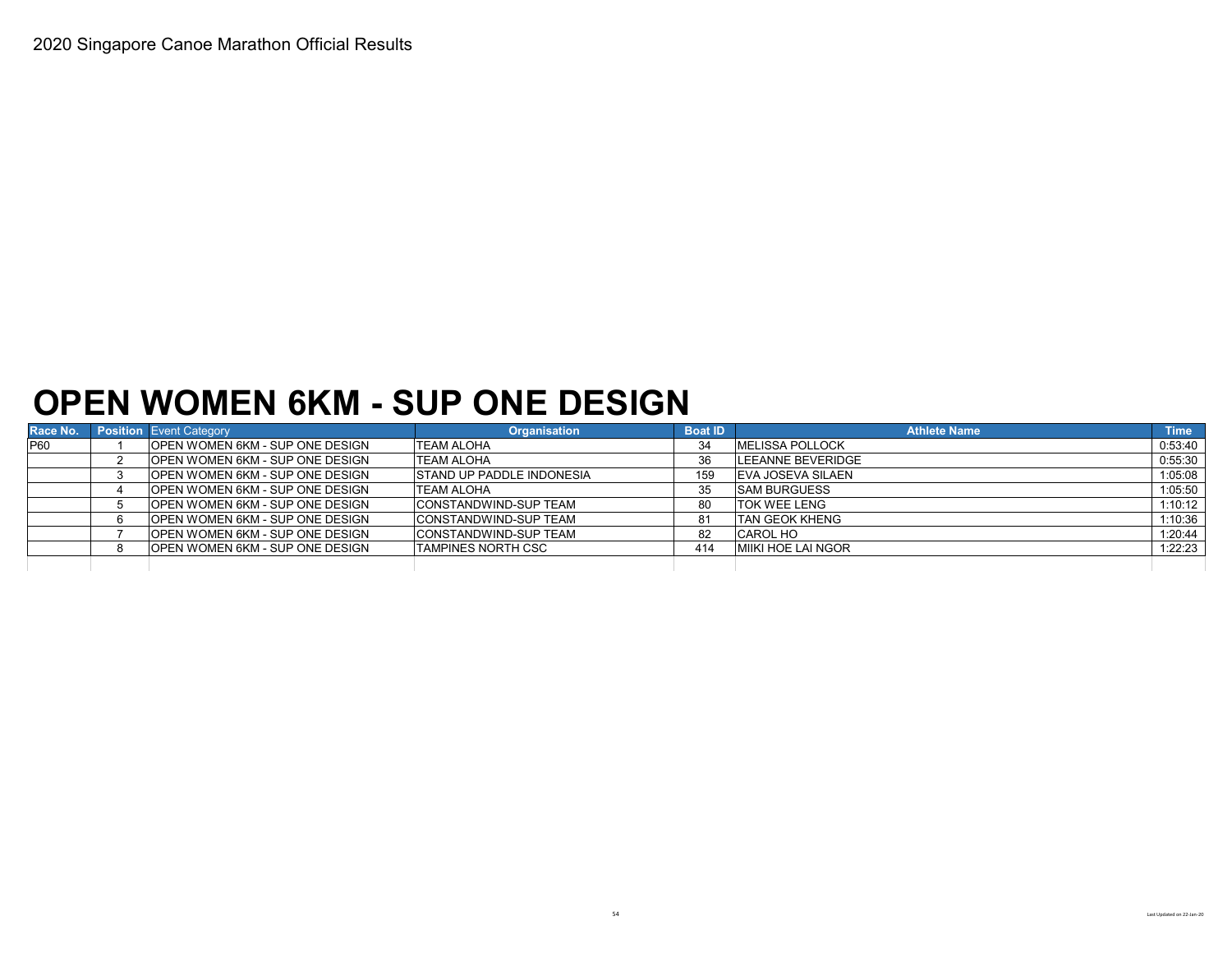### **OPEN MEN 6KM - VA'A V1**

|     | <b>Race No.</b> Position Event Category | <b>Organisation</b>                | <b>Boat ID</b> | <b>Athlete Name</b>                 | <b>Time</b> |
|-----|-----------------------------------------|------------------------------------|----------------|-------------------------------------|-------------|
| P61 | <b>IOPEN MEN 6KM - VA'A V1</b>          | <b>AMERICAN DRAGONS SINGAPORE</b>  |                | <b>IMAKSYM TOPOROV</b>              | 0:39:01     |
|     | <b>IOPEN MEN 6KM - VA'A V1</b>          | <b>IAMERICAN DRAGONS SINGAPORE</b> | 19             | <b>ISIA NAM KUANG</b>               | 0:39:26     |
|     | IOPEN MEN 6KM - VA'A V1                 | <b>IAMERICAN DRAGONS SINGAPORE</b> | 15             | CHEN ZIJIE                          | 0:41:31     |
|     | OPEN MEN 6KM - VA'A V1                  | <b>IAMERICAN DRAGONS SINGAPORE</b> | 18             | <b>ISRDAN DORDIC</b>                | 0:43:34     |
|     | <b>IOPEN MEN 6KM - VA'A V1</b>          | <b>AMERICAN DRAGONS SINGAPORE</b>  | 16             | ICHRISTOPHER CHIM CARTALLA CASTILLO | 0:58:03     |
|     |                                         |                                    |                |                                     |             |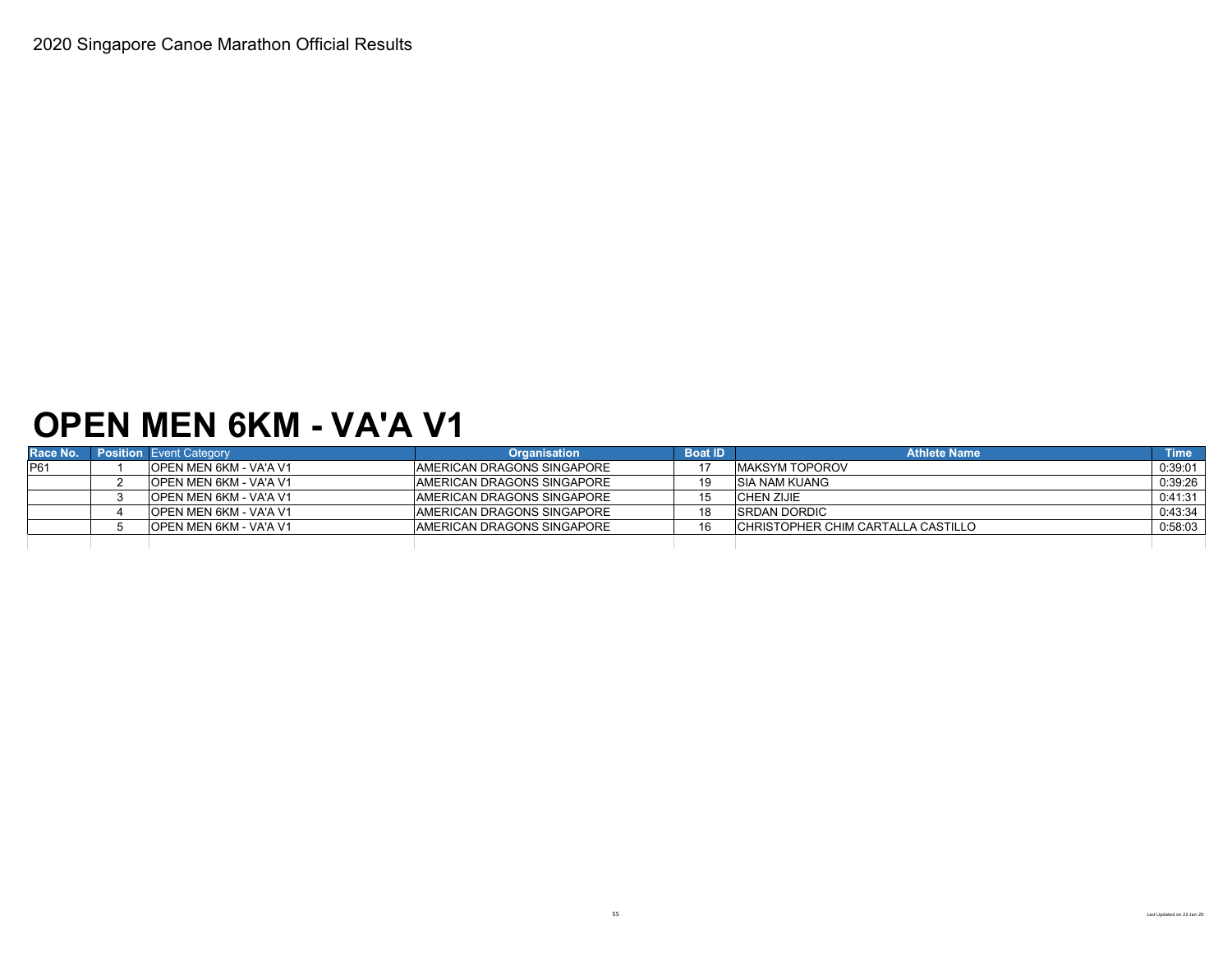# **OPEN WOMEN 6KM - VA'A V1**

| Race No.        | rosition |                                           | Organisation                      | <b>Boat ID</b> | <b>Athlete Name</b>              | Time    |
|-----------------|----------|-------------------------------------------|-----------------------------------|----------------|----------------------------------|---------|
| P <sub>62</sub> |          | EN WOMEN 6KM - VA'A V1<br>$\cap$ n $\cap$ | <b>AMERICAN DRAGONS SINGAPORE</b> |                | LLE SEET SIOK LIN<br><b>NOEL</b> | 0:46:28 |
|                 |          |                                           |                                   |                |                                  |         |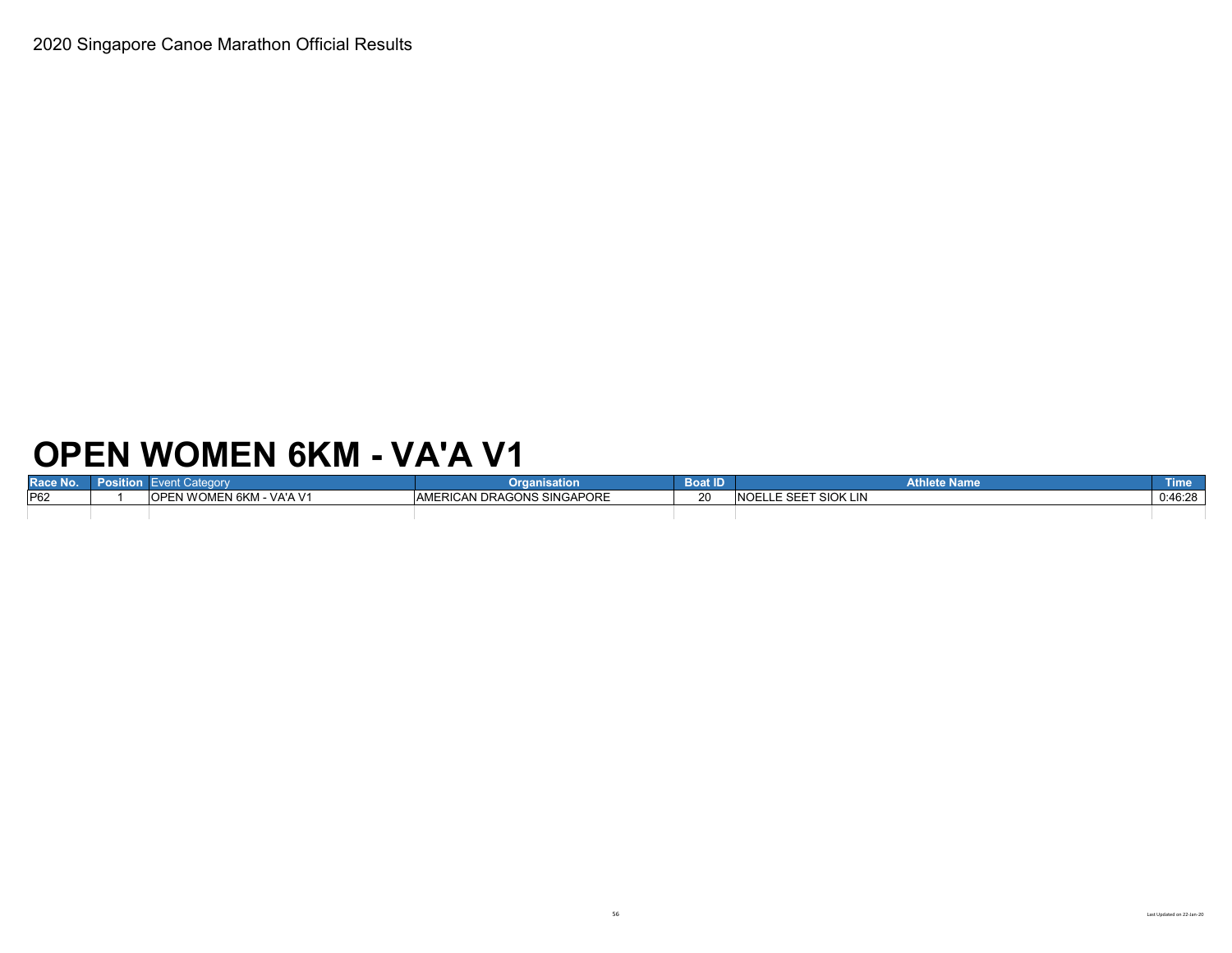### **U12 BOYS 6KM - JK1**

| Race No. | <b>Position</b> Event Category | <b>Organisation</b> | <b>Boat ID</b> | <b>Athlete Name</b>        | <b>Time</b> |
|----------|--------------------------------|---------------------|----------------|----------------------------|-------------|
| P63      | U12 BOYS 6KM - JK1             | <b>KIAK</b>         | 191            | <b>PIERCE TAN HONG KAI</b> | 0:35:42     |
|          | U12 BOYS 6KM - JK1             | <b>KIAK</b>         | 185            | <b>IEVAN CHING</b>         | 0:37:02     |
|          | U12 BOYS 6KM - JK1             | <b>KIAK</b>         | 189            | LUKE ENRIQUE DIEZ THANG    | 0:37:06     |
|          | U12 BOYS 6KM - JK1             | <b>KIAK</b>         | 193            | <b>IYAP TUN SHENG</b>      | 0:41:16     |
|          | U12 BOYS 6KM - JK1             | <b>KIAK</b>         | 190            | <b>MARCUS NG SEN JU</b>    | 0:42:10     |
|          | U12 BOYS 6KM - JK1             | <b>KIAK</b>         | 192            | <b>LEON GOSPODINOV</b>     | 0:44:04     |
|          | U12 BOYS 6KM - JK1             | <b>KIAK</b>         | 186            | <b>GOH YUN JIE</b>         | 0:45:46     |
|          | U12 BOYS 6KM - JK1             | <b>KIAK</b>         | 188            | LUKE CHEE KEANE HOI        | 0:48:40     |
|          | U12 BOYS 6KM - JK1             | <b>KIAK</b>         | 187            | LEE JUN YI LUCAS           | 0:51:11     |
|          |                                |                     |                |                            |             |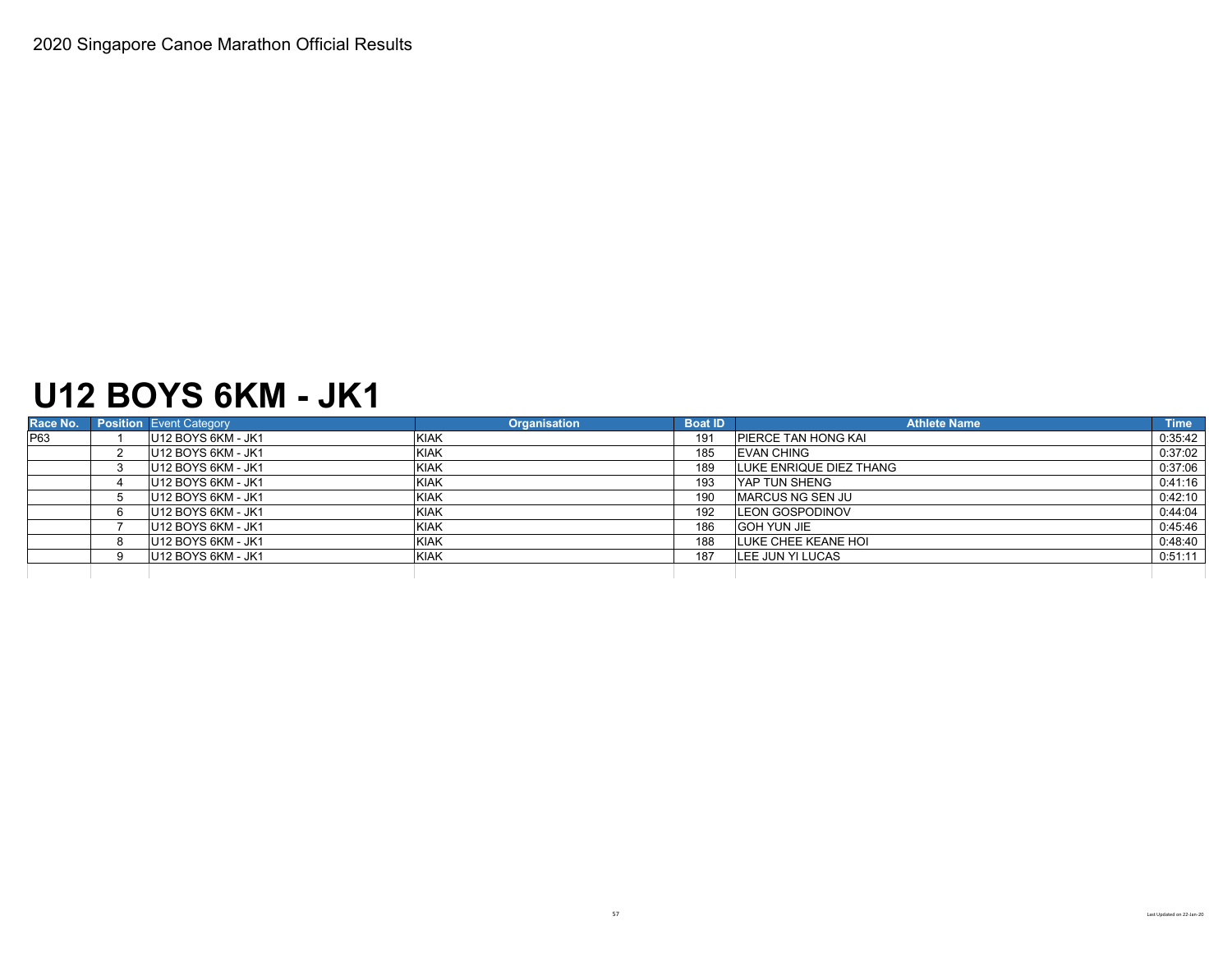### **U12 GIRLS 6KM - JK1**

| Race No.    | <b>Position</b> Event Category  | <b>Organisation</b> | <b>Boat ID</b> | <b>Athlete Name</b>        | Time    |
|-------------|---------------------------------|---------------------|----------------|----------------------------|---------|
| <b>IP64</b> | U12 GIRLS 6KM - JK1             | KIAK                | 197            | <b>LEA JACCARD</b>         | 0:37:08 |
|             | U <sub>12</sub> GIRLS 6KM - JK1 | KIAK                | 195            | <b>GISELLE TAY SHI HUI</b> | 0:38:59 |
|             | U12 GIRLS 6KM - JK1             | <b>KIAK</b>         | 199            | <b>SARAH MUN</b>           | 0:39:41 |
|             | U12 GIRLS 6KM - JK1             | <b>KIAK</b>         | 194            | CHAN WERN SYN SARAH        | 0:41:31 |
|             | U12 GIRLS 6KM - JK1             | KIAK                | 198            | <b>ILIM JING XUAN</b>      | 0:43:59 |
|             |                                 |                     |                |                            |         |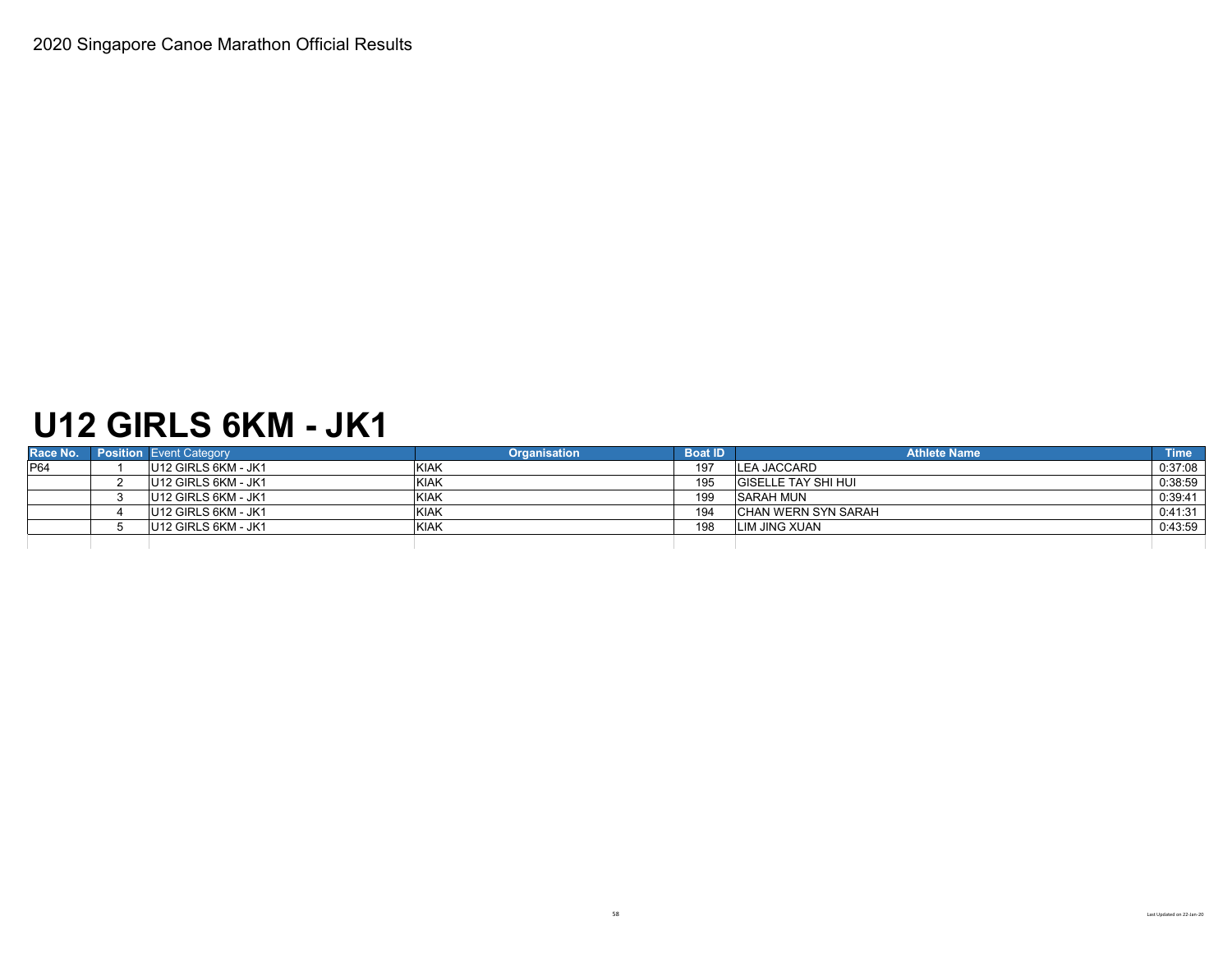### **U12 OPEN 6KM - JK2**

| Race No. | <b>Position</b> Event Category | <b>Organisation</b> | <b>Boat ID</b> | <b>Athlete Name</b>                                    | <b>Time</b> |
|----------|--------------------------------|---------------------|----------------|--------------------------------------------------------|-------------|
| P65      | U12 OPEN 6KM - JK2             | <b>KIAK</b>         | 631            | <b>IVERNON YEONG BOON HAN # KAYDEN AARON LIM</b>       | 0:39:03     |
|          | U12 OPEN 6KM - JK2             | <b>KIAK</b>         | 635            | <b>JANAAYAH KHANDELWAL # ONG HONG SHEN ALVIN PETER</b> | 0:40:37     |
|          | U12 OPEN 6KM - JK2             | <b>KIAK</b>         | 636            | ICALEB CHEN JIALE # CHEN KAY EN                        | 0:43:00     |
|          | U12 OPEN 6KM - JK2             | <b>KIAK</b>         | 632            | KHO LE YOUNG DANIEL # LIM YOU KAI                      | 0:43:48     |
|          | U12 OPEN 6KM - JK2             | <b>KIAK</b>         | 633            | LIAW ANN SZE # POON KELING CHARLOTTE                   | 0:43:51     |
|          | U12 OPEN 6KM - JK2             | <b>KIAK</b>         | 634            | IELIJAH THIRUMAN # HAMZA MIRZA BIN HARDIYANTO          | 0:44:54     |
|          |                                |                     |                |                                                        |             |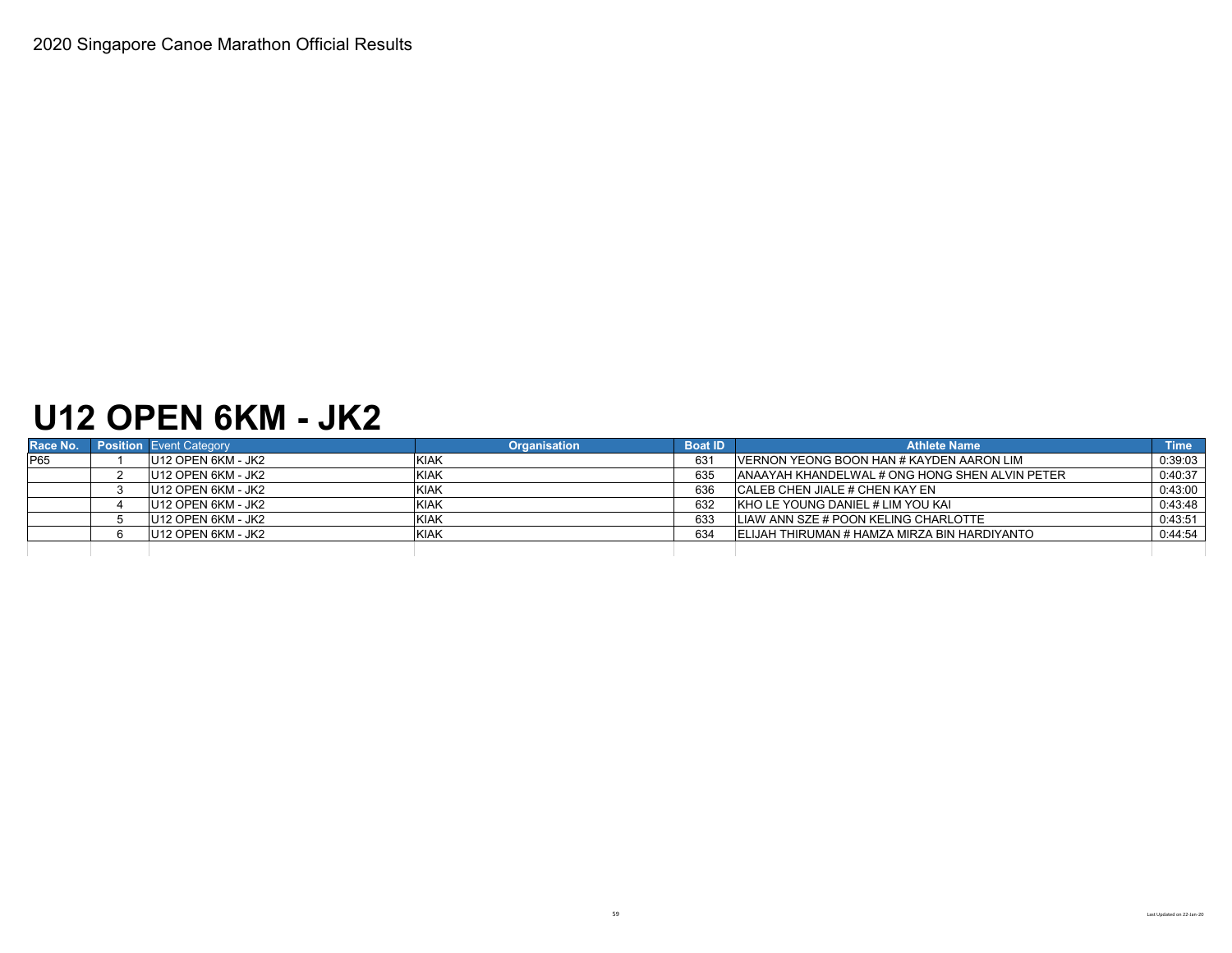### **UG MEN 1.5KM**

| Race No. |                   | <b>Position</b> Event Category | <b>Organisation</b>              | <b>Boat ID</b> | <b>Athlete Name</b>         | <b>Time</b> |
|----------|-------------------|--------------------------------|----------------------------------|----------------|-----------------------------|-------------|
| P66      |                   | UG MEN 1.5KM                   | ANGLO-CHINESE SCHOOL INDEPENDENT |                | <b>IYEO EN JOSHUA</b>       | 0:12:17     |
|          |                   | <b>UG MEN 1.5KM</b>            | <b>BEATTY BEAVER</b>             | 47             | <b>IRYAN MA CHONG ZE</b>    | 0:12:50     |
|          |                   | <b>UG MEN 1.5KM</b>            | <b>TK SELADANG</b>               | 387            | <b>LIM ZHENG WEI</b>        | 0:13:24     |
|          |                   | UG MEN 1.5KM                   | <b>NPCC</b>                      | 251            | <b>HO ZHEN HONG</b>         | 0:13:37     |
|          | $5^{\circ}$       | UG MEN 1.5KM                   | <b>TK SELADANG</b>               | 386            | <b>TAN YIRONG ISAAC</b>     | 0:13:49     |
|          | 6.                | <b>UG MEN 1.5KM</b>            | <b>TK SELADANG</b>               | 390            | <b>CYRUS TAN QING SHENG</b> | 0:13:50     |
|          |                   | UG MEN 1.5KM                   | <b>TK SELADANG</b>               | 388            | <b>NOAH KERIS WEE</b>       | 0:14:08     |
|          | 8                 | <b>UG MEN 1.5KM</b>            | <b>NPCC</b>                      | 252            | <b>JOVI TAN JIA HAO</b>     | 0:14:17     |
|          | 9                 | UG MEN 1.5KM                   | <b>NPCC</b>                      | 250            | CHUA YI JIN                 | 0:14:26     |
|          | 10                | <b>UG MEN 1.5KM</b>            | <b>TK SELADANG</b>               | 391            | <b>CHEE XUEGAI</b>          | 0:15:25     |
|          |                   | UG MEN 1.5KM                   | <b>NPCC</b>                      | 248            | <b>RYAN TAN CHONG WAH</b>   | 0:16:48     |
|          | $12 \overline{ }$ | <b>UG MEN 1.5KM</b>            | <b>NPCC</b>                      | 253            | <b>ITERENCE NG YAN HUI</b>  | 0:17:10     |
|          | 13                | <b>UG MEN 1.5KM</b>            | <b>BEATTY BEAVER</b>             | 48             | <b>SUBRAMANIAN DINESH</b>   | 0:19:29     |
|          | 14                | UG MEN 1.5KM                   | <b>NPCC</b>                      | 249            | <b>TAN YI ZHI</b>           | 0:21:04     |
|          | 15                | <b>UG MEN 1.5KM</b>            | <b>NPCC</b>                      | 254            | <b>MOHAMED AMMAR BIN M</b>  | 0:39:09     |
|          |                   |                                |                                  |                |                             |             |